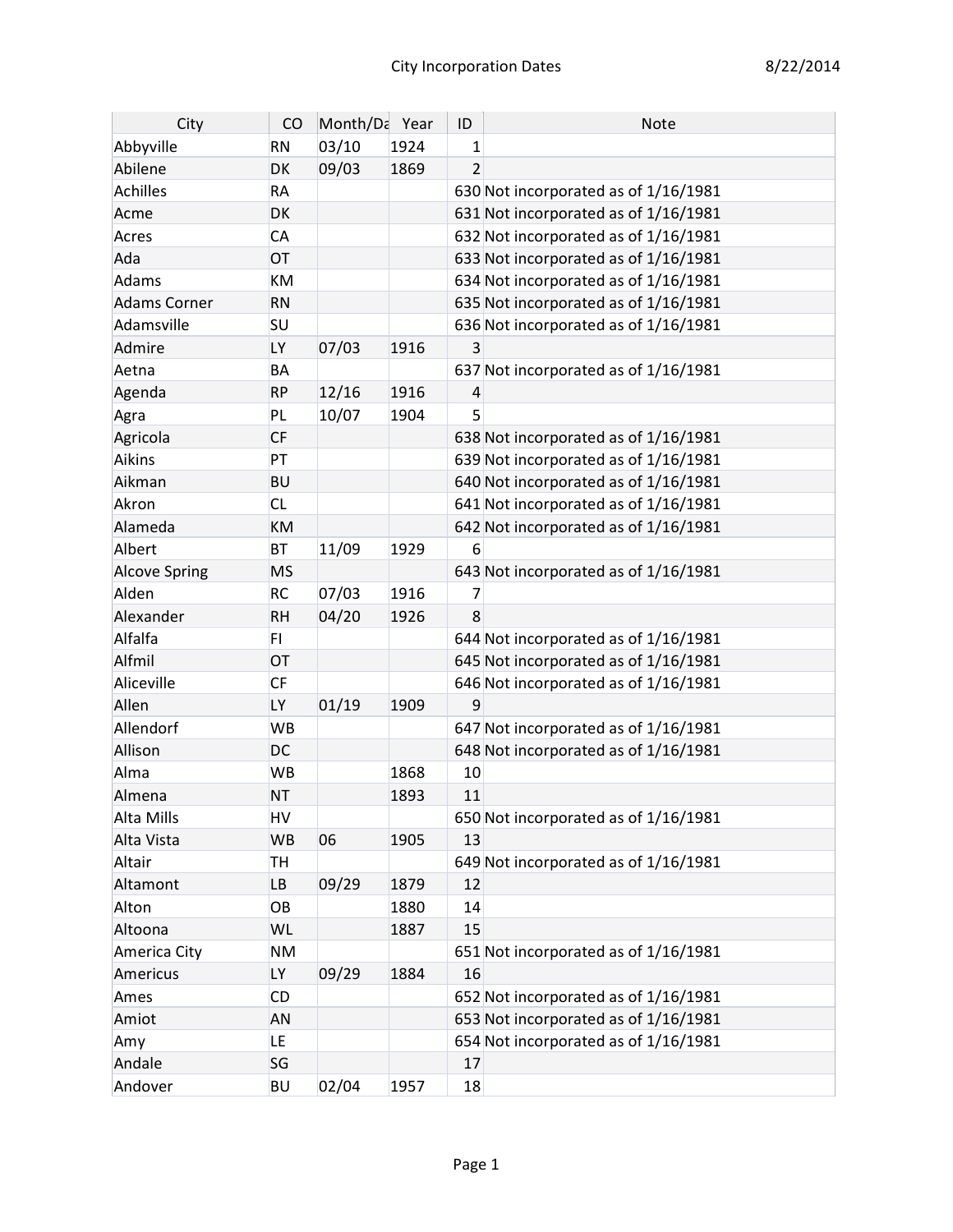| City              | CO        | Month/Da Year |      | ID | <b>Note</b>                          |
|-------------------|-----------|---------------|------|----|--------------------------------------|
| Angelus           | <b>SD</b> |               |      |    | 655 Not incorporated as of 1/16/1981 |
| Angola            | <b>LB</b> |               |      |    | 656 Not incorporated as of 1/16/1981 |
| Anna (Pawnee Sta) | <b>BB</b> |               |      |    | 657 Not incorporated as of 1/16/1981 |
| Annelly           | HV        |               |      |    | 658 Not incorporated as of 1/16/1981 |
| Anness            | SG        |               |      |    | 659 Not incorporated as of 1/16/1981 |
| Anson             | SU        |               |      |    | 660 Not incorporated as of 1/16/1981 |
| Antelope          | MN        |               |      |    | 661 Not incorporated as of 1/16/1981 |
| Anthony           | HP        |               | 1879 | 19 |                                      |
| Antioch           | MI        |               |      |    | 662 Not incorporated as of 1/16/1981 |
| Antonio           | EL.       |               |      |    | 663 Not incorporated as of 1/16/1981 |
| Arcadia           | <b>CR</b> | 02/01         | 1886 | 20 |                                      |
| Arcola            | EW        |               |      |    | 664 Not incorporated as of 1/16/1981 |
| Ardell            | <b>ED</b> |               |      |    | 665 Not incorporated as of 1/16/1981 |
| Argonia           | <b>SU</b> |               | 1885 | 21 |                                      |
| Arkalon           | <b>SW</b> |               |      |    | 666 Not incorporated as of 1/16/1981 |
| Arkansas City     | <b>CL</b> | 09/18         | 1884 | 22 |                                      |
| Arlington         | <b>RN</b> | 10/05         | 1887 | 23 |                                      |
| Arma              | <b>CR</b> | 06/09         | 1909 | 24 |                                      |
| Arnold            | <b>NS</b> |               |      |    | 667 Not incorporated as of 1/16/1981 |
| Arrington         | <b>AT</b> |               |      |    | 668 Not incorporated as of 1/16/1981 |
| Arthur Heights    | SG        |               |      |    | 669 Not incorporated as of 1/16/1981 |
| Arvonia           | OS        |               |      |    | 670 Not incorporated as of 1/16/1981 |
| Ash Grove         | LC        |               |      |    | 672 Not incorporated as of 1/16/1981 |
| Ash Valley        | PN        |               |      |    | 675 Not incorporated as of 1/16/1981 |
| Asherville        | <b>MC</b> |               |      |    | 671 Not incorporated as of 1/16/1981 |
| Ashland           | <b>RL</b> |               |      |    | 673 Not incorporated as of 1/16/1981 |
| Ashland           | <b>CA</b> | 04/12         | 1886 | 25 |                                      |
| Ashton            | SU        |               |      |    | 674 Not incorporated as of 1/16/1981 |
| Assaria           | <b>SA</b> | 01/14         | 1886 | 26 |                                      |
| Astor             | GL        |               |      |    | 676 Not incorporated as of 1/16/1981 |
| Atchison          | <b>AT</b> | 08/10         | 1855 | 27 |                                      |
| Athens            | <b>WO</b> |               |      |    | 677 Not incorporated as of 1/16/1981 |
| Athol             | <b>SM</b> |               | 1911 | 28 |                                      |
| Atlanta           | <b>CL</b> | 01/06         | 1903 | 29 |                                      |
| Atlas             | <b>CR</b> |               |      |    | 678 Not incorporated as of 1/16/1981 |
| Attica            | ΗP        | 02/16         | 1885 | 30 |                                      |
| Atwood            | <b>RA</b> | 10/15         | 1885 | 31 |                                      |
| Aubry             | JO        |               |      |    | 679 Not incorporated as of 1/16/1981 |
| Auburn            | SN        | 06/27         | 1963 | 32 |                                      |
| Augusta           | <b>BU</b> | 02/08         | 1871 | 33 |                                      |
| Aulne             | MN        |               |      |    | 680 Not incorporated as of 1/16/1981 |
| Aurora            | CD        | 06/09         | 1910 | 34 |                                      |
| Aurora Park       | SG        |               |      |    | 681 Not incorporated as of 1/16/1981 |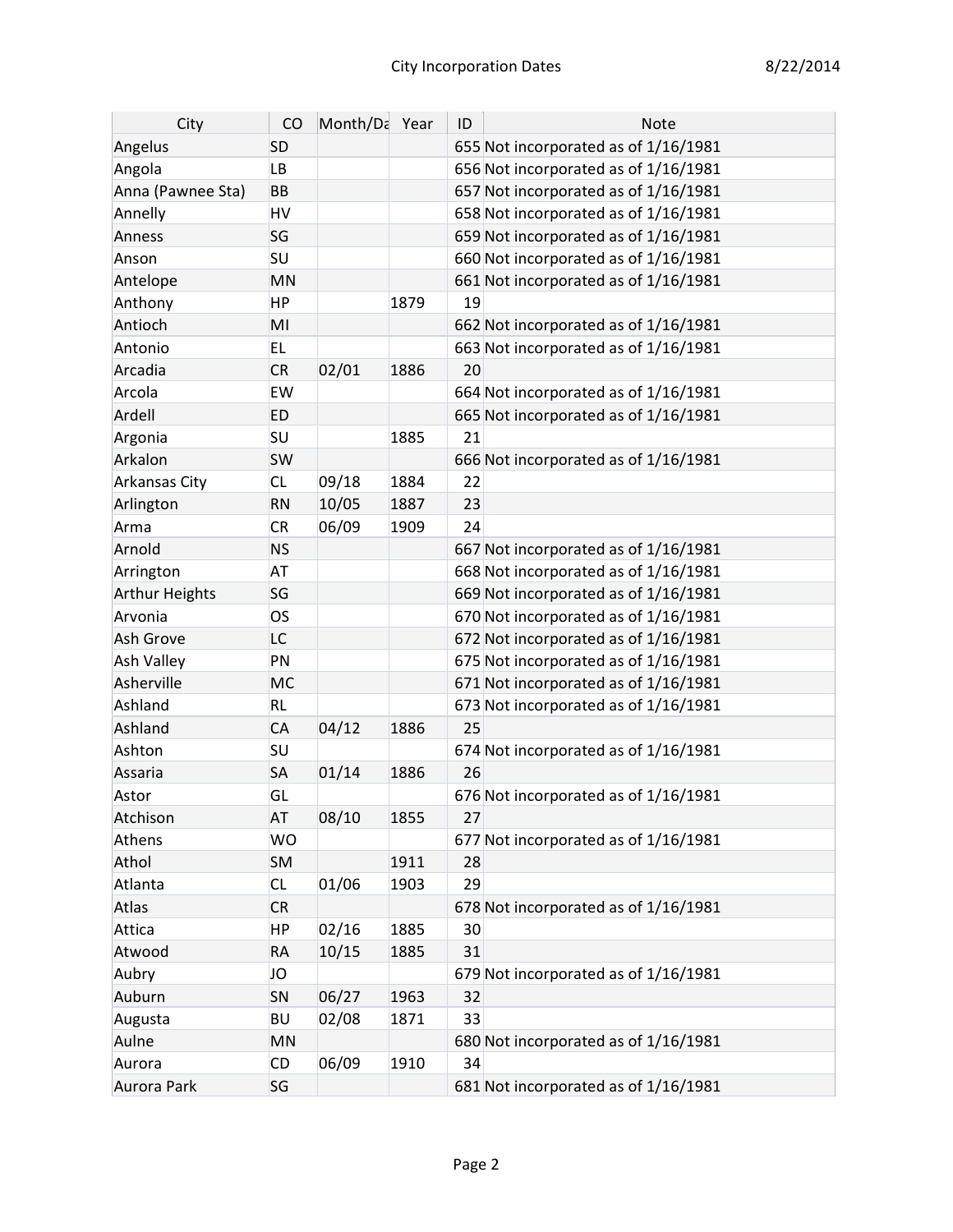| City                  | CO        | Month/Da Year |      | ID | <b>Note</b>                          |
|-----------------------|-----------|---------------|------|----|--------------------------------------|
| Avian                 | MG        |               |      |    | 682 Not incorporated as of 1/16/1981 |
| Axtel                 | <b>MS</b> |               | 1886 | 35 |                                      |
| B. N. Junction        | <b>FR</b> |               |      |    | 738 Not incorporated as of 1/16/1981 |
| <b>Badger</b>         | <b>CK</b> |               |      |    | 683 Not incorporated as of 1/16/1981 |
| Baileyvillle          | <b>NM</b> |               |      |    | 684 Not incorporated as of 1/16/1981 |
| <b>Baker</b>          | <b>BR</b> |               |      |    | 685 Not incorporated as of 1/16/1981 |
| Bala                  | <b>EL</b> |               |      |    | 686 Not incorporated as of 1/16/1981 |
| <b>Baldwin City</b>   | DG        | 09/27         | 1870 | 36 |                                      |
| <b>Balta</b>          | <b>RS</b> |               |      |    | 687 Not incorporated as of 1/16/1981 |
| <b>Bancroft</b>       | <b>NM</b> |               |      |    | 688 Not incorporated as of 1/16/1981 |
| <b>Banger</b>         | MI        |               |      |    | 689 Not incorporated as of 1/16/1981 |
| <b>Barber</b>         | <b>CR</b> |               |      |    | 690 Not incorporated as of 1/16/1981 |
| <b>Barclay</b>        | <b>OS</b> |               |      |    | 691 Not incorporated as of 1/16/1981 |
| <b>Barnard</b>        | <b>LC</b> | 04/06         | 1905 | 37 |                                      |
| <b>Barnes</b>         | <b>WS</b> |               |      | 38 |                                      |
| <b>Barnesville</b>    | <b>BB</b> |               |      |    | 692 Not incorporated as of 1/16/1981 |
| <b>Bartlet</b>        | <b>LB</b> | 12            | 1906 | 39 |                                      |
| <b>Barton</b>         | LC        |               |      |    | 693 Not incorporated as of 1/16/1981 |
| <b>Basehor</b>        | LV        | 06/20         | 1965 | 40 |                                      |
| <b>Basil</b>          | KM        |               |      |    | 694 Not incorporated as of 1/16/1981 |
| <b>Basset</b>         | <b>AL</b> | 11/02         | 1903 | 41 |                                      |
| <b>Batesville</b>     | <b>WO</b> |               |      |    | 695 Not incorporated as of 1/16/1981 |
| <b>Bavaria</b>        | <b>SA</b> |               |      |    | 696 Not incorporated as of 1/16/1981 |
| <b>Baxter Springs</b> | <b>CK</b> |               | 1868 | 42 |                                      |
| Bayard                | <b>AL</b> |               |      |    | 697 Not incorporated as of 1/16/1981 |
| Bayneville            | SG        |               |      |    | 698 Not incorporated as of 1/16/1981 |
| <b>Bazaar</b>         | <b>CS</b> |               |      |    | 699 Not incorporated as of 1/16/1981 |
| <b>Bazine</b>         | <b>NS</b> | 11/03         | 1924 | 43 |                                      |
| Beagle                | MI        |               |      |    | 700 Not incorporated as of 1/16/1981 |
| Beardsley             | <b>RA</b> |               |      |    | 701 Not incorporated as of 1/16/1981 |
| <b>Beattie</b>        | <b>MS</b> | 10/14         | 1884 | 44 |                                      |
| Beaumont              | <b>BU</b> |               |      |    | 702 Not incorporated as of 1/16/1981 |
| Beaver                | <b>BT</b> |               |      |    | 703 Not incorporated as of 1/16/1981 |
| Beckerville           | <b>NM</b> |               |      |    | 705 Not incorporated as of 1/16/1981 |
| <b>Beckley Spur</b>   | <b>WO</b> |               |      |    | 704 Not incorporated as of 1/16/1981 |
| Bedford               | <b>SF</b> |               |      |    | 706 Not incorporated as of 1/16/1981 |
| Beech                 | SG        |               |      |    | 707 Not incorporated as of 1/16/1981 |
| <b>Beeler</b>         | <b>NS</b> |               |      |    | 708 Not incorporated as of 1/16/1981 |
| <b>Bellaire</b>       | <b>SM</b> |               |      |    | 709 Not incorporated as of 1/16/1981 |
| <b>Belle Plaine</b>   | <b>SU</b> | 05/10         | 1884 | 45 |                                      |
| Bellefont             | FO        |               |      |    | 710 Not incorporated as of 1/16/1981 |
| <b>Belleville</b>     | <b>RP</b> |               | 1878 | 46 |                                      |
| <b>Bellevue</b>       | PT        | 05            | 1913 | 49 |                                      |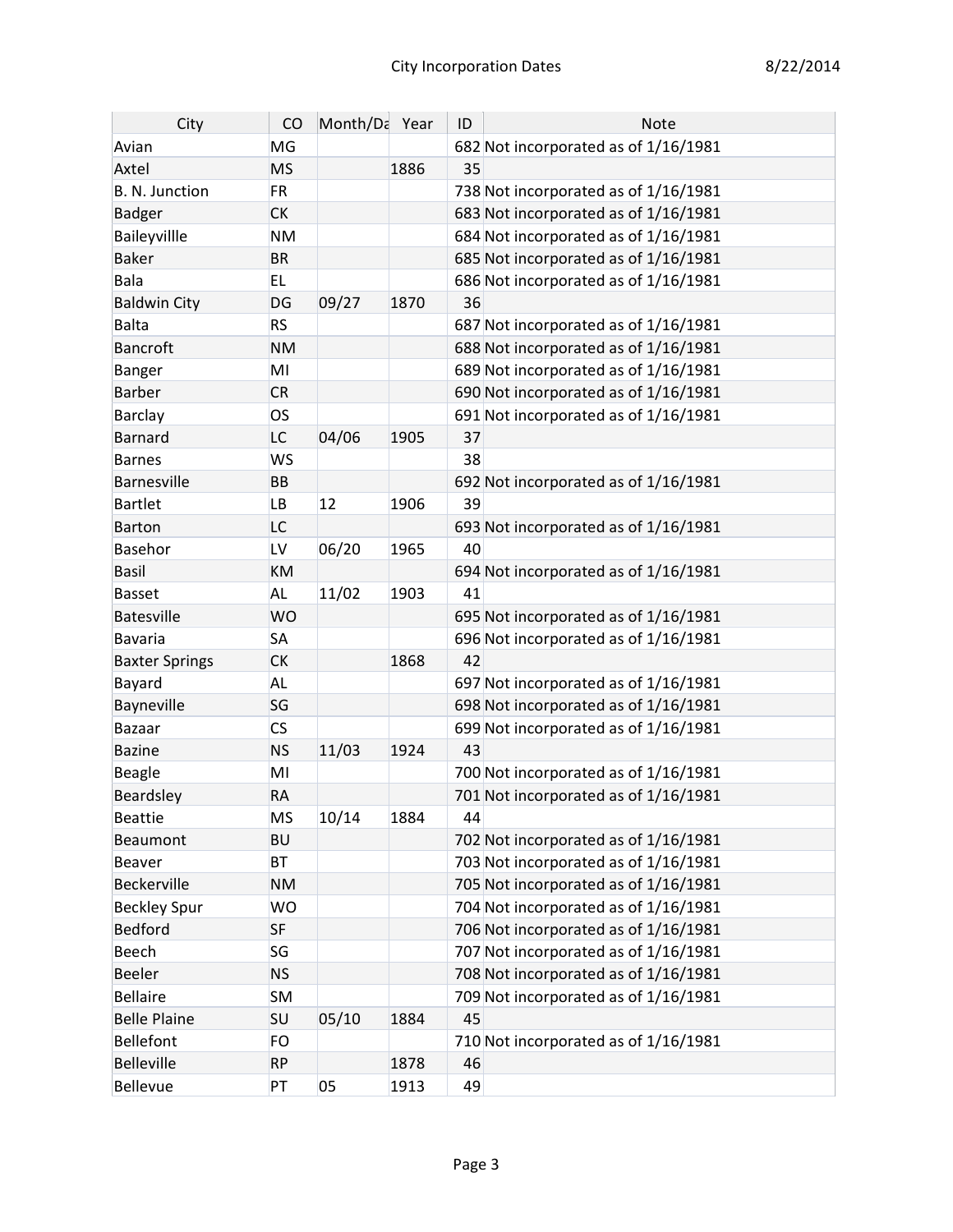| City                     | CO                       | Month/Da Year |      | ID | <b>Note</b>                          |
|--------------------------|--------------------------|---------------|------|----|--------------------------------------|
| Belmont                  | <b>KM</b>                |               |      |    | 711 Not incorporated as of 1/16/1981 |
| <b>Beloit</b>            | <b>MC</b>                | 08            | 1872 | 47 |                                      |
| Belpre                   | <b>ED</b>                | 03/22         | 1906 | 48 |                                      |
| Belvidere                | <b>KW</b>                |               |      |    | 712 Not incorporated as of 1/16/1981 |
| Bendena                  | <b>DP</b>                |               |      |    | 713 Not incorporated as of 1/16/1981 |
| Benedict                 | WL                       |               | 1905 | 50 |                                      |
| <b>Benedict Junction</b> | WL                       |               |      |    | 714 Not incorporated as of 1/16/1981 |
| Bennington               | OT                       | 05/09/        | 1885 | 51 |                                      |
| Bentley                  | SG                       | 11            | 1960 | 52 |                                      |
| Benton                   | <b>BU</b>                | 01/06         | 1909 | 53 |                                      |
| Berlin                   | <b>BB</b>                |               |      |    | 715 Not incorporated as of 1/16/1981 |
| Bern                     | <b>NM</b>                | 07/06         | 1910 | 54 |                                      |
| Berryton                 | SN                       |               |      |    | 716 Not incorporated as of 1/16/1981 |
| Bert-Wettar              | PN                       |               |      |    | 717 Not incorporated as of 1/16/1981 |
| Berwick                  | <b>NM</b>                |               |      |    | 718 Not incorporated as of 1/16/1981 |
| Berwit                   | SG                       |               |      |    | 719 Not incorporated as of 1/16/1981 |
| <b>Beto Junction</b>     | <b>CF</b>                |               |      |    | 720 Not incorporated as of 1/16/1981 |
| Beulah                   | <b>CR</b>                |               |      |    | 721 Not incorporated as of 1/16/1981 |
| Beverley                 | <b>LC</b>                | 10/29         | 1904 | 55 |                                      |
| <b>Big Bow</b>           | <b>CR</b>                |               |      |    | 722 Not incorporated as of 1/16/1981 |
| <b>Big Hill</b>          | <b>LB</b>                |               |      |    | 723 Not incorporated as of 1/16/1981 |
| <b>Big Springs</b>       | DG                       |               |      |    | 724 Not incorporated as of 1/16/1981 |
| <b>Bird City</b>         | <b>CN</b>                |               | 1885 | 56 |                                      |
| Birley                   | $\mathsf{CS}\phantom{0}$ |               |      |    | 725 Not incorporated as of 1/16/1981 |
| Birmingham               | <b>JA</b>                |               |      |    | 726 Not incorporated as of 1/16/1981 |
| <b>Birwit Spur</b>       | <b>NM</b>                |               |      |    | 768 Not incorporated as of 1/16/1981 |
| <b>Bismarck Grove</b>    | DG                       |               |      |    | 727 Not incorporated as of 1/16/1981 |
| Bison                    | <b>RH</b>                | 03/18         | 1912 | 57 |                                      |
| <b>Black Jack</b>        | DG                       |               |      |    | 728 Not incorporated as of 1/16/1981 |
| <b>Black Wolf</b>        | <b>EW</b>                |               |      |    | 729 Not incorporated as of 1/16/1981 |
| Blaine                   | PT                       |               |      |    | 730 Not incorporated as of 1/16/1981 |
| Blair                    | <b>DP</b>                |               |      |    | 731 Not incorporated as of 1/16/1981 |
| <b>Blake</b>             | MG                       |               |      |    | 732 Not incorporated as of 1/16/1981 |
| Blakeman                 | <b>RA</b>                |               |      |    | 733 Not incorporated as of 1/16/1981 |
| <b>Block</b>             | MI                       |               |      |    | 734 Not incorporated as of 1/16/1981 |
| Blodgett                 | GW                       |               |      |    | 735 Not incorporated as of 1/16/1981 |
| Bloom                    | <b>FO</b>                |               |      |    | 736 Not incorporated as of 1/16/1981 |
| Bloomington              | OB                       |               |      |    | 737 Not incorporated as of 1/16/1981 |
| <b>Blue Mound</b>        | LN                       | 11/14         | 1884 | 58 |                                      |
| <b>Blue Rapids</b>       | <b>MS</b>                |               | 1872 | 59 |                                      |
| <b>Bluff City</b>        | <b>HP</b>                | 08/01         | 1887 | 60 |                                      |
| Bogue                    | <b>GH</b>                | 03/21         | 1935 | 61 |                                      |
| Boicourt                 | LN                       |               |      |    | 739 Not incorporated as of 1/16/1981 |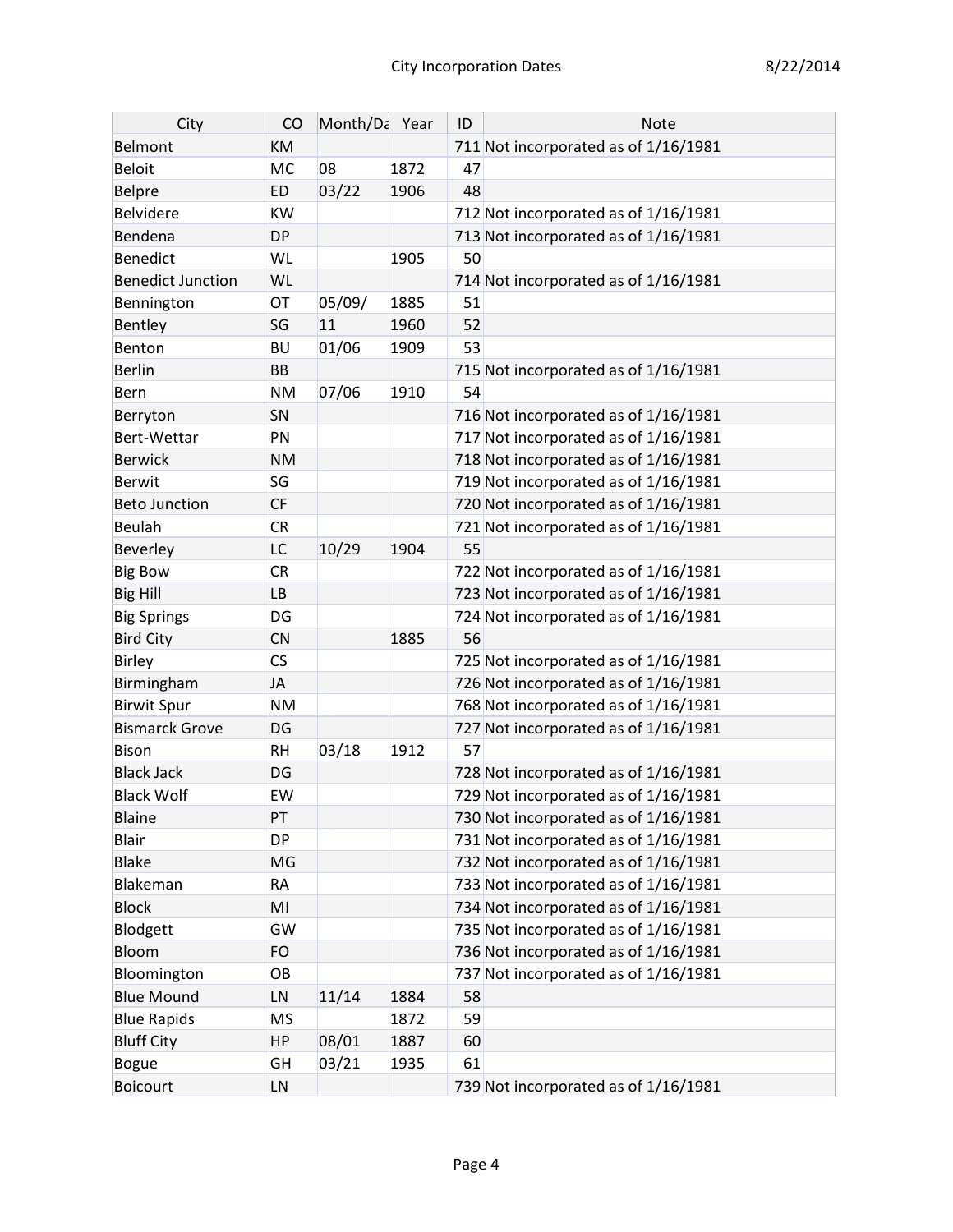| City                  | CO        | Month/Da Year |      | ID | <b>Note</b>                          |
|-----------------------|-----------|---------------|------|----|--------------------------------------|
| Bois-D"Arc            | <b>BV</b> |               |      |    | 740 Not incorporated as of 1/16/1981 |
| Bolton                | MG        |               |      |    | 741 Not incorporated as of 1/16/1981 |
| Bonita                | <b>JO</b> |               |      |    | 742 Not incorporated as of 1/16/1981 |
| <b>Bonner Springs</b> | <b>WY</b> | 11/08         | 1898 | 62 |                                      |
| Bosse                 | HG        |               |      |    | 743 Not incorporated as of 1/16/1981 |
| Boyd                  | <b>BT</b> |               |      |    | 744 Not incorporated as of 1/16/1981 |
| Boyle                 | <b>JF</b> |               |      |    | 745 Not incorporated as of 1/16/1981 |
| Bradford              | <b>WB</b> |               |      |    | 746 Not incorporated as of 1/16/1981 |
| Brainard              | <b>BU</b> |               |      |    | 747 Not incorporated as of 1/16/1981 |
| Brantford             | <b>WS</b> |               |      |    | 748 Not incorporated as of 1/16/1981 |
| Brazilton             | <b>CR</b> |               |      |    | 749 Not incorporated as of 1/16/1981 |
| <b>Bremen</b>         | <b>MS</b> |               |      |    | 750 Not incorporated as of 1/16/1981 |
| Brenham               | <b>KW</b> |               |      |    | 751 Not incorporated as of 1/16/1981 |
| <b>Breton</b>         | TH        |               |      |    | 752 Not incorporated as of 1/16/1981 |
| Brewer                | OT        |               |      |    | 753 Not incorporated as of 1/16/1981 |
| <b>Brewster</b>       | <b>TH</b> | 04/06         | 1920 | 63 |                                      |
| Bricton               | MG        |               |      |    | 754 Not incorporated as of 1/16/1981 |
| Bridgeport            | SA        |               |      |    | 755 Not incorporated as of 1/16/1981 |
| Bronson               | <b>BB</b> |               |      | 64 |                                      |
| Brookhaven            | SG        |               |      |    | 756 Not incorporated as of 1/16/1981 |
| <b>Brooks</b>         | WL        |               |      |    | 757 Not incorporated as of 1/16/1981 |
| <b>Brookville</b>     | SA        | 04/03         | 1871 | 65 |                                      |
| Broughton             | <b>CY</b> |               |      |    | 761 Not incorporated as of 1/16/1981 |
| Browndale             | <b>CY</b> |               |      |    | 758 Not incorporated as of 1/16/1981 |
| Brownell              | <b>NS</b> | 01/01         | 1927 | 66 |                                      |
| Brown's Spur          | KM        |               |      |    | 759 Not incorporated as of 1/16/1981 |
| Brownstone            | LE.       |               |      |    | 760 Not incorporated as of 1/16/1981 |
| <b>Buck Creek</b>     | JF        |               |      |    | 762 Not incorporated as of 1/16/1981 |
| <b>Buckeye</b>        | DK        |               |      |    | 763 Not incorporated as of 1/16/1981 |
| <b>Bucklin</b>        | FO        | 04/20         | 1909 | 67 |                                      |
| <b>Bucyrus</b>        | MI        |               |      |    | 764 Not incorporated as of 1/16/1981 |
| <b>Buffalo</b>        | WL        | 10/04         | 1898 | 68 |                                      |
| Buffville             | WL        |               |      |    | 765 Not incorporated as of 1/16/1981 |
| <b>Buhler</b>         | <b>RN</b> | 06/06         | 1913 | 69 |                                      |
| <b>Bunker Hill</b>    | <b>RS</b> | 06            | 1886 | 70 |                                      |
| Burden                | <b>CL</b> | 02/06         | 1883 | 71 |                                      |
| <b>Burdet</b>         | PN        | 11/28         | 1961 | 72 |                                      |
| <b>Burdick</b>        | <b>MR</b> |               |      |    | 766 Not incorporated as of 1/16/1981 |
| <b>Burkett</b>        | GW        |               |      |    | 767 Not incorporated as of 1/16/1981 |
| Burlingame            | <b>OS</b> |               | 1861 | 73 |                                      |
| Burlington            | CF        |               | 1870 | 74 |                                      |
| <b>Burns</b>          | MN        | 10/07         | 1905 | 75 |                                      |
| <b>Burr Oak</b>       | JW        | 05/15         | 1880 | 76 |                                      |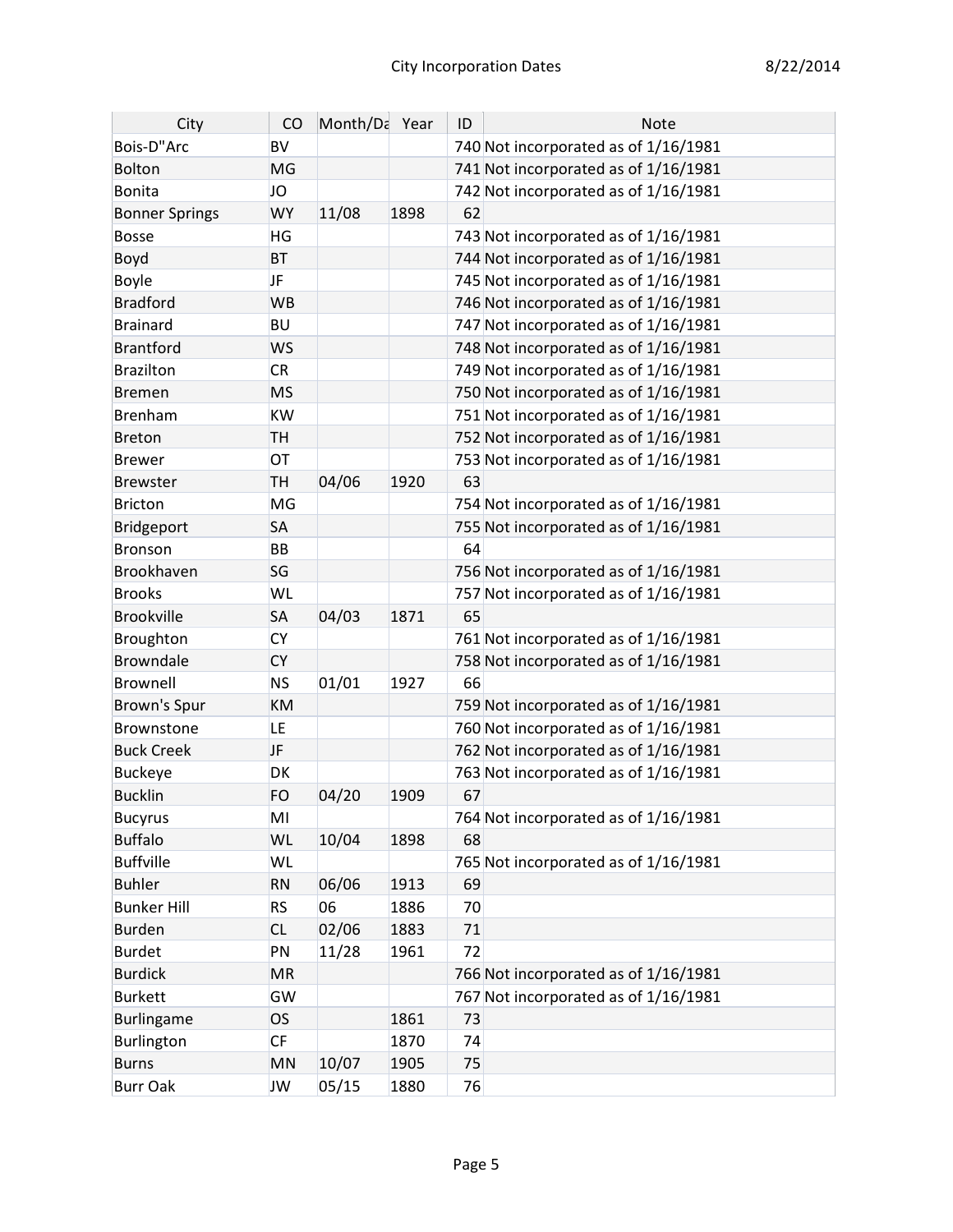| City                 | CO        | Month/Da Year |      | ID | <b>Note</b>                          |
|----------------------|-----------|---------------|------|----|--------------------------------------|
| <b>Burton</b>        | HV        | 09/02         | 1878 | 77 |                                      |
| <b>Busby</b>         | <b>EK</b> |               |      |    | 769 Not incorporated as of 1/16/1981 |
| <b>Bush City</b>     | <b>AN</b> |               |      |    | 770 Not incorporated as of 1/16/1981 |
| <b>Bushnell</b>      | SU        |               |      |    | 771 Not incorporated as of 1/16/1981 |
| <b>Bushong</b>       | LY        | 08/21         | 1923 | 78 |                                      |
| <b>Bushton</b>       | <b>RC</b> |               | 1907 | 79 |                                      |
| <b>Butcher Falls</b> | <b>CQ</b> |               |      |    | 772 Not incorporated as of 1/16/1981 |
| <b>Buttermilk</b>    | <b>CM</b> |               |      |    | 773 Not incorporated as of 1/16/1981 |
| <b>Buxton</b>        | WL        |               |      |    | 774 Not incorporated as of 1/16/1981 |
| <b>Byers</b>         | PR        |               | 1915 | 80 |                                      |
| Cadmus               | LN        |               |      |    | 775 Not incorporated as of 1/16/1981 |
| Cairo                | PR        |               |      |    | 776 Not incorporated as of 1/16/1981 |
| Calderhead           | <b>WS</b> |               |      |    | 777 Not incorporated as of 1/16/1981 |
| Caldwell             | SU        | 07/29         | 1879 | 81 |                                      |
| Calista              | <b>WS</b> |               |      |    | 778 Not incorporated as of 1/16/1981 |
| Calvert              | <b>NT</b> |               |      |    | 779 Not incorporated as of 1/16/1981 |
| Cambridge            | <b>CL</b> | 12/07         | 1916 | 82 |                                      |
| Cameron              | <b>CL</b> |               |      |    | 780 Not incorporated as of 1/16/1981 |
| Camp 50              | <b>CR</b> |               |      |    | 781 Not incorporated as of 1/16/1981 |
| Campus               | GO        |               |      |    | 782 Not incorporated as of 1/16/1981 |
| Canada               | MN        |               |      |    | 783 Not incorporated as of 1/16/1981 |
| Caney                | MG        | 07/05         | 1887 | 83 |                                      |
| Canton               | <b>MP</b> | 08            | 1880 | 84 |                                      |
| Capaldo              | <b>CR</b> |               |      |    | 784 Not incorporated as of 1/16/1981 |
| Capioma              | <b>NM</b> |               |      |    | 785 Not incorporated as of 1/16/1981 |
| Captain              | <b>CK</b> |               |      |    | 786 Not incorporated as of 1/16/1981 |
| Carbondale           | <b>OS</b> | 10/15         | 1872 | 85 |                                      |
| Carden               | <b>MS</b> |               |      |    | 787 Not incorporated as of 1/16/1981 |
| Carlton              | DK        | 04/02         | 1929 | 86 |                                      |
| Carlyle              | <b>AL</b> |               |      |    | 788 Not incorporated as of 1/16/1981 |
| Carmi                | PR        |               |      |    | 789 Not incorporated as of 1/16/1981 |
| Carneiro             | <b>EW</b> |               |      |    | 790 Not incorporated as of 1/16/1981 |
| Carona               | <b>CK</b> |               |      |    | 791 Not incorporated as of 1/16/1981 |
| Caruso               | <b>SH</b> |               |      |    | 792 Not incorporated as of 1/16/1981 |
| Cassoday             | <b>BU</b> | 04/04         | 1960 | 87 |                                      |
| Castleton            | <b>RN</b> |               |      |    | 793 Not incorporated as of 1/16/1981 |
| Catherine            | EL.       |               |      |    | 794 Not incorporated as of 1/16/1981 |
| Cato                 | <b>GR</b> |               |      |    | 795 Not incorporated as of 1/16/1981 |
| Cave                 | <b>SV</b> |               |      |    | 796 Not incorporated as of 1/16/1981 |
| Cawker City          | MC        | 0520          | 1874 | 88 |                                      |
| Cedar                | JO        |               |      |    | 797 Not incorporated as of 1/16/1981 |
| Cedar                | <b>SM</b> | 09/13         | 1916 | 89 |                                      |
| <b>Cedar Bluffs</b>  | <b>DC</b> |               |      |    | 798 Not incorporated as of 1/16/1981 |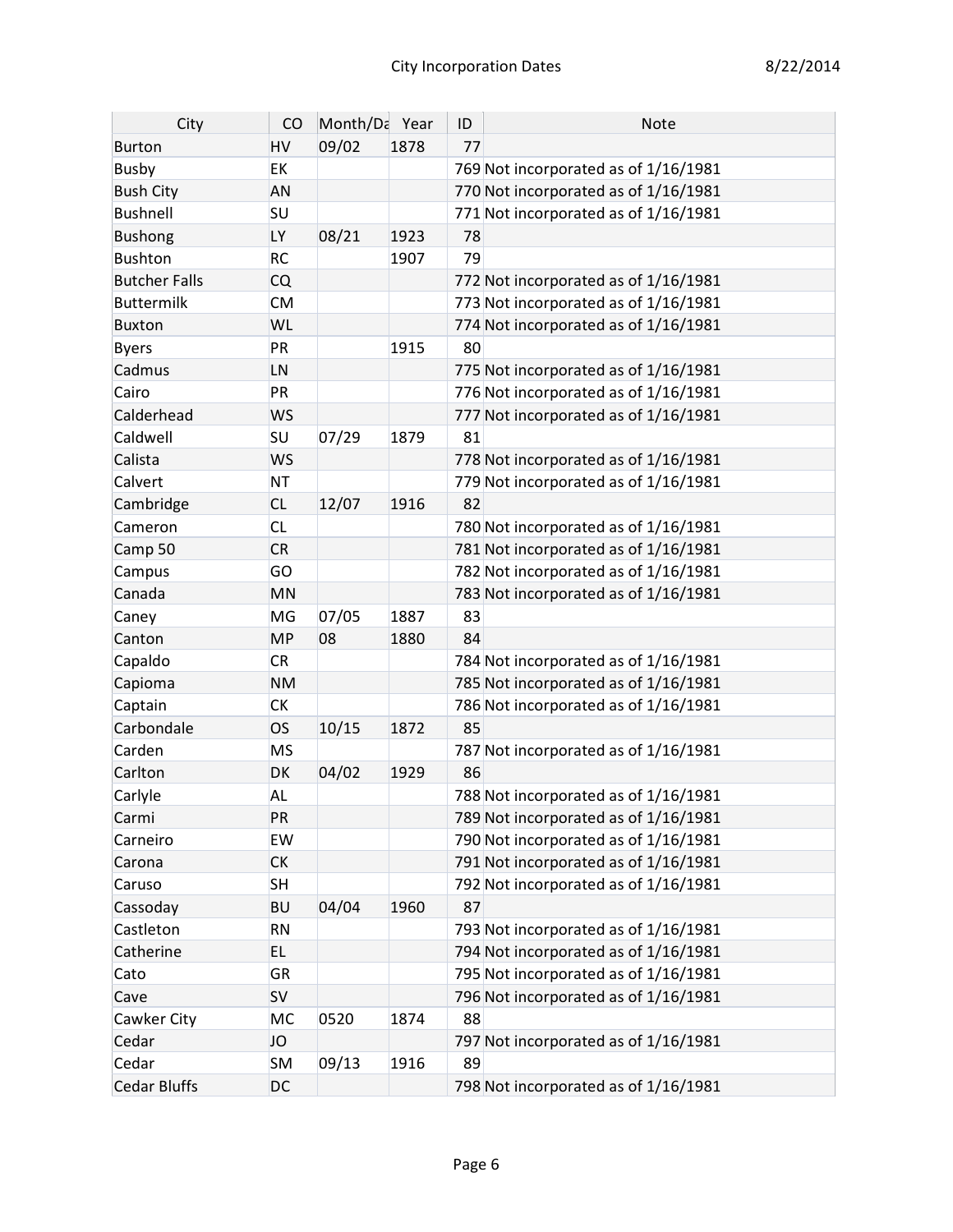| City                    | CO        | Month/Da Year |      | ID  | <b>Note</b>                          |
|-------------------------|-----------|---------------|------|-----|--------------------------------------|
| Cedar Junction          | JO        |               |      |     | 799 Not incorporated as of 1/16/1981 |
| <b>Cedar Point</b>      | <b>CS</b> | 08            | 1912 | 90  |                                      |
| Cedarvale               | <b>CQ</b> | 04/26         | 1884 | 91  |                                      |
| Centerview              | <b>ED</b> |               |      |     | 800 Not incorporated as of 1/16/1981 |
| Centerville             | LN        |               |      |     | 801 Not incorporated as of 1/16/1981 |
| Centrailia              | <b>NM</b> | 09/14         | 1882 | 92  |                                      |
| Centropolis             | <b>FR</b> |               |      |     | 802 Not incorporated as of 1/16/1981 |
| Chanute                 | <b>NO</b> | 12/09         | 1872 | 93  |                                      |
| Chapman                 | DK        | 09            | 1883 | 94  |                                      |
| Chardon                 | <b>RA</b> |               |      |     | 803 Not incorporated as of 1/16/1981 |
| Charlston               | GY        |               |      |     | 804 Not incorporated as of 1/16/1981 |
| <b>Charter's Corner</b> | <b>RN</b> |               |      |     | 805 Not incorporated as of 1/16/1981 |
| Chase                   | <b>RC</b> | 07            | 1902 | 95  |                                      |
| Chautauqua              | <b>CQ</b> | 02/06         | 1882 | 96  |                                      |
| Chelsea                 | <b>BU</b> |               |      |     | 806 Not incorporated as of 1/16/1981 |
| Cheney                  | SG        |               | 1884 | 97  |                                      |
| Cherokee                | <b>CR</b> | 02/25         | 1874 | 98  |                                      |
| Cherryvale              | MG        |               | 1880 | 99  |                                      |
| Chetopa                 | <b>LB</b> | 03/30         | 1868 | 100 |                                      |
| Chicopee                | <b>CR</b> |               |      |     | 807 Not incorporated as of 1/16/1981 |
| Chiles                  | MI        |               |      |     | 808 Not incorporated as of 1/16/1981 |
| Chouteau                | JO        |               |      |     | 809 Not incorporated as of 1/16/1981 |
| Cicero                  | <b>SU</b> |               |      |     | 810 Not incorporated as of 1/16/1981 |
| Cimarron                | GY        |               | 1885 | 101 |                                      |
| Circleville             | <b>JA</b> |               | 1901 | 102 |                                      |
| Clafflin                | <b>BT</b> | 1/18          | 1901 | 103 |                                      |
| Clara                   | <b>WS</b> |               |      |     | 811 Not incorporated as of 1/16/1981 |
| Clare                   | JO        |               |      |     | 812 Not incorporated as of 1/16/1981 |
| Claredon                | <b>BT</b> |               |      |     | 813 Not incorporated as of 1/16/1981 |
| Claudell                | <b>SM</b> |               |      |     | 814 Not incorporated as of 1/16/1981 |
| Clay Center             | BU        |               |      |     | 815 Not incorporated as of 1/16/1981 |
| Clay Center             | <b>CY</b> |               | 1880 | 104 |                                      |
| Clayton                 | NO &      | 02/04         | 1907 | 105 |                                      |
| Clearfield              | DG        |               |      |     | 816 Not incorporated as of 1/16/1981 |
| Clearvview City         | JO        |               |      |     | 817 Not incorporated as of 1/16/1981 |
| Clearwater              | SG        |               | 1885 | 106 |                                      |
| Clements                | <b>CS</b> |               |      |     | 818 Not incorporated as of 1/16/1981 |
| Cleveland               | <b>KM</b> |               |      |     | 819 Not incorporated as of 1/16/1981 |
| Clifton                 | CY&       | 05/21         | 1884 | 107 |                                      |
| Climax                  | GW        | 12/03         | 1923 | 108 |                                      |
| Clinton                 | DG        |               |      |     | 820 Not incorporated as of 1/16/1981 |
| Clonmel                 | DG        |               |      |     | 821 Not incorporated as of 1/16/1981 |
| Cloverdale              | CQ        |               |      |     | 822 Not incorporated as of 1/16/1981 |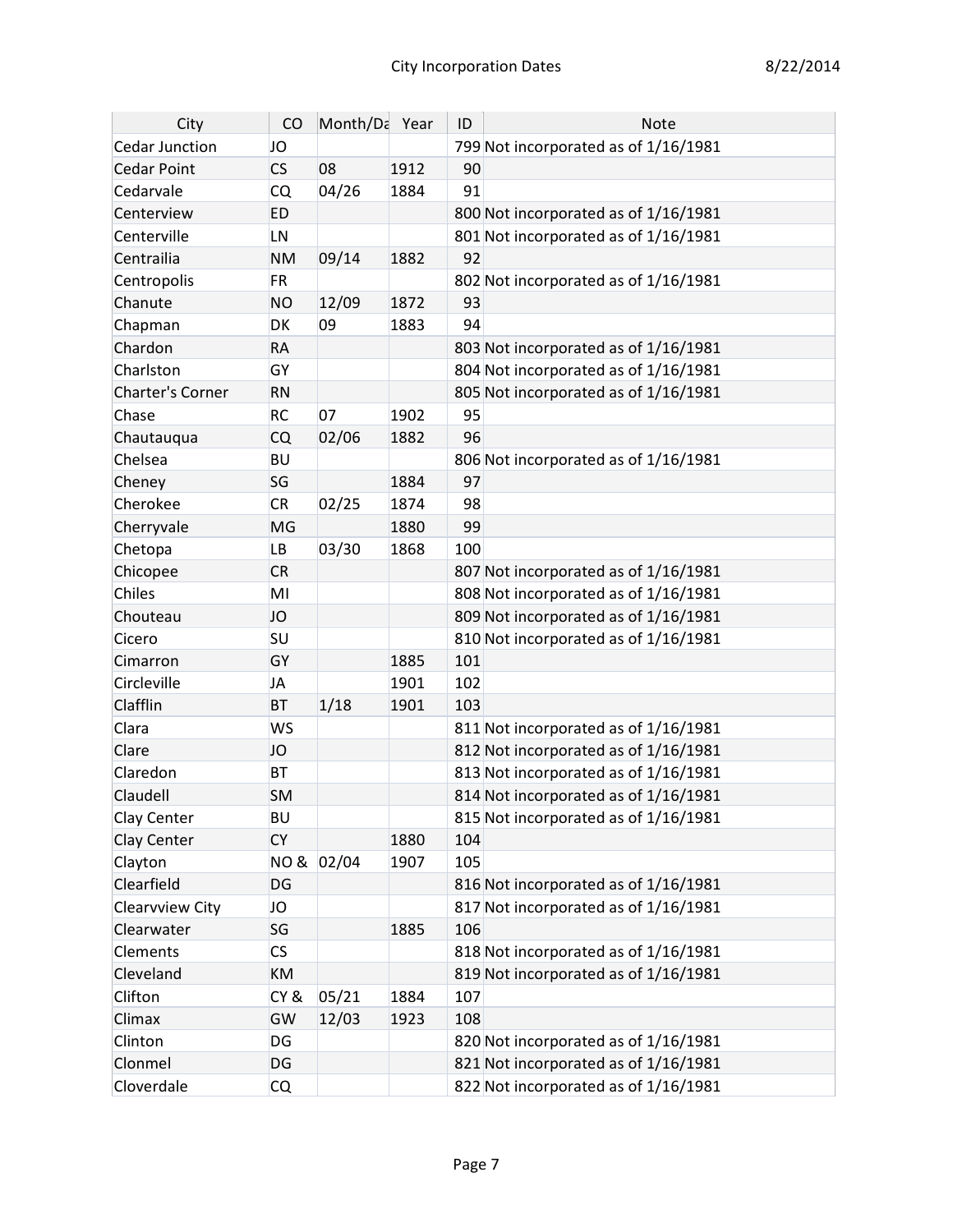| City                   | CO                       | Month/Da Year |      | ID  | Note                                 |
|------------------------|--------------------------|---------------|------|-----|--------------------------------------|
| Clyde                  | <b>CD</b>                |               | 1869 | 109 |                                      |
| Coalvale               | <b>CR</b>                |               |      |     | 823 Not incorporated as of 1/16/1981 |
| Coats                  | PR                       | 04/22         | 1909 | 110 |                                      |
| Cochrane               | LV                       |               |      |     | 824 Not incorporated as of 1/16/1981 |
| Codell                 | <b>RO</b>                |               |      |     | 825 Not incorporated as of 1/16/1981 |
| Coffeyville            | MG                       | 03/22         | 1872 | 111 |                                      |
| Cokedale               | <b>CK</b>                |               |      |     | 826 Not incorporated as of 1/16/1981 |
| Colby                  | <b>TH</b>                | 07/16         | 1886 | 112 |                                      |
| Cold Spur              | LV                       |               |      |     | 827 Not incorporated as of 1/16/1981 |
| Coldwater              | <b>CM</b>                |               | 1884 | 113 |                                      |
| Coleman                | SG                       |               |      |     | 828 Not incorporated as of 1/16/1981 |
| Collano                | <b>ME</b>                |               |      |     | 829 Not incorporated as of 1/16/1981 |
| Collyer                | <b>TR</b>                | 04/03         | 1917 | 114 |                                      |
| Colony                 | <b>AN</b>                | 02/04         | 1886 | 115 |                                      |
| <b>Columbian Track</b> | GT                       |               |      |     | 830 Not incorporated as of 1/16/1981 |
| Columbus               | <b>CK</b>                |               | 1871 | 116 |                                      |
| Colwich                | SG                       | 06/06         | 1887 | 117 |                                      |
| Commonwealth           | <b>CK</b>                |               |      |     | 831 Not incorporated as of 1/16/1981 |
| Concordia              | <b>CD</b>                |               | 1872 | 118 |                                      |
| Conway                 | <b>MP</b>                |               |      |     | 832 Not incorporated as of 1/16/1981 |
| <b>Conway Springs</b>  | <b>SU</b>                | 07/26         | 1886 | 119 |                                      |
| Cook                   | <b>CD</b>                |               |      |     | 833 Not incorporated as of 1/16/1981 |
| Coolidge               | HM                       | 03/03         | 1886 | 120 |                                      |
| Copeland               | GY                       | 03/03         | 1927 | 121 |                                      |
| Cora                   | <b>SM</b>                |               |      |     | 834 Not incorporated as of 1/16/1981 |
| Corinth                | OB                       |               |      |     | 836 Not incorporated as of 1/16/1981 |
| Cornell                | <b>CR</b>                |               |      |     | 837 Not incorporated as of 1/16/1981 |
| Corning                | <b>NM</b>                | 04/16         | 1889 | 122 |                                      |
| Coronado               | WH                       |               |      |     | 838 Not incorporated as of 1/16/1981 |
| Corwin                 | HP                       |               |      |     | 839 Not incorporated as of 1/16/1981 |
| Cottonwood Falls       | $\mathsf{CS}\phantom{0}$ | 10            | 1872 | 123 |                                      |
| <b>Council Corner</b>  | СK                       |               |      |     | 840 Not incorporated as of 1/16/1981 |
| Council Grove          | <b>MR</b>                | 03/03         | 1887 | 124 |                                      |
| Countryside            | JO                       | 07/02         | 1951 | 125 |                                      |
| Coursen's Grove        | MG                       |               |      |     | 841 Not incorporated as of 1/16/1981 |
| Courtland              | <b>RP</b>                |               | 1892 | 126 |                                      |
| Covert                 | OB                       |               |      |     | 842 Not incorporated as of 1/16/1981 |
| Coyville               | WL                       | 06/12         | 1906 | 127 |                                      |
| Craig                  | JO                       |               |      |     | 843 Not incorporated as of 1/16/1981 |
| Crane                  | MG                       |               |      |     | 844 Not incorporated as of 1/16/1981 |
| Cravensville           | <b>CK</b>                |               |      |     | 845 Not incorporated as of 1/16/1981 |
| Crawford               | <b>RC</b>                |               |      |     | 846 Not incorporated as of 1/16/1981 |
| Crestline              | <b>CK</b>                |               |      |     | 847 Not incorporated as of 1/16/1981 |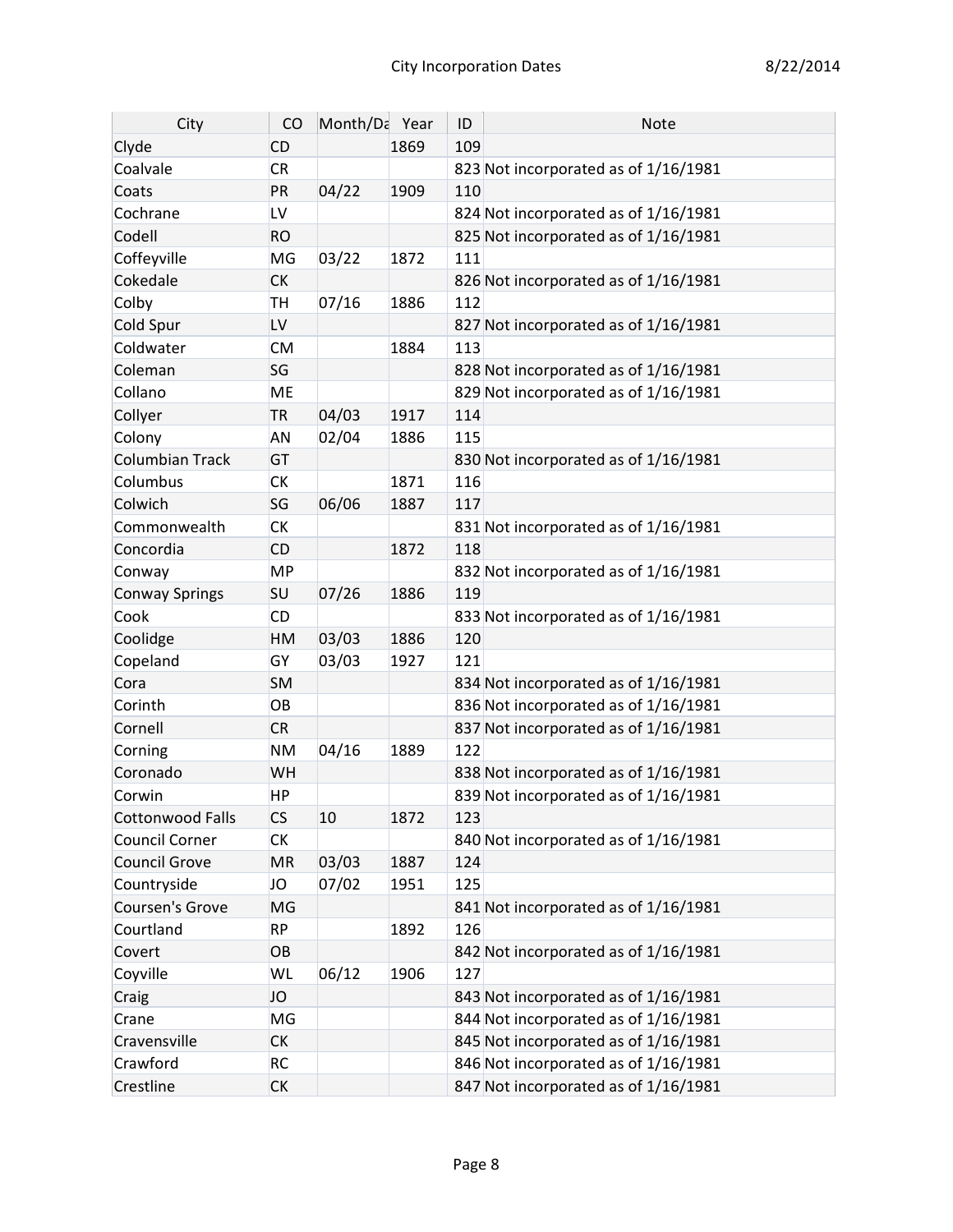| City                  | CO        | Month/Da Year |      | ID  | Note                                 |
|-----------------------|-----------|---------------|------|-----|--------------------------------------|
| Crisfield             | HP        |               |      |     | 848 Not incorporated as of 1/16/1981 |
| Critzer               | LN        |               |      |     | 849 Not incorporated as of 1/16/1981 |
| Crobin                | SU        |               |      |     | 835 Not incorporated as of 1/16/1981 |
| Croft                 | PR        |               |      |     | 850 Not incorporated as of 1/16/1981 |
| Croweburg             | <b>CR</b> |               |      |     | 851 Not incorporated as of 1/16/1981 |
| Crupper's Corner      | <b>RN</b> |               |      |     | 852 Not incorporated as of 1/16/1981 |
| Cuba                  | <b>RP</b> | 01/05         | 1885 | 128 |                                      |
| Cullison              | PR        |               | 1887 | 129 |                                      |
| Culver                | OT        |               | 1909 | 130 |                                      |
| Cummings              | <b>AT</b> |               |      |     | 854 Not incorporated as of 1/16/1981 |
| Cunningham            | KM        | 07/08         | 1908 | 131 |                                      |
| Curranville           | <b>CR</b> |               |      |     | 855 Not incorporated as of 1/16/1981 |
| <b>Cystal Springs</b> | <b>HP</b> |               |      |     | 853 Not incorporated as of 1/16/1981 |
| Daisy Hill            | <b>CK</b> |               |      |     | 856 Not incorporated as of 1/16/1981 |
| Dalby                 | <b>AT</b> |               |      |     | 857 Not incorporated as of 1/16/1981 |
| Dale                  | <b>CL</b> |               |      |     | 858 Not incorporated as of 1/16/1981 |
| Dalton                | SU        |               |      |     | 859 Not incorporated as of 1/16/1981 |
| Dantonia              | <b>JW</b> |               |      |     | 873 Not incorporated as of 1/16/1981 |
| Danville              | <b>HP</b> |               |      |     | 860 Not incorporated as of 1/16/1981 |
| Danville              | <b>HP</b> | 11            | 1927 | 133 |                                      |
| Darlow                | <b>RN</b> |               |      |     | 861 Not incorporated as of 1/16/1981 |
| Dartmouth             | <b>BT</b> |               |      |     | 862 Not incorporated as of 1/16/1981 |
| Day                   | <b>WS</b> |               |      |     | 863 Not incorporated as of 1/16/1981 |
| De Soto               | JO        |               | 1898 | 141 |                                      |
| Dearing               | MG        | 01/25         | 1909 | 134 |                                      |
| Deerfield             | KE        |               | 1907 | 135 |                                      |
| Deerhead              | BA        |               |      |     | 864 Not incorporated as of 1/16/1981 |
| Degraff               | <b>BU</b> |               |      |     | 865 Not incorporated as of 1/16/1981 |
| Delavan               | <b>MR</b> |               |      |     | 866 Not incorporated as of 1/16/1981 |
| Delia                 | <b>JA</b> | 11/04         | 1918 | 136 |                                      |
| Dellvale              | NΤ        |               |      |     | 867 Not incorporated as of 1/16/1981 |
| Delphos               | OT        |               | 1884 | 137 |                                      |
| Demar                 | <b>RO</b> | 02/26         | 1935 | 132 |                                      |
| Denison               | <b>JA</b> | 01/11         | 1904 | 138 |                                      |
| Denmark               | LC        |               |      |     | 868 Not incorporated as of 1/16/1981 |
| Dennis                | <b>LB</b> |               |      |     | 869 Not incorporated as of 1/16/1981 |
| Densmore              | <b>NT</b> |               |      |     | 870 Not incorporated as of 1/16/1981 |
| Dent Spur             | <b>BT</b> |               |      |     | 872 Not incorporated as of 1/16/1981 |
| Denton                | <b>DP</b> |               | 1896 | 139 |                                      |
| Derby                 | SG        |               | 1903 | 140 |                                      |
| Detroit               | DK        |               |      |     | 871 Not incorporated as of 1/16/1981 |
| <b>Devises</b>        | <b>NT</b> |               |      |     | 874 Not incorporated as of 1/16/1981 |
| Devon                 | BB        |               |      |     | 875 Not incorporated as of 1/16/1981 |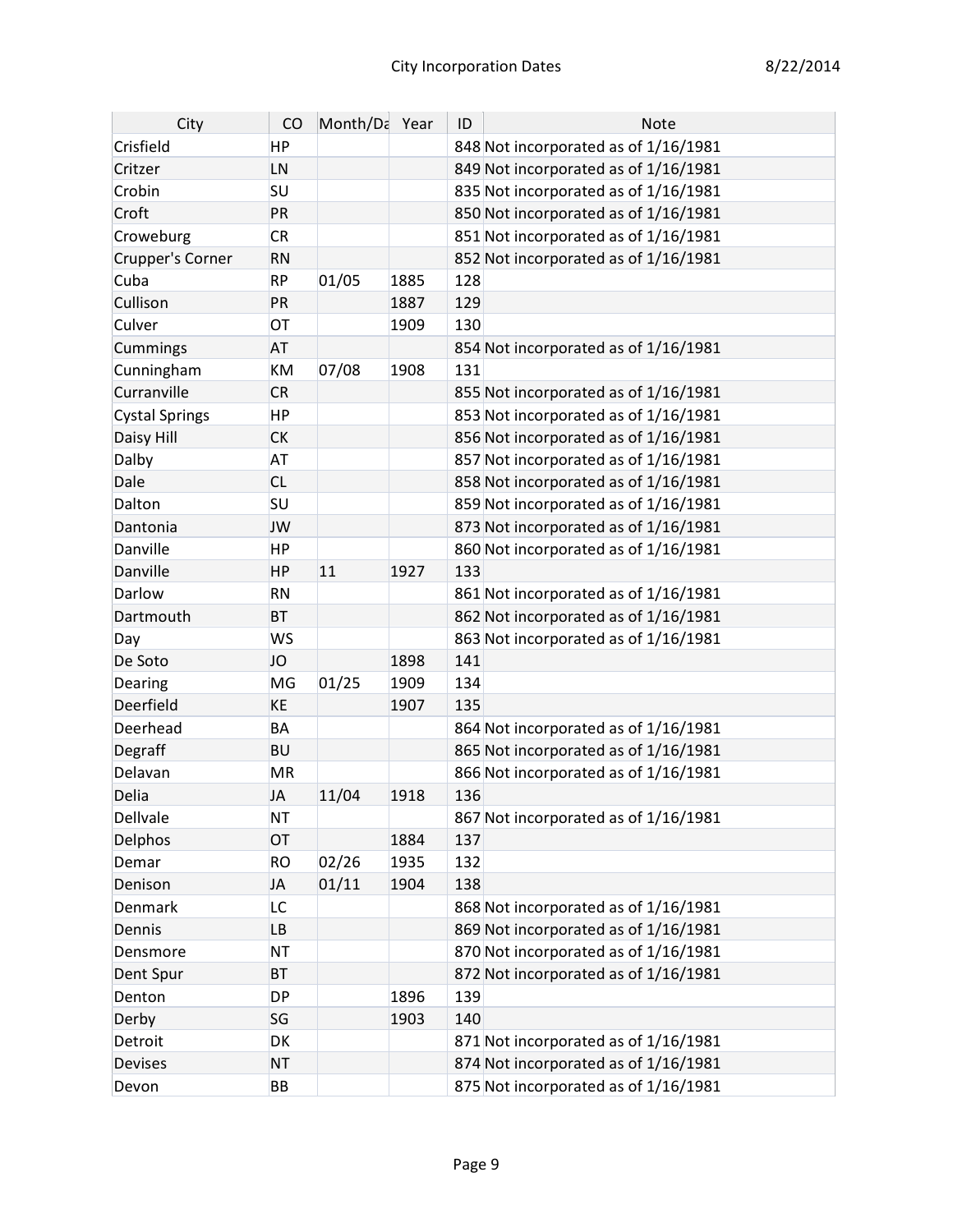| 142<br><b>CL</b><br>1884<br>Dexter<br>Diamond Springs<br><b>MR</b><br>876 Not incorporated as of 1/16/1981<br>01/04<br>1887<br>Dighton<br>LE<br>143<br>Dillon<br>DK<br>877 Not incorporated as of 1/16/1981<br>878 Not incorporated as of 1/16/1981<br>Dillwyn<br><b>SF</b><br><b>JW</b><br>879 Not incorporated as of 1/16/1981<br>Dispatch<br>Dodge City<br><b>FO</b><br>11/02<br>1875<br>144<br>Doniphan<br><b>DP</b><br>880 Not incorporated as of 1/16/1981<br>04/19<br><b>RS</b><br>1910<br>145<br>Dorrance<br>SU<br>881 Not incorporated as of 1/16/1981<br>Doster<br><b>BU</b><br>Douglass<br>11/25<br>1879<br>146<br>Dover<br>SN<br>882 Not incorporated as of 1/16/1981<br>DC<br>09/06<br>1920<br>Dresden<br>147<br>MI<br>883 Not incorporated as of 1/16/1981<br><b>Drexel Corner</b><br>SU<br>884 Not incorporated as of 1/16/1981<br>Drury<br><b>CR</b><br>885 Not incorporated as of 1/16/1981<br>Drywood<br>Dubuque<br><b>BT</b><br>886 Not incorporated as of 1/16/1981<br>Duluth<br>PT<br>887 Not incorporated as of 1/16/1981<br>JF<br>888 Not incorporated as of 1/16/1981<br>Dunavant<br>889 Not incorporated as of 1/16/1981<br>Dundee<br><b>BT</b><br><b>Dunkirk</b><br><b>CR</b><br>890 Not incorporated as of 1/16/1981 | City | CO | Month/Da Year | ID | <b>Note</b> |
|-------------------------------------------------------------------------------------------------------------------------------------------------------------------------------------------------------------------------------------------------------------------------------------------------------------------------------------------------------------------------------------------------------------------------------------------------------------------------------------------------------------------------------------------------------------------------------------------------------------------------------------------------------------------------------------------------------------------------------------------------------------------------------------------------------------------------------------------------------------------------------------------------------------------------------------------------------------------------------------------------------------------------------------------------------------------------------------------------------------------------------------------------------------------------------------------------------------------------------------------------|------|----|---------------|----|-------------|
|                                                                                                                                                                                                                                                                                                                                                                                                                                                                                                                                                                                                                                                                                                                                                                                                                                                                                                                                                                                                                                                                                                                                                                                                                                                 |      |    |               |    |             |
|                                                                                                                                                                                                                                                                                                                                                                                                                                                                                                                                                                                                                                                                                                                                                                                                                                                                                                                                                                                                                                                                                                                                                                                                                                                 |      |    |               |    |             |
|                                                                                                                                                                                                                                                                                                                                                                                                                                                                                                                                                                                                                                                                                                                                                                                                                                                                                                                                                                                                                                                                                                                                                                                                                                                 |      |    |               |    |             |
|                                                                                                                                                                                                                                                                                                                                                                                                                                                                                                                                                                                                                                                                                                                                                                                                                                                                                                                                                                                                                                                                                                                                                                                                                                                 |      |    |               |    |             |
|                                                                                                                                                                                                                                                                                                                                                                                                                                                                                                                                                                                                                                                                                                                                                                                                                                                                                                                                                                                                                                                                                                                                                                                                                                                 |      |    |               |    |             |
|                                                                                                                                                                                                                                                                                                                                                                                                                                                                                                                                                                                                                                                                                                                                                                                                                                                                                                                                                                                                                                                                                                                                                                                                                                                 |      |    |               |    |             |
|                                                                                                                                                                                                                                                                                                                                                                                                                                                                                                                                                                                                                                                                                                                                                                                                                                                                                                                                                                                                                                                                                                                                                                                                                                                 |      |    |               |    |             |
|                                                                                                                                                                                                                                                                                                                                                                                                                                                                                                                                                                                                                                                                                                                                                                                                                                                                                                                                                                                                                                                                                                                                                                                                                                                 |      |    |               |    |             |
|                                                                                                                                                                                                                                                                                                                                                                                                                                                                                                                                                                                                                                                                                                                                                                                                                                                                                                                                                                                                                                                                                                                                                                                                                                                 |      |    |               |    |             |
|                                                                                                                                                                                                                                                                                                                                                                                                                                                                                                                                                                                                                                                                                                                                                                                                                                                                                                                                                                                                                                                                                                                                                                                                                                                 |      |    |               |    |             |
|                                                                                                                                                                                                                                                                                                                                                                                                                                                                                                                                                                                                                                                                                                                                                                                                                                                                                                                                                                                                                                                                                                                                                                                                                                                 |      |    |               |    |             |
|                                                                                                                                                                                                                                                                                                                                                                                                                                                                                                                                                                                                                                                                                                                                                                                                                                                                                                                                                                                                                                                                                                                                                                                                                                                 |      |    |               |    |             |
|                                                                                                                                                                                                                                                                                                                                                                                                                                                                                                                                                                                                                                                                                                                                                                                                                                                                                                                                                                                                                                                                                                                                                                                                                                                 |      |    |               |    |             |
|                                                                                                                                                                                                                                                                                                                                                                                                                                                                                                                                                                                                                                                                                                                                                                                                                                                                                                                                                                                                                                                                                                                                                                                                                                                 |      |    |               |    |             |
|                                                                                                                                                                                                                                                                                                                                                                                                                                                                                                                                                                                                                                                                                                                                                                                                                                                                                                                                                                                                                                                                                                                                                                                                                                                 |      |    |               |    |             |
|                                                                                                                                                                                                                                                                                                                                                                                                                                                                                                                                                                                                                                                                                                                                                                                                                                                                                                                                                                                                                                                                                                                                                                                                                                                 |      |    |               |    |             |
|                                                                                                                                                                                                                                                                                                                                                                                                                                                                                                                                                                                                                                                                                                                                                                                                                                                                                                                                                                                                                                                                                                                                                                                                                                                 |      |    |               |    |             |
|                                                                                                                                                                                                                                                                                                                                                                                                                                                                                                                                                                                                                                                                                                                                                                                                                                                                                                                                                                                                                                                                                                                                                                                                                                                 |      |    |               |    |             |
|                                                                                                                                                                                                                                                                                                                                                                                                                                                                                                                                                                                                                                                                                                                                                                                                                                                                                                                                                                                                                                                                                                                                                                                                                                                 |      |    |               |    |             |
|                                                                                                                                                                                                                                                                                                                                                                                                                                                                                                                                                                                                                                                                                                                                                                                                                                                                                                                                                                                                                                                                                                                                                                                                                                                 |      |    |               |    |             |
|                                                                                                                                                                                                                                                                                                                                                                                                                                                                                                                                                                                                                                                                                                                                                                                                                                                                                                                                                                                                                                                                                                                                                                                                                                                 |      |    |               |    |             |
| Dunlap<br><b>MR</b><br>01/26<br>1887<br>148                                                                                                                                                                                                                                                                                                                                                                                                                                                                                                                                                                                                                                                                                                                                                                                                                                                                                                                                                                                                                                                                                                                                                                                                     |      |    |               |    |             |
| Dunlay<br>LN<br>891 Not incorporated as of 1/16/1981                                                                                                                                                                                                                                                                                                                                                                                                                                                                                                                                                                                                                                                                                                                                                                                                                                                                                                                                                                                                                                                                                                                                                                                            |      |    |               |    |             |
| 892 Not incorporated as of 1/16/1981<br><b>DuQuoin</b><br><b>HP</b>                                                                                                                                                                                                                                                                                                                                                                                                                                                                                                                                                                                                                                                                                                                                                                                                                                                                                                                                                                                                                                                                                                                                                                             |      |    |               |    |             |
| 893 Not incorporated as of 1/16/1981<br>Durand<br><b>WO</b>                                                                                                                                                                                                                                                                                                                                                                                                                                                                                                                                                                                                                                                                                                                                                                                                                                                                                                                                                                                                                                                                                                                                                                                     |      |    |               |    |             |
| 05/05<br>Durham<br>MN<br>1906<br>149                                                                                                                                                                                                                                                                                                                                                                                                                                                                                                                                                                                                                                                                                                                                                                                                                                                                                                                                                                                                                                                                                                                                                                                                            |      |    |               |    |             |
| Dwight<br>07/07<br>1905<br>150<br><b>MR</b>                                                                                                                                                                                                                                                                                                                                                                                                                                                                                                                                                                                                                                                                                                                                                                                                                                                                                                                                                                                                                                                                                                                                                                                                     |      |    |               |    |             |
| Earlton<br>03/01<br><b>NO</b><br>1912<br>151                                                                                                                                                                                                                                                                                                                                                                                                                                                                                                                                                                                                                                                                                                                                                                                                                                                                                                                                                                                                                                                                                                                                                                                                    |      |    |               |    |             |
| 06/01<br>152<br>Eastborough<br>SG<br>1937                                                                                                                                                                                                                                                                                                                                                                                                                                                                                                                                                                                                                                                                                                                                                                                                                                                                                                                                                                                                                                                                                                                                                                                                       |      |    |               |    |             |
| LV<br>1903<br>153<br>Easton                                                                                                                                                                                                                                                                                                                                                                                                                                                                                                                                                                                                                                                                                                                                                                                                                                                                                                                                                                                                                                                                                                                                                                                                                     |      |    |               |    |             |
| 894 Not incorporated as of 1/16/1981<br>MN<br>Eastsbore                                                                                                                                                                                                                                                                                                                                                                                                                                                                                                                                                                                                                                                                                                                                                                                                                                                                                                                                                                                                                                                                                                                                                                                         |      |    |               |    |             |
| 895 Not incorporated as of 1/16/1981<br>Eaton<br><b>CL</b>                                                                                                                                                                                                                                                                                                                                                                                                                                                                                                                                                                                                                                                                                                                                                                                                                                                                                                                                                                                                                                                                                                                                                                                      |      |    |               |    |             |
| 896 Not incorporated as of 1/16/1981<br>Edalgo<br>LC                                                                                                                                                                                                                                                                                                                                                                                                                                                                                                                                                                                                                                                                                                                                                                                                                                                                                                                                                                                                                                                                                                                                                                                            |      |    |               |    |             |
| Edgerton<br>06/04<br>154<br>JO<br>1916                                                                                                                                                                                                                                                                                                                                                                                                                                                                                                                                                                                                                                                                                                                                                                                                                                                                                                                                                                                                                                                                                                                                                                                                          |      |    |               |    |             |
| Edison<br><b>CR</b><br>897 Not incorporated as of 1/16/1981                                                                                                                                                                                                                                                                                                                                                                                                                                                                                                                                                                                                                                                                                                                                                                                                                                                                                                                                                                                                                                                                                                                                                                                     |      |    |               |    |             |
| Edmond<br>04/04<br>1916<br><b>NO</b><br>155                                                                                                                                                                                                                                                                                                                                                                                                                                                                                                                                                                                                                                                                                                                                                                                                                                                                                                                                                                                                                                                                                                                                                                                                     |      |    |               |    |             |
| 07/03<br>Edna<br>156<br><b>LB</b><br>1892                                                                                                                                                                                                                                                                                                                                                                                                                                                                                                                                                                                                                                                                                                                                                                                                                                                                                                                                                                                                                                                                                                                                                                                                       |      |    |               |    |             |
| Edson<br><b>SH</b><br>898 Not incorporated as of 1/16/1981                                                                                                                                                                                                                                                                                                                                                                                                                                                                                                                                                                                                                                                                                                                                                                                                                                                                                                                                                                                                                                                                                                                                                                                      |      |    |               |    |             |
| Edward<br>899 Not incorporated as of 1/16/1981<br>BB                                                                                                                                                                                                                                                                                                                                                                                                                                                                                                                                                                                                                                                                                                                                                                                                                                                                                                                                                                                                                                                                                                                                                                                            |      |    |               |    |             |
| Edwardsville<br><b>WY</b><br>06/28<br>1915<br>157                                                                                                                                                                                                                                                                                                                                                                                                                                                                                                                                                                                                                                                                                                                                                                                                                                                                                                                                                                                                                                                                                                                                                                                               |      |    |               |    |             |
| Effingham<br>07/08<br>1890<br>158<br><b>AT</b>                                                                                                                                                                                                                                                                                                                                                                                                                                                                                                                                                                                                                                                                                                                                                                                                                                                                                                                                                                                                                                                                                                                                                                                                  |      |    |               |    |             |
| Eightmile House<br>LV<br>900 Not incorporated as of 1/16/1981                                                                                                                                                                                                                                                                                                                                                                                                                                                                                                                                                                                                                                                                                                                                                                                                                                                                                                                                                                                                                                                                                                                                                                                   |      |    |               |    |             |
| Elbing<br><b>BU</b><br>07<br>1919<br>159                                                                                                                                                                                                                                                                                                                                                                                                                                                                                                                                                                                                                                                                                                                                                                                                                                                                                                                                                                                                                                                                                                                                                                                                        |      |    |               |    |             |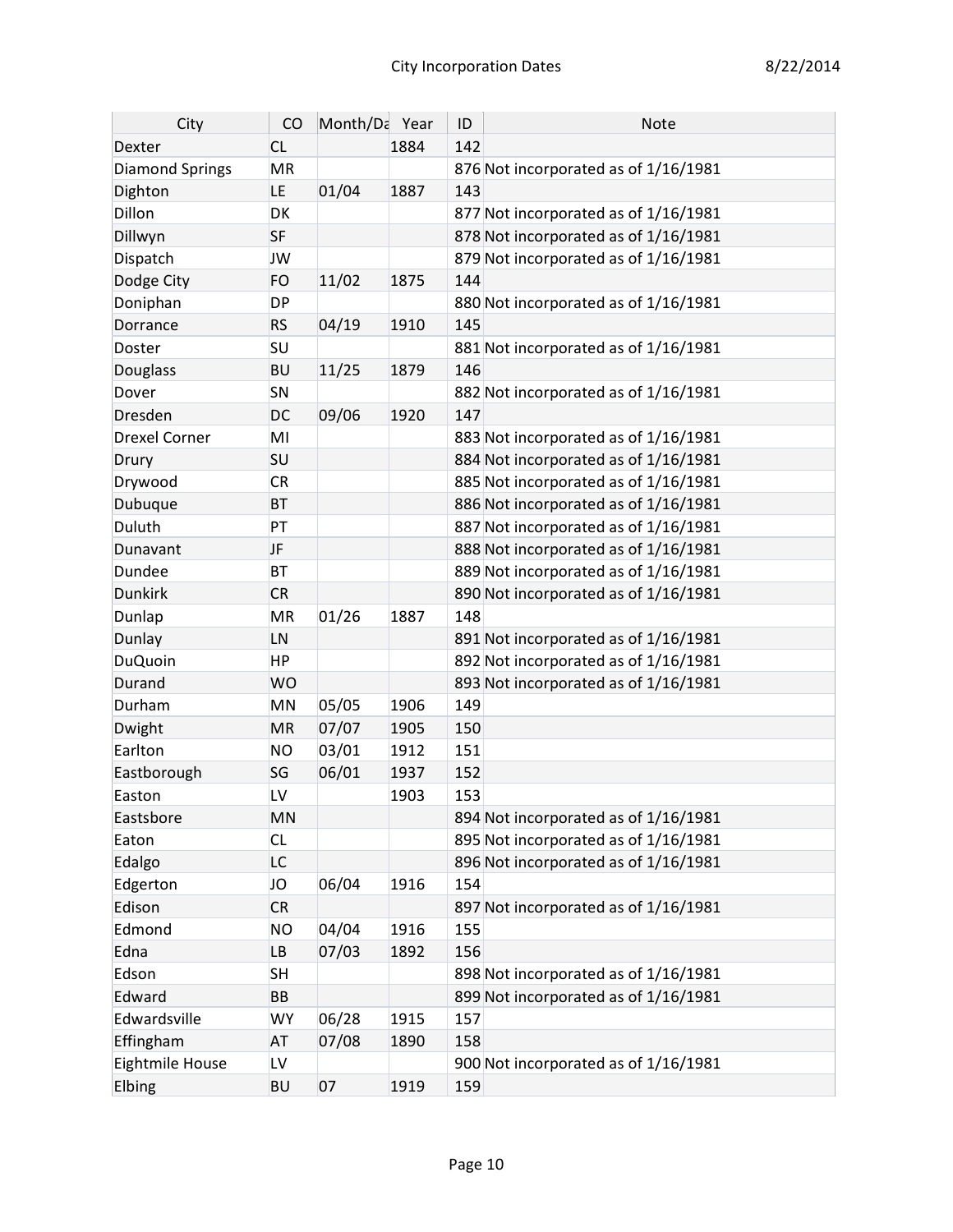| City             | CO        | Month/Da Year |      | ID  | <b>Note</b>                          |
|------------------|-----------|---------------|------|-----|--------------------------------------|
| ElDorado         | <b>BU</b> | 03/30         | 1870 | 160 |                                      |
| Elgin            | <b>CQ</b> | 08/04         | 1919 | 161 |                                      |
| Elk              | <b>CS</b> |               |      |     | 902 Not incorporated as of 1/16/1981 |
| Elk City         | <b>MG</b> |               | 1871 | 162 |                                      |
| <b>Elk Falls</b> | <b>EK</b> | 03/31         | 1887 | 163 |                                      |
| Elkader          | LG        |               |      |     | 903 Not incorporated as of 1/16/1981 |
| Elkart           | MT        | 07            | 1913 | 164 |                                      |
| Ellinor          | <b>CS</b> |               |      |     | 901 Not incorporated as of 1/16/1981 |
| Ellinwood        | <b>BT</b> | 04/23         | 1878 | 165 |                                      |
| <b>Ellis</b>     | EL.       | 01/31         | 1888 | 166 |                                      |
| Ellsworth        | EW        |               | 1868 | 167 |                                      |
| Elm Mills        | <b>BA</b> |               |      |     | 905 Not incorporated as of 1/16/1981 |
| Elmdale          | <b>CS</b> |               | 1900 | 168 |                                      |
| Elmer            | <b>RN</b> |               |      |     | 904 Not incorporated as of 1/16/1981 |
| Elmo             | <b>DK</b> |               |      |     | 906 Not incorporated as of 1/16/1981 |
| Elmont           | SN        |               |      |     | 907 Not incorporated as of 1/16/1981 |
| Elsmore          | <b>AL</b> | 05/04         | 1909 | 169 |                                      |
| Elwood           | <b>DP</b> | 03/26         | 1878 | 170 |                                      |
| Elyria           | <b>MP</b> |               |      |     | 908 Not incorporated as of 1/16/1981 |
| Emmeram          | EL.       |               |      |     | 909 Not incorporated as of 1/16/1981 |
| Emmett           | PT        | 12/06         | 1920 | 171 |                                      |
| Emmons           | <b>WS</b> |               |      |     | 910 Not incorporated as of 1/16/1981 |
| Emporia          | LY.       |               | 1870 | 172 |                                      |
| Englevale        | <b>CR</b> |               |      |     | 911 Not incorporated as of 1/16/1981 |
| Englewood        | <b>CA</b> | 10/30         | 1885 | 173 |                                      |
| Enosdale         | <b>WS</b> |               |      |     | 912 Not incorporated as of 1/16/1981 |
| Ensign           | <b>GR</b> | 04/01         | 1929 | 174 |                                      |
| Enterprise       | <b>DK</b> | 02/19         | 1878 | 175 |                                      |
| Erie             | <b>NO</b> | 01            | 1870 | 176 |                                      |
| Esbon            | JW        | 09/22         | 1904 | 177 |                                      |
| Esch's Spur      | <b>CL</b> |               |      |     | 913 Not incorporated as of 1/16/1981 |
| Eskridge         | <b>WB</b> | 07/08         | 1887 | 178 |                                      |
| Ettenson         | LV        |               |      |     | 914 Not incorporated as of 1/16/1981 |
| Eudora           | DG        | 02/08         | 1859 | 179 |                                      |
| Eureka           | GW        | 05/02         | 1870 | 180 |                                      |
| Eureka Valley    | <b>RL</b> |               |      |     | 915 Not incorporated as of 1/16/1981 |
| Everest          | <b>BR</b> | 06/04         | 1882 | 181 |                                      |
| Ewell            | <b>SU</b> |               |      |     | 916 Not incorporated as of 1/16/1981 |
| Fact             | <b>CY</b> |               |      |     | 917 Not incorporated as of 1/16/1981 |
| Fairmount        | LV        |               |      |     | 918 Not incorporated as of 1/16/1981 |
| Fairport         | <b>RS</b> |               |      |     | 919 Not incorporated as of 1/16/1981 |
| Fairview         | <b>BR</b> |               | 1886 | 182 |                                      |
| Fairway          | JO        | 05/21         | 1949 | 183 |                                      |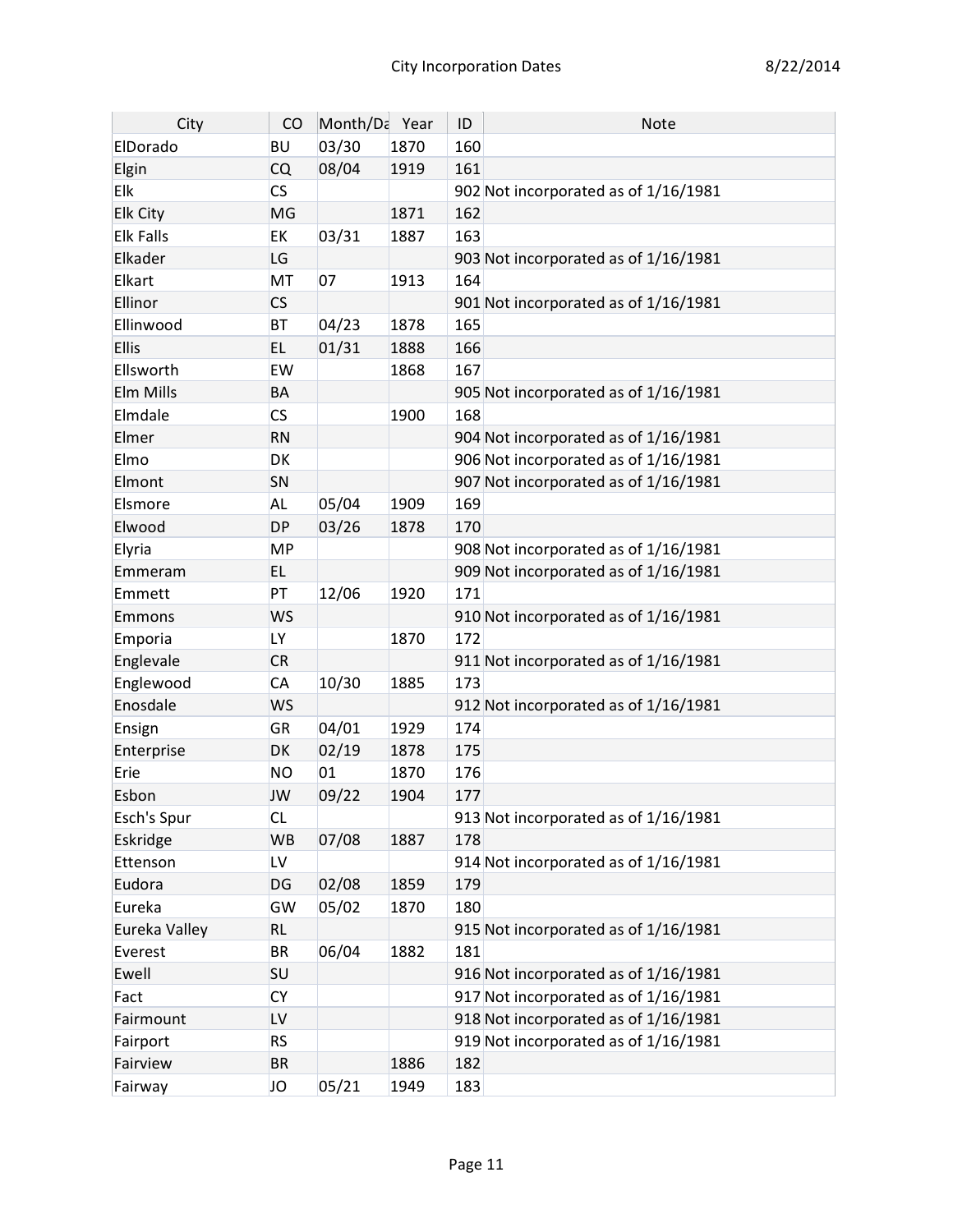| City                | CO             | Month/Da Year |      | ID  | Note                                 |
|---------------------|----------------|---------------|------|-----|--------------------------------------|
| <b>Fall Leaf</b>    | LV             |               |      |     | 920 Not incorporated as of 1/16/1981 |
| <b>Fall River</b>   | GW             | 11            | 1879 | 184 |                                      |
| Falun               | SA             |               |      |     | 921 Not incorporated as of 1/16/1981 |
| Fanning             | <b>DP</b>      |               |      |     | 922 Not incorporated as of 1/16/1981 |
| Farhman             | <b>BT</b>      |               |      |     | 923 Not incorporated as of 1/16/1981 |
| Farlington          | <b>CR</b>      |               |      |     | 924 Not incorporated as of 1/16/1981 |
| Farlinville         | LN             |               |      |     | 925 Not incorporated as of 1/16/1981 |
| Farmington          | <b>AT</b>      |               |      |     | 926 Not incorporated as of 1/16/1981 |
| Faulkner            | <b>CK</b>      |               |      |     | 927 Not incorporated as of 1/16/1981 |
| Fellsburg           | <b>ED</b>      |               |      |     | 928 Not incorporated as of 1/16/1981 |
| Feteria             | <b>SV</b>      |               |      |     | 929 Not incorporated as of 1/16/1981 |
| Fiat                | EK             |               |      |     | 930 Not incorporated as of 1/16/1981 |
| Fidelity            | <b>BR</b>      |               |      |     | 931 Not incorporated as of 1/16/1981 |
| Filler              | <b>CR</b>      |               |      |     | 932 Not incorporated as of 1/16/1981 |
| Fleming             | <b>CR</b>      |               |      |     | 933 Not incorporated as of 1/16/1981 |
| Floral              | <b>CL</b>      |               |      |     | 934 Not incorporated as of 1/16/1981 |
| Florence            | MN             | 06/08         | 1872 | 185 |                                      |
| Flush               | PT             |               |      |     | 935 Not incorporated as of 1/16/1981 |
| Fontana             | MI             | 02/25         | 1889 | 186 |                                      |
| Ford                | FO             | 11            | 1887 | 187 |                                      |
| <b>Forest City</b>  | <b>BA</b>      |               |      |     | 936 Not incorporated as of 1/16/1981 |
| <b>Forest Lake</b>  | <b>WY</b>      |               |      |     | 937 Not incorporated as of 1/16/1981 |
| Formoso             | <b>JW</b>      | 06/01         | 1882 | 188 |                                      |
| Forney              | OB             |               |      |     | 938 Not incorporated as of 1/16/1981 |
| Fort Dodge          | FO             |               |      |     | 939 Not incorporated as of 1/16/1981 |
| <b>Fort Scott</b>   | BB             | 02/27         | 1860 | 189 |                                      |
| Fostoria            | PT             |               |      |     | 941 Not incorporated as of 1/16/1981 |
| Fostoria            | <b>OS</b>      |               |      |     | 940 Not incorporated as of 1/16/1981 |
| <b>Four Corners</b> | <b>OS</b>      |               |      |     | 942 Not incorporated as of 1/16/1981 |
| Fourmile Corners    | <b>NM</b>      |               |      |     | 943 Not incorporated as of 1/16/1981 |
| Fowler              | ME             | 05            | 1908 | 190 |                                      |
| Fox Town            | <b>CR</b>      |               |      |     | 944 Not incorporated as of 1/16/1981 |
| Frankfort           | <b>MS</b>      | 07/24         | 1875 | 191 |                                      |
| Franklin            | <b>CR</b>      |               |      |     | 945 Not incorporated as of 1/16/1981 |
| Frantz              | EW             |               |      |     | 946 Not incorporated as of 1/16/1981 |
| Frederick           | <b>RC</b>      | 10            | 1909 | 192 |                                      |
| Fredonia            | WL             |               | 1871 | 193 |                                      |
| Freemont            | <b>MP</b>      |               |      |     | 947 Not incorporated as of 1/16/1981 |
| Freeport            | <b>HP</b>      | 08/12         | 1887 | 194 |                                      |
| Friend              | F <sub>1</sub> |               |      |     | 948 Not incorporated as of 1/16/1981 |
| Frisbie             | JO             |               |      |     | 949 Not incorporated as of 1/16/1981 |
| Frizell             | PN             |               |      |     | 950 Not incorporated as of 1/16/1981 |
| Frontenac           | <b>CR</b>      |               | 1875 | 195 |                                      |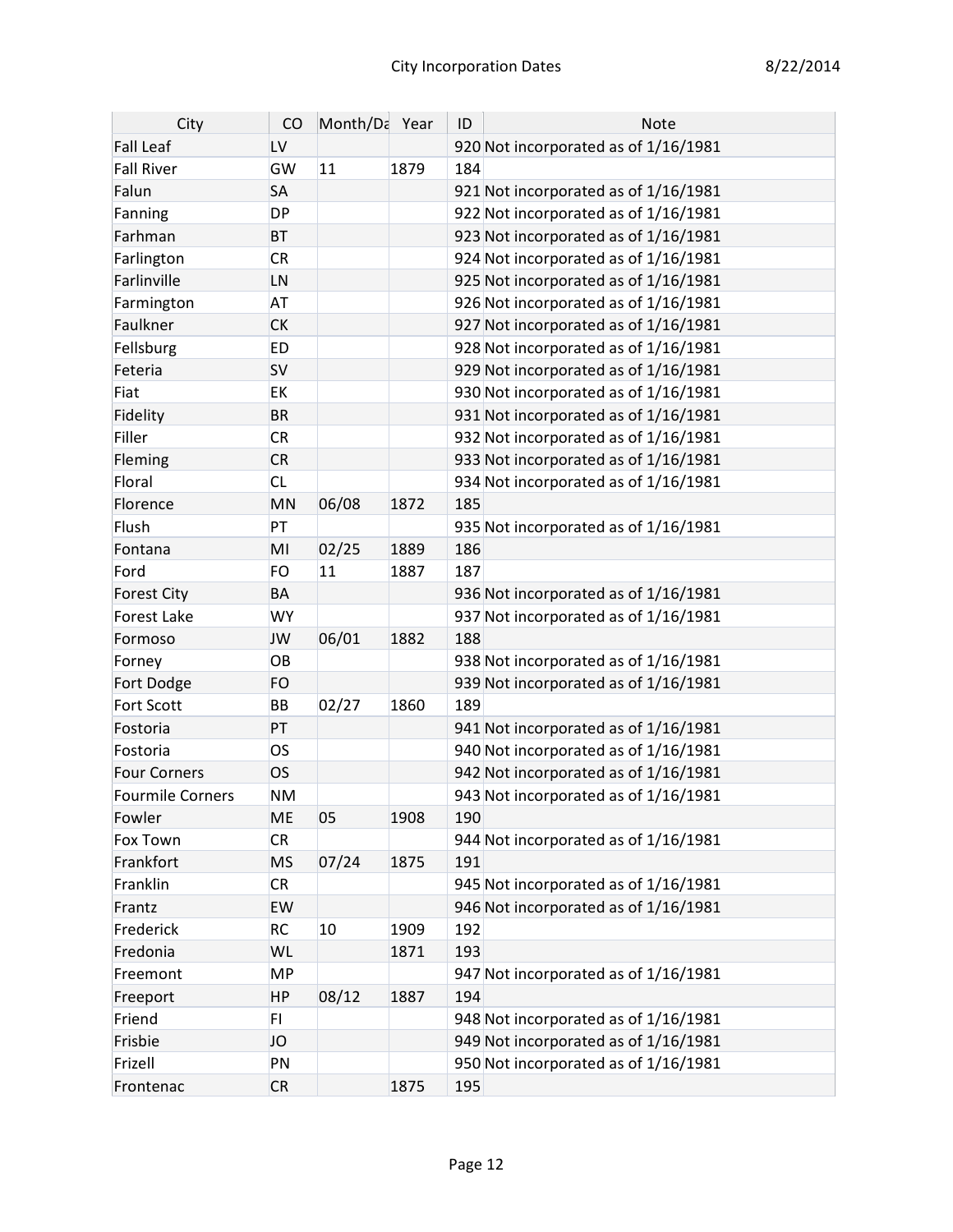| City                 | CO        | Month/Da Year |      | ID  | <b>Note</b>                          |
|----------------------|-----------|---------------|------|-----|--------------------------------------|
| Fruitland            | MG        |               |      |     | 951 Not incorporated as of 1/16/1981 |
| Fuller               | <b>CR</b> |               |      |     | 952 Not incorporated as of 1/16/1981 |
| Fulton               | <b>BB</b> | 06/10         | 1884 | 196 |                                      |
| Furley               | SG        |               |      |     | 953 Not incorporated as of 1/16/1981 |
| Galatia              | <b>BT</b> | 01/03         | 1921 | 197 |                                      |
| Galena               | <b>CK</b> | 06/19         | 1877 | 198 |                                      |
| Galesburg            | <b>NO</b> | 02/16         | 1907 | 199 |                                      |
| Galt                 | <b>RC</b> |               |      |     | 954 Not incorporated as of 1/16/1981 |
| Galva                | <b>MP</b> | 08            | 1887 | 200 |                                      |
| Gano                 | FI.       |               |      |     | 955 Not incorporated as of 1/16/1981 |
| Garden City          | FI.       | 01/13         | 1883 | 201 |                                      |
| Garden Plain         | SG        | 09/02         | 1902 | 202 |                                      |
| Gardner              | JO        | 01/08         | 1887 | 203 |                                      |
| Garfield             | PN        | 04/04         | 1910 | 204 |                                      |
| Garfield Center      | <b>CY</b> |               |      |     | 956 Not incorporated as of 1/16/1981 |
| Garland              | <b>BB</b> |               |      |     | 957 Not incorporated as of 1/16/1981 |
| Garnet               | <b>AN</b> | 10/07         | 1861 | 205 |                                      |
| Garvin               | <b>LB</b> |               |      |     | 958 Not incorporated as of 1/16/1981 |
| Gas City             | <b>AL</b> | 08/01         | 1901 | 206 |                                      |
| Gaylord              | <b>SM</b> | 07/09         | 1886 | 207 |                                      |
| Gem                  | <b>TH</b> | 12/07         | 1926 | 208 |                                      |
| Geneseo              | <b>RC</b> | 07/15         | 1887 | 209 |                                      |
| Geneva               | <b>AL</b> |               |      |     | 959 Not incorporated as of 1/16/1981 |
| Georgia              | KM        |               |      |     | 960 Not incorporated as of 1/16/1981 |
| Gerlane              | BA        |               |      |     | 961 Not incorporated as of 1/16/1981 |
| <b>Geuda Springs</b> | <b>SU</b> | 04            | 1884 | 210 |                                      |
| Gibbs                | <b>CQ</b> |               |      |     | 962 Not incorporated as of 1/16/1981 |
| Gilbert              | <b>MC</b> |               |      |     | 963 Not incorporated as of 1/16/1981 |
| Gillespie            | FI.       |               |      |     | 964 Not incorporated as of 1/16/1981 |
| Girard               | <b>CR</b> | 11/10         | 1869 | 211 |                                      |
| Glade                | PL        | 10/07         | 1948 | 212 |                                      |
| Gladstone            | <b>CS</b> |               |      |     | 965 Not incorporated as of 1/16/1981 |
| Glasco               | CD        | 04/14         | 1886 | 213 |                                      |
| Glen Elder           | MC        | 11/28         | 1879 | 214 |                                      |
| Glendale             | <b>SA</b> |               |      |     | 966 Not incorporated as of 1/16/1981 |
| Glenlock             | AN        |               |      |     | 967 Not incorporated as of 1/16/1981 |
| Globe                | DG        |               |      |     | 968 Not incorporated as of 1/16/1981 |
| Goddard              | SG        |               | 1910 | 215 |                                      |
| Godfrey              | BB        |               |      |     | 969 Not incorporated as of 1/16/1981 |
| Goessel              | MN        | 03/10         | 1952 | 216 |                                      |
| Goff                 | <b>NM</b> | 04/12         | 1894 | 217 |                                      |
| Goldenrod            | LC        |               |      |     | 970 Not incorporated as of 1/16/1981 |
| Goodland             | <b>SH</b> | 09/05         | 1887 | 218 |                                      |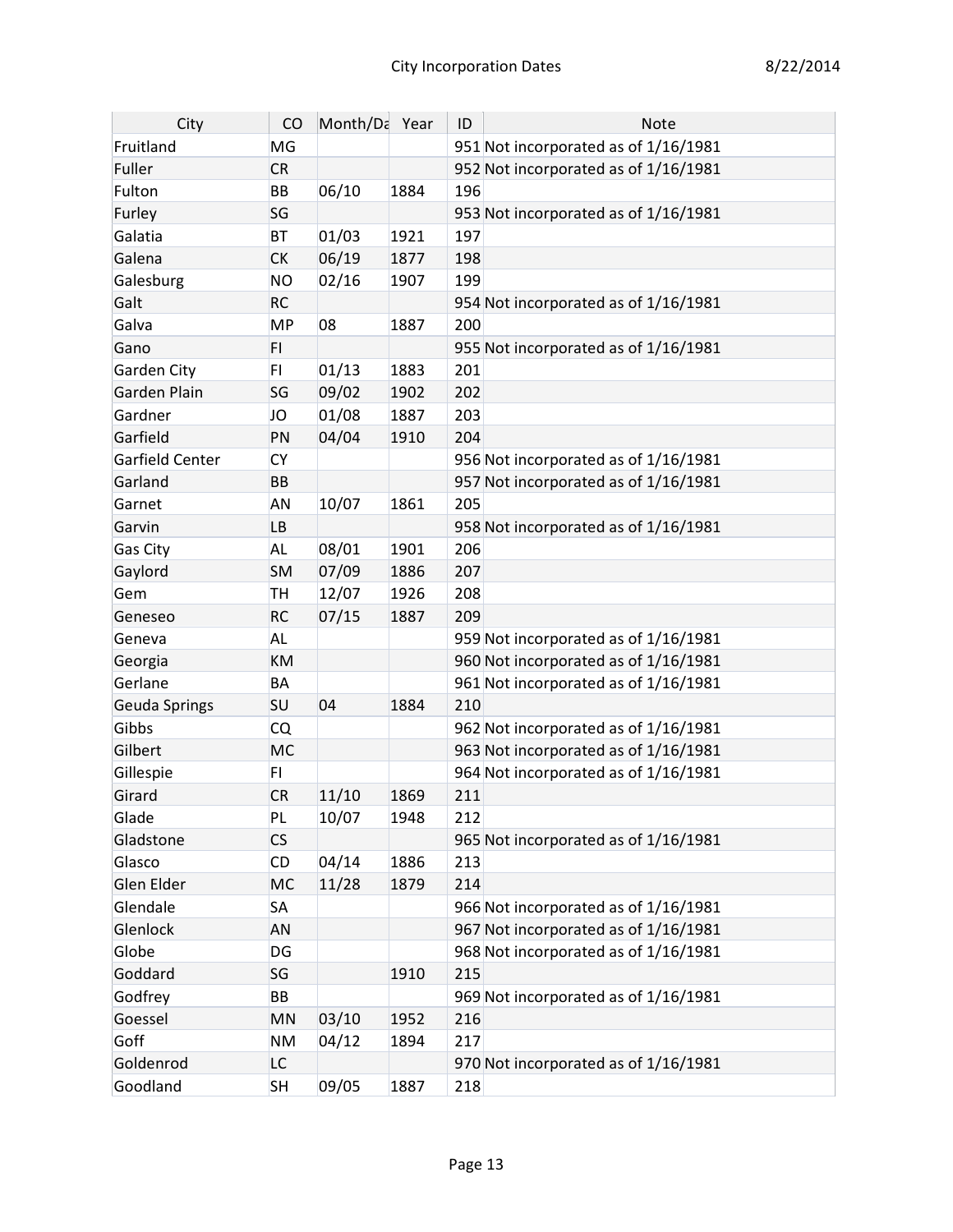| City                     | CO        | Month/Da Year |      | ID  | <b>Note</b>                          |
|--------------------------|-----------|---------------|------|-----|--------------------------------------|
| Goodrich                 | LN        |               |      |     | 971 Not incorporated as of 1/16/1981 |
| Gordan                   | <b>BU</b> |               |      |     | 972 Not incorporated as of 1/16/1981 |
| Gorham                   | <b>RS</b> | 04/10         | 1941 | 219 |                                      |
| Gove City                | GO        |               | 1886 | 220 |                                      |
| Grafton                  | <b>CQ</b> |               |      |     | 973 Not incorporated as of 1/16/1981 |
| Grainfield               | GO        | 04/12         | 1887 | 221 |                                      |
| Granada                  | <b>NM</b> |               |      |     | 974 Not incorporated as of 1/16/1981 |
| <b>Grand Summit</b>      | <b>CL</b> |               |      |     | 975 Not incorporated as of 1/16/1981 |
| Grandview                | <b>WY</b> |               |      |     | 976 Not incorporated as of 1/16/1981 |
| <b>Grandview Plaza</b>   | <b>GE</b> | 03/04         | 1963 | 222 |                                      |
| Grant                    | LC        |               |      |     | 977 Not incorporated as of 1/16/1981 |
| Grantville               | <b>JF</b> |               |      |     | 978 Not incorporated as of 1/16/1981 |
| Gray                     | HG        |               |      |     | 979 Not incorporated as of 1/16/1981 |
| <b>Great Bend</b>        | <b>BT</b> |               | 1872 | 223 |                                      |
| Greeley                  | <b>AN</b> | 06/20         | 1881 | 224 |                                      |
| Green                    | <b>CY</b> |               | 1908 | 225 |                                      |
| Greenbush                | <b>CR</b> |               |      |     | 980 Not incorporated as of 1/16/1981 |
| Greenleaf                | <b>WS</b> | 08/24         | 1880 | 226 |                                      |
| Greensburg               | KW        | 06/18         | 1886 | 227 |                                      |
| Greenwich                | <b>SC</b> |               |      |     | 981 Not incorporated as of 1/16/1981 |
| <b>Greenwich Heights</b> | SG        |               |      |     | 982 Not incorporated as of 1/16/1981 |
| Grenola                  | EK        | 08/07         | 1880 | 228 |                                      |
| Gretna                   | PL        |               |      |     | 983 Not incorporated as of 1/16/1981 |
| Gridley                  | <b>CF</b> |               | 1910 | 229 |                                      |
| Grigston                 | <b>SC</b> |               |      |     | 984 Not incorporated as of 1/16/1981 |
| <b>Griinter Heights</b>  | <b>WY</b> |               |      |     | 986 Not incorporated as of 1/16/1981 |
| Grinnell                 | GO        |               | 1917 | 230 |                                      |
| Grinter                  | <b>WY</b> |               |      |     | 985 Not incorporated as of 1/16/1981 |
| Gross                    | <b>CR</b> |               |      |     | 987 Not incorporated as of 1/16/1981 |
| Grove                    | SN        |               |      |     | 988 Not incorporated as of 1/16/1981 |
| <b>Grove Center</b>      | <b>WY</b> |               |      |     | 991 Not incorporated as of 1/16/1981 |
| Groveland                | MP        |               |      |     | 989 Not incorporated as of 1/16/1981 |
| Grover                   | DG        |               |      |     | 990 Not incorporated as of 1/16/1981 |
| Guilford                 | WL        |               |      |     | 992 Not incorporated as of 1/16/1981 |
| Gypsum                   | <b>SA</b> | 04/11         | 1887 | 231 |                                      |
| Hackney                  | <b>CL</b> |               |      |     | 993 Not incorporated as of 1/16/1981 |
| Haddam                   | <b>WS</b> | 07/07         | 1886 | 232 |                                      |
| Haggard                  | GY        |               |      |     | 994 Not incorporated as of 1/16/1981 |
| Hale                     | <b>CQ</b> |               |      |     | 995 Not incorporated as of 1/16/1981 |
| Half Mound               | <b>JF</b> |               |      |     | 996 Not incorporated as of 1/16/1981 |
| Halford                  | <b>TH</b> |               |      |     | 997 Not incorporated as of 1/16/1981 |
| Hallowell                | СK        |               |      |     | 998 Not incorporated as of 1/16/1981 |
| <b>Halls Summit</b>      | <b>CF</b> |               |      |     | 999 Not incorporated as of 1/16/1981 |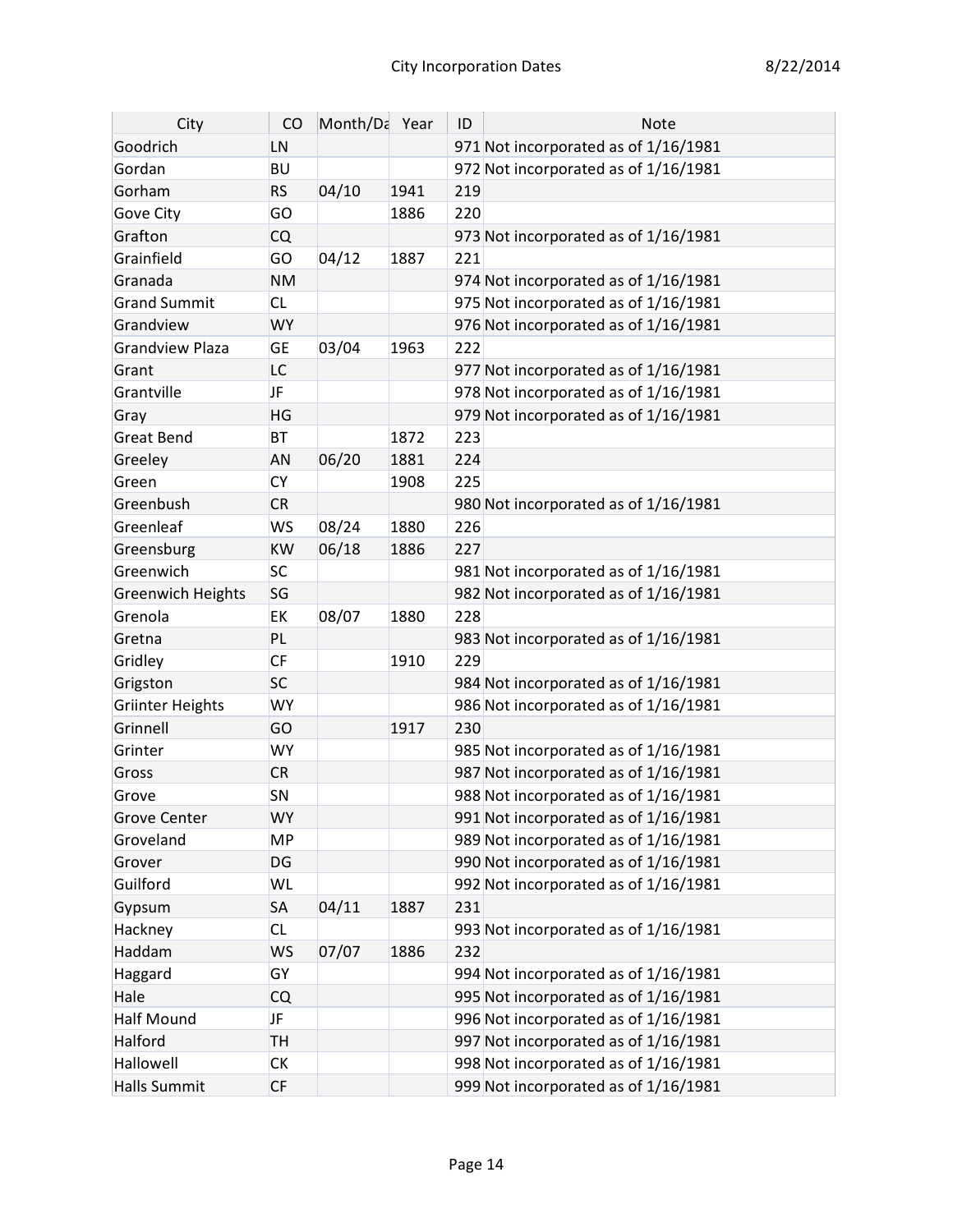| City          | CO             | Month/Da Year |      | ID  | <b>Note</b>                           |
|---------------|----------------|---------------|------|-----|---------------------------------------|
| Hallville     | <b>SA</b>      |               |      |     | E+03 Not incorporated as of 1/16/1981 |
| Halstead      | <b>HV</b>      | 03/12         | 1877 | 233 |                                       |
| Hamburg       | PN             |               |      |     | E+03 Not incorporated as of 1/16/1981 |
| Hamilton      | GW             | 10/09         | 1903 | 234 |                                       |
| Hamlin        | <b>BR</b>      | 05            | 1889 | 235 |                                       |
| Hammond       | <b>BB</b>      |               |      |     | E+03 Not incorporated as of 1/16/1981 |
| Hannum        | <b>CD</b>      |               |      |     | E+03 Not incorporated as of 1/16/1981 |
| Hanover       | <b>WS</b>      | 07/05         | 1872 | 236 |                                       |
| Hanston       | HG             | 08/21         | 1929 | 237 |                                       |
| Harbine       | <b>RP</b>      |               |      |     | E+03 Not incorporated as of 1/16/1981 |
| Harding       | <b>BB</b>      |               |      |     | E+03 Not incorporated as of 1/16/1981 |
| Hardtner      | <b>BA</b>      | 08/10         | 1911 | 238 |                                       |
| Hargrave      | <b>RH</b>      |               |      |     | E+03 Not incorporated as of 1/16/1981 |
| Harlan        | <b>SM</b>      |               |      |     | E+03 Not incorporated as of 1/16/1981 |
| Harper        | <b>HP</b>      | 06            | 1880 | 239 |                                       |
| <b>Harris</b> | <b>AN</b>      | 03/04         | 1929 | 240 |                                       |
| Hartford      | LY <sub></sub> | 03/12         | 1884 | 241 |                                       |
| Hartland      | <b>KE</b>      |               |      |     | E+03 Not incorporated as of 1/16/1981 |
| Harveyville   | <b>WB</b>      | 01/06         | 1905 | 242 |                                       |
| Hasty         | <b>WO</b>      |               |      |     | E+03 Not incorporated as of 1/16/1981 |
| Havana        | MG             | 11/22         | 1909 | 243 |                                       |
| Haven         | <b>RN</b>      | 08            | 1901 | 244 |                                       |
| Havensville   | PT             | 07/19         | 1892 | 245 |                                       |
| Haverhill     | <b>BU</b>      |               |      |     | E+03 Not incorporated as of 1/16/1981 |
| Haviland      | <b>KW</b>      | 04/12         | 1906 | 246 |                                       |
| Hawk          | <b>HP</b>      |               |      |     | E+03 Not incorporated as of 1/16/1981 |
| Haworth       | <b>RP</b>      |               |      |     | E+03 Not incorporated as of 1/16/1981 |
| Hawthorne     | <b>AT</b>      |               |      |     | E+03 Not incorporated as of 1/16/1981 |
| Hayne         | <b>SW</b>      |               |      |     | E+03 Not incorporated as of 1/16/1981 |
| Hays          | <b>EL</b>      | 05/18         | 1885 | 247 |                                       |
| Haysville     | SG             | 07/03         | 1951 | 248 |                                       |
| Hazelton      | <b>BA</b>      |               | 1887 | 249 |                                       |
| Healy         | LE             |               |      |     | E+03 Not incorporated as of 1/16/1981 |
| Hedville      |                |               |      |     | E+03 Not incorporated as of 1/16/1981 |
| Heizer        | <b>BT</b>      |               |      |     | E+03 Not incorporated as of 1/16/1981 |
| Helmick       | <b>MR</b>      |               |      |     | E+03 Not incorporated as of 1/16/1981 |
| Henson        | MI             |               |      |     | E+03 Not incorporated as of 1/16/1981 |
| Hepler        | <b>CR</b>      | 04/11         | 1887 | 250 |                                       |
| Herington     | DK             | 04/11         | 1887 | 251 |                                       |
| Herkimer      | <b>MS</b>      |               |      |     | E+03 Not incorporated as of 1/16/1981 |
| Hernden       | <b>RA</b>      |               | 1906 | 252 |                                       |
| Hesper        | <b>DG</b>      |               |      |     | E+03 Not incorporated as of 1/16/1981 |
| Hessdale      | <b>WB</b>      |               |      |     | E+03 Not incorporated as of 1/16/1981 |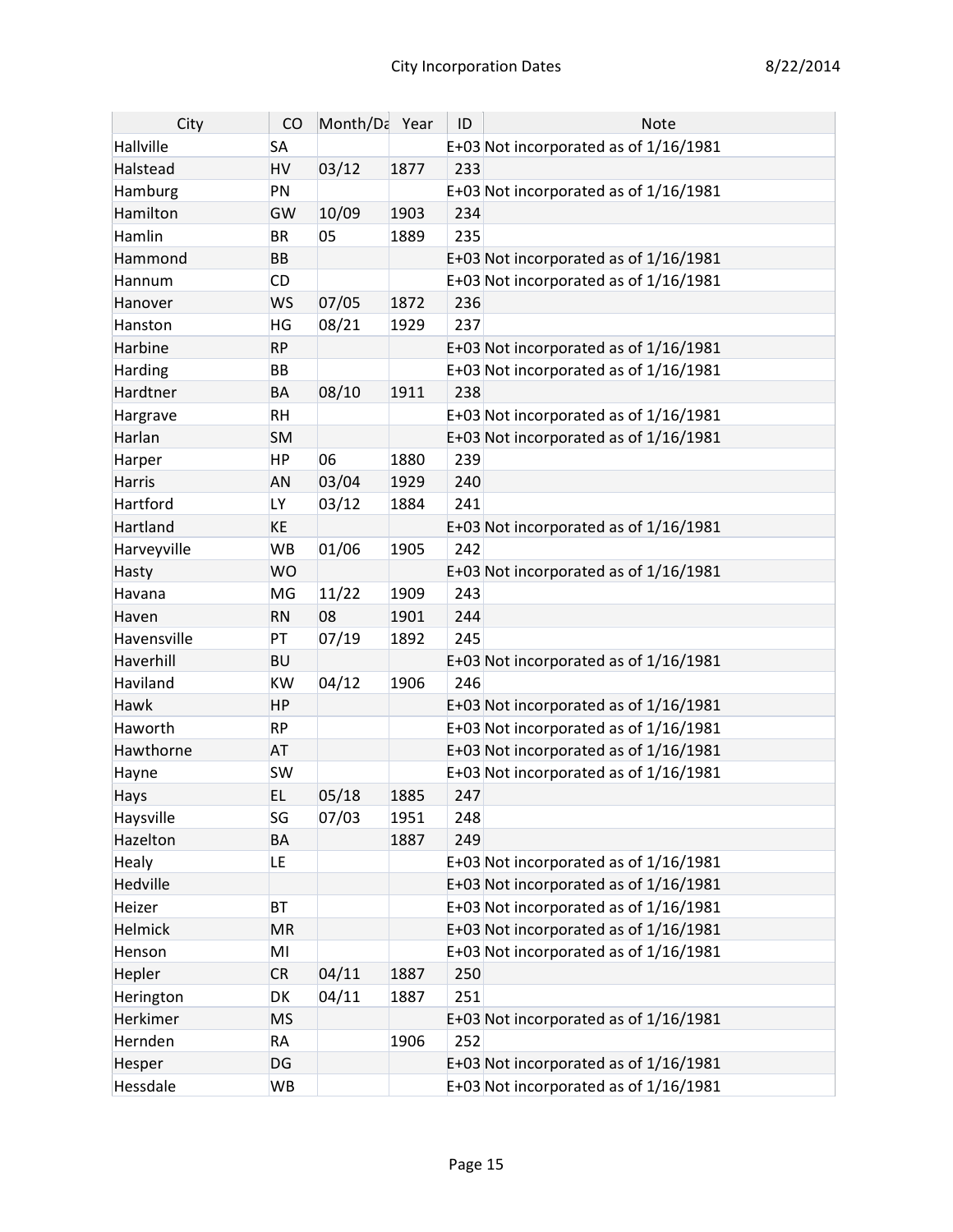| City             | CO        | Month/Da Year |      | ID  | Note                                    |
|------------------|-----------|---------------|------|-----|-----------------------------------------|
| Hesston          | HV        | 05/12         | 1921 | 253 |                                         |
| <b>Hewins</b>    | <b>CQ</b> |               |      |     | E+03 Not incorporated as of 1/16/1981   |
| Hiattville       | <b>BB</b> |               |      |     | E+03 Not incorporated as of 1/16/1981   |
| Hiawatha         | <b>BR</b> |               | 1859 | 254 |                                         |
| Hickok           | GT        |               |      |     | E+03 Not incorporated as of 1/16/1981   |
| Highland         | LV        |               |      |     | E+03 Not incorporated as of 1/16/1981   |
| Highland         | <b>DP</b> |               | 1857 | 255 |                                         |
| <b>Hill City</b> | GH        |               | 1888 | 256 |                                         |
| Hillsdale        | MI        |               |      |     | E+03 Not incorporated as of 1/16/1981   |
| Hillsoro         | MN        | 06/24         | 1884 | 257 |                                         |
| Hilltop          | GW        |               |      |     | E+03 Not incorporated as of 1/16/1981   |
| Hilton           | <b>MP</b> |               |      |     | E+03 Not incorporated as of 1/16/1981   |
| Hitschman        | <b>BT</b> |               |      |     | E+03 Not incorporated as of 1/16/1981   |
| Hoag             | <b>CK</b> |               |      |     | E+03 Not incorporated as of $1/16/1981$ |
| Hobart           | <b>ME</b> |               |      |     | E+03 Not incorporated as of 1/16/1981   |
| <b>Hog Back</b>  | <b>EL</b> |               |      |     | E+03 Not incorporated as of 1/16/1981   |
| Hoisington       | <b>BT</b> | 11/11         | 1886 | 258 |                                         |
| Holcomb          | FI.       | 05/01         | 1961 | 259 |                                         |
| Holland          | DK        |               |      |     | E+03 Not incorporated as of 1/16/1981   |
| Hollenberg       | <b>WS</b> | 07/14         | 1937 | 260 |                                         |
| Holliday         | JO        |               |      |     | E+03 Not incorporated as of 1/16/1981   |
| <b>Hollis</b>    | CD        |               |      |     | E+03 Not incorporated as of 1/16/1981   |
| Hollister        | <b>BB</b> |               |      |     | E+03 Not incorporated as of 1/16/1981   |
| Holton           | <b>JA</b> | 07/30         | 1870 | 261 |                                         |
| Holyrood         | EW        | 07            | 1901 | 262 |                                         |
| Home             | <b>MS</b> |               |      |     | E+03 Not incorporated as of $1/16/1981$ |
| Homer            | <b>RS</b> |               |      |     | E+03 Not incorporated as of 1/16/1981   |
| Homestead        | <b>CS</b> |               |      |     | E+03 Not incorporated as of 1/16/1981   |
| Homewood         | <b>FR</b> |               |      |     | E+03 Not incorporated as of 1/16/1981   |
| Hooser           | <b>CL</b> |               |      |     | E+03 Not incorporated as of 1/16/1981   |
| Hope             | DK        | 09            | 1886 | 263 |                                         |
| Hopewell         | PR        |               |      |     | E+03 Not incorporated as of 1/16/1981   |
| <b>Hopkins</b>   | <b>BU</b> |               |      |     | E+03 Not incorporated as of 1/16/1981   |
| Horace           | GL        | 10/03         | 1887 | 264 |                                         |
| Horton           | <b>BR</b> | 09/10         | 1887 | 265 |                                         |
| Howard           | EK        | 11            | 1887 | 266 |                                         |
| Howell           | <b>FO</b> |               |      |     | E+03 Not incorporated as of 1/16/1981   |
| Hoxie            | <b>SD</b> | 08/20         | 1886 | 267 |                                         |
| Hoyt             | <b>JA</b> | 04            | 1909 | 268 |                                         |
| Hudson           | <b>SF</b> |               | 1905 | 269 |                                         |
| Hugoton          | <b>SV</b> | 01            | 1910 | 270 |                                         |
| Humboldt         | <b>AL</b> | 04            | 1870 | 271 |                                         |
| Hunnewell        | SU        |               | 1882 | 272 |                                         |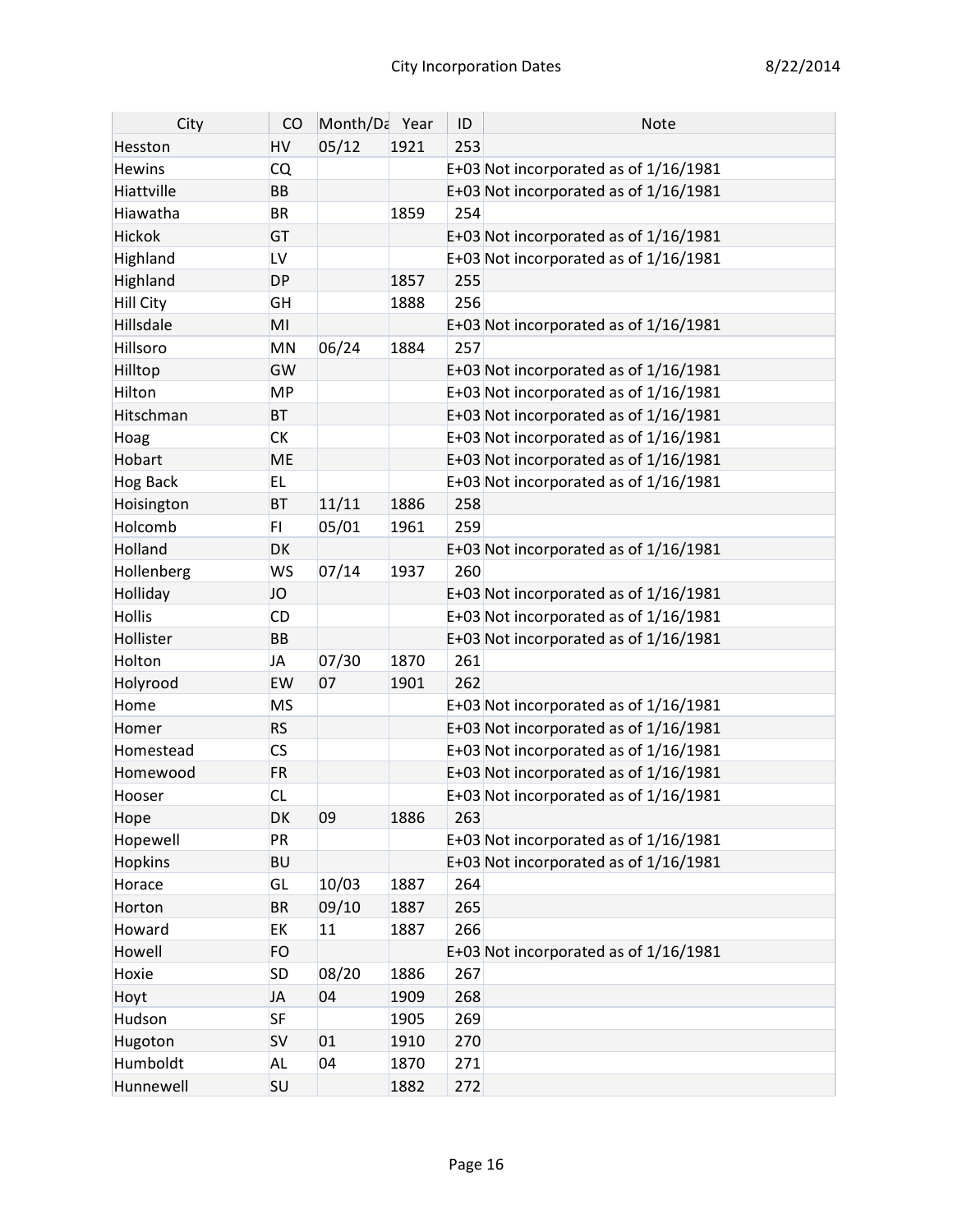| City                 | CO        | Month/Da Year |      | ID  | <b>Note</b>                             |
|----------------------|-----------|---------------|------|-----|-----------------------------------------|
| Hunter               | MG        |               |      |     | E+03 Not incorporated as of 1/16/1981   |
| Hunter               | <b>MC</b> | 04/05         | 1918 | 273 |                                         |
| Huntsville           | <b>RN</b> |               |      |     | E+03 Not incorporated as of 1/16/1981   |
| Huron                | <b>AT</b> | 07/01         | 1890 | 274 |                                         |
| Huscher              | <b>CD</b> |               |      |     | E+03 Not incorporated as of 1/16/1981   |
| Hutchinson           | <b>RN</b> | 09/25         | 1872 | 275 |                                         |
| hymer                | <b>CS</b> |               |      |     | E+03 Not incorporated as of $1/16/1981$ |
| Idana                | <b>CY</b> |               |      |     | E+03 Not incorporated as of 1/16/1981   |
| Imes                 | <b>FR</b> |               |      |     | E+03 Not incorporated as of 1/16/1981   |
| Independence         | <b>MG</b> | 07/25         | 1870 | 276 |                                         |
| Indian Village       | MG        |               |      |     | E+03 Not incorporated as of 1/16/1981   |
| Industry             | <b>DK</b> |               |      |     | E+03 Not incorporated as of 1/16/1981   |
| Ingalls              | GY        | 04/01         | 1929 | 277 |                                         |
| Inman                | <b>MP</b> | 04/12         | 1894 | 278 |                                         |
| Iola                 | <b>AL</b> | 02/28         | 1870 | 279 |                                         |
| Ionia                | <b>JW</b> |               |      |     | E+03 Not incorporated as of 1/16/1981   |
| lowa Point           | <b>DP</b> |               |      |     | E+03 Not incorporated as of 1/16/1981   |
| Isabel               | <b>BA</b> | 10/06         | 1909 | 280 |                                         |
| luka                 | PR        | 12            | 1908 | 281 |                                         |
| Ivanpah              | GW        |               |      |     | E+03 Not incorporated as of 1/16/1981   |
| Jacobs               | <b>DK</b> |               |      |     | E+03 Not incorporated as of $1/16/1981$ |
| Jacobs Creek Landing | <b>CF</b> |               |      |     | E+03 Not incorporated as of 1/16/1981   |
| Jamestown            | <b>CD</b> | 06            | 1883 | 282 |                                         |
| Jarbolo              | LV        |               |      |     | E+03 Not incorporated as of 1/16/1981   |
| Jefferson            | MG        |               |      |     | E+03 Not incorporated as of 1/16/1981   |
| Jenkins              | <b>MP</b> |               |      |     | E+03 Not incorporated as of 1/16/1981   |
| Jennings             | <b>DC</b> | 10/04         | 1906 | 283 |                                         |
| Jetmore              | <b>HG</b> | 04/16         | 1887 | 284 |                                         |
| Jewell               | <b>JW</b> | 08/09         | 1880 | 285 |                                         |
| Jingo                | MI        |               |      |     | E+03 Not incorporated as of 1/16/1981   |
| Johnson City         | <b>ST</b> | 01/04         | 1888 | 286 |                                         |
| Johnstons            | SU        |               |      |     | E+03 Not incorporated as of 1/16/1981   |
| Johnstown            | <b>MP</b> |               |      |     | E+03 Not incorporated as of $1/16/1981$ |
| Joy                  | <b>KW</b> |               |      |     | E+03 Not incorporated as of 1/16/1981   |
| Junction City        | <b>GE</b> | 02/08         | 1859 | 287 |                                         |
| Juniata              | LC.       |               |      |     | E+03 Not incorporated as of 1/16/1981   |
| Kackley              | <b>RP</b> |               |      |     | E+03 Not incorporated as of 1/16/1981   |
| Kalvesta             | FI.       |               |      |     | E+03 Not incorporated as of 1/16/1981   |
| Kanaopolis           | EW        | 01/06         | 1887 | 288 |                                         |
| Kanona               | <b>DC</b> |               |      |     | E+03 Not incorporated as of 1/16/1981   |
| Kanorado             | <b>SH</b> |               | 1920 | 289 |                                         |
| Kansas City          | <b>WY</b> | 03/06         | 1886 | 290 |                                         |
| Kansas Falls         | <b>GE</b> |               |      |     | E+03 Not incorporated as of 1/16/1981   |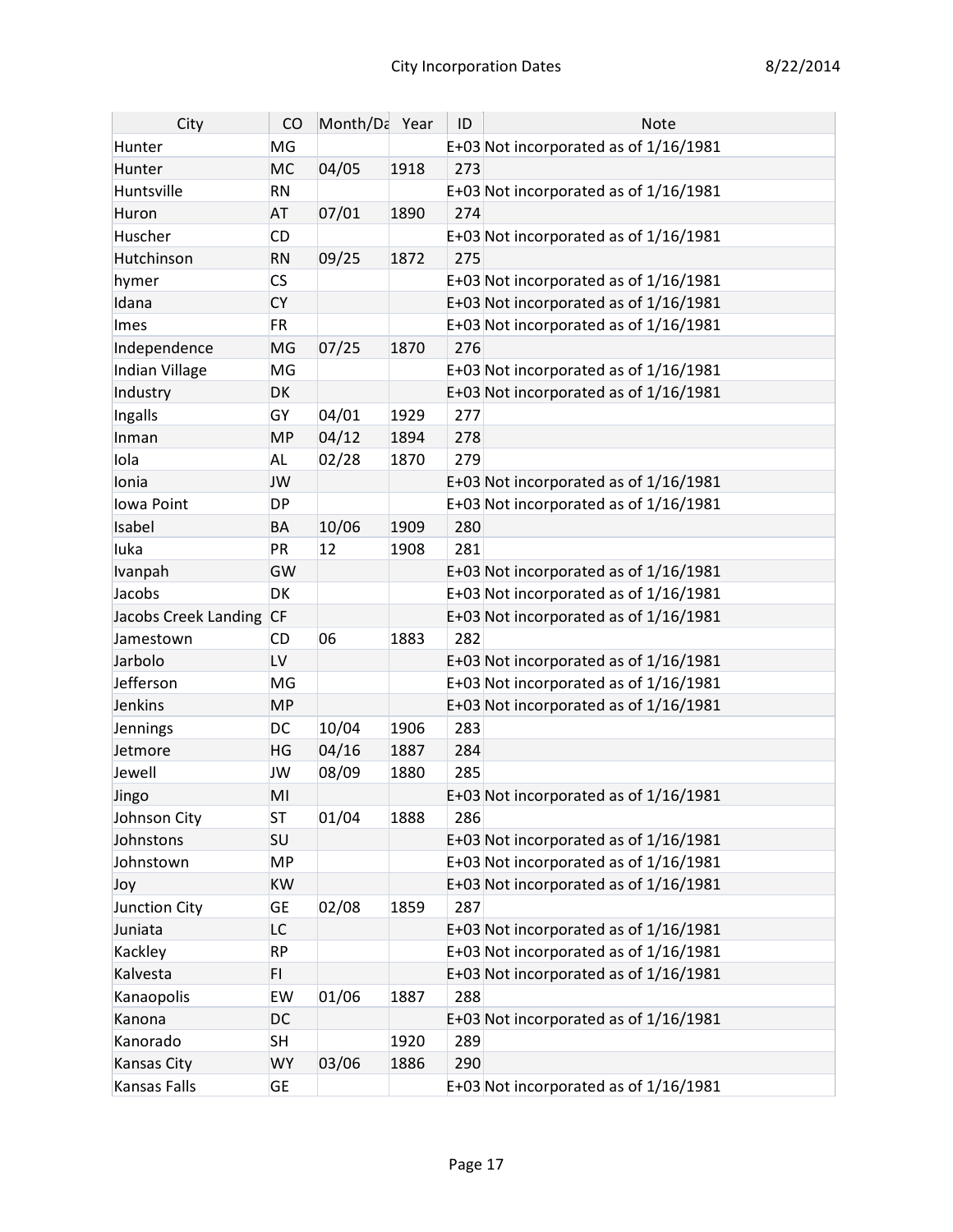| City             | CO        | Month/Da Year |      | ID  | <b>Note</b>                             |
|------------------|-----------|---------------|------|-----|-----------------------------------------|
| Kanwaka          | DG        |               |      |     | E+03 Not incorporated as of 1/16/1981   |
| <b>Keats</b>     | <b>RL</b> |               |      |     | E+03 Not incorporated as of 1/16/1981   |
| Kechi            | SG        | 04/29         | 1957 | 291 |                                         |
| Keelville        | <b>CK</b> |               |      |     | E+03 Not incorporated as of $1/16/1981$ |
| Keene            | <b>WB</b> |               |      |     | E+03 Not incorporated as of 1/16/1981   |
| Keighley         | <b>BU</b> |               |      |     | E+03 Not incorporated as of 1/16/1981   |
| Kellogg          | <b>CL</b> |               |      |     | E+03 Not incorporated as of 1/16/1981   |
| Kelly            | <b>NM</b> |               |      |     | E+03 Not incorporated as of 1/16/1981   |
| Kelso            | <b>MR</b> |               |      |     | E+03 Not incorporated as of 1/16/1981   |
| Kendall          | <b>HM</b> |               |      |     | E+03 Not incorporated as of $1/16/1981$ |
| Kennekuk         | <b>AT</b> |               |      |     | E+03 Not incorporated as of 1/16/1981   |
| Kenneth          | JO        |               |      |     | E+03 Not incorporated as of 1/16/1981   |
| Kensington       | <b>SM</b> | 06/06         | 1900 | 292 |                                         |
| Kent             | <b>RN</b> |               |      |     | E+03 Not incorporated as of 1/16/1981   |
| Kickapoo         | LV        |               |      |     | E+03 Not incorporated as of 1/16/1981   |
| Kilbourns Corner | <b>RN</b> |               |      |     | E+03 Not incorporated as of 1/16/1981   |
| Kimball          | <b>NO</b> |               |      |     | E+03 Not incorporated as of 1/16/1981   |
| Kimeo            | <b>WS</b> |               |      |     | E+03 Not incorporated as of 1/16/1981   |
| Kincaid          | <b>AN</b> | 04/06         | 1886 | 293 |                                         |
| Kingman          | KM        | 08/14         | 1883 | 294 |                                         |
| Kingsdown        | <b>FO</b> |               |      |     | E+03 Not incorporated as of 1/16/1981   |
| Kinsley          | <b>ED</b> | 11/12         | 1878 | 295 |                                         |
| Kiowa            | <b>BA</b> | 04/27         | 1885 | 296 |                                         |
| Kipp             | <b>SA</b> |               |      |     | E+03 Not incorporated as of 1/16/1981   |
| Kirkwood         | <b>CR</b> |               |      |     | E+03 Not incorporated as of 1/16/1981   |
| Kiro             | SN        |               |      |     | E+03 Not incorporated as of 1/16/1981   |
| Kirwin           | <b>PL</b> | 03/01         | 1877 | 297 |                                         |
| Kismet           | <b>SW</b> | 12/02         | 1929 | 298 |                                         |
| Klondike         | <b>CR</b> |               |      |     | E+03 Not incorporated as of 1/16/1981   |
| Kniveton         | <b>CK</b> |               |      |     | E+03 Not incorporated as of $1/16/1981$ |
| Kramer           | <b>CR</b> |               |      |     | E+03 Not incorporated as of 1/16/1981   |
| Labette          | LB        | 08/04         | 1919 | 299 |                                         |
| Lackmans         | JO        |               |      |     | E+03 Not incorporated as of $1/16/1981$ |
| Laclede          | PT        |               |      |     | E+03 Not incorporated as of $1/16/1981$ |
| Lacrosse         | <b>RH</b> |               | 1886 | 300 |                                         |
| LaCygne          | LN        | 01/14         | 1870 | 301 |                                         |
| Ladysmith        | <b>CY</b> |               |      |     | E+03 Not incorporated as of 1/16/1981   |
| Lafontaine       | <b>WL</b> |               |      |     | E+03 Not incorporated as of $1/16/1981$ |
| LaHarpe          | <b>AL</b> | 02            | 1905 | 302 |                                         |
| Laird            | <b>NS</b> |               |      |     | E+03 Not incorporated as of 1/16/1981   |
| Lake City        | BA        |               |      |     | E+03 Not incorporated as of 1/16/1981   |
| Lake Quivera     | <b>WY</b> | 07            | 1907 | 304 |                                         |
| Lake Quvera      | JO        | 07            | 1971 | 303 |                                         |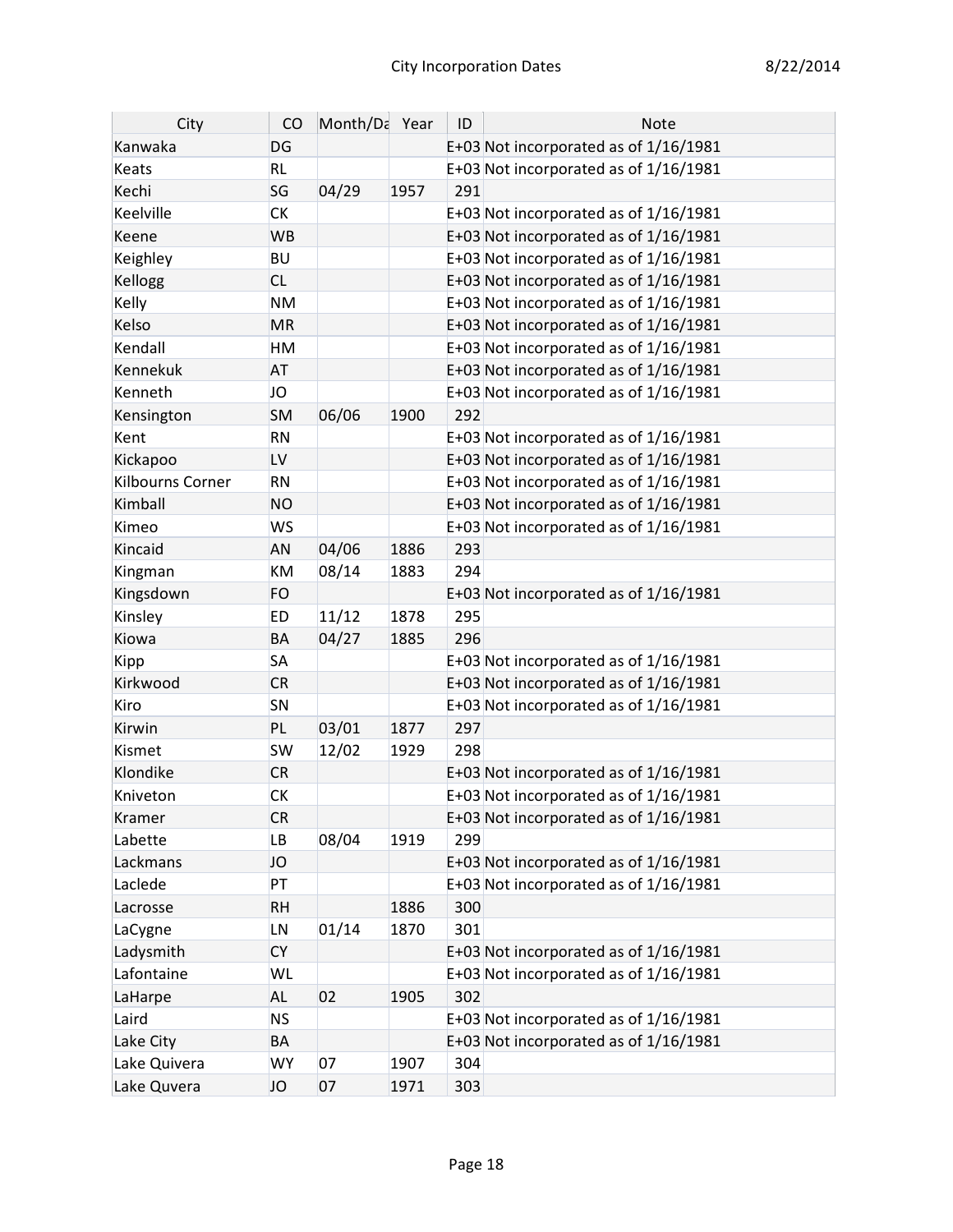| City           | CO        | Month/Da Year |      | ID  | <b>Note</b>                             |
|----------------|-----------|---------------|------|-----|-----------------------------------------|
| Lakeside Acres | SG        |               |      |     | E+03 Not incorporated as of 1/16/1981   |
| Lakin          | <b>KE</b> |               | 1888 | 305 |                                         |
| Lamar          | OT        |               |      |     | E+03 Not incorporated as of 1/16/1981   |
| Lamont         | GW        |               |      |     | E+03 Not incorporated as of 1/16/1981   |
| Lancaster      | <b>AT</b> |               | 1900 | 306 |                                         |
| Landsdowne     | KM        |               |      |     | E+03 Not incorporated as of 1/16/1981   |
| Lane           | <b>FR</b> | 02/18         | 1908 | 307 |                                         |
| Laneville      | <b>LB</b> |               |      |     | E+03 Not incorporated as of 1/16/1981   |
| Lang           | LY        |               |      |     | E+03 Not incorporated as of 1/16/1981   |
| Langdon        | <b>CR</b> |               |      |     | E+03 Not incorporated as of 1/16/1981   |
| Langdon        | <b>RN</b> | 04/01         | 1912 | 308 |                                         |
| Langely        | EW        |               |      |     | E+03 Not incorporated as of 1/16/1981   |
| Langton        | <b>EK</b> |               |      | 341 |                                         |
| Lanham         | <b>WS</b> |               |      |     | E+03 Not incorporated as of 1/16/1981   |
| Lansing        | LV        | 06/22         | 1959 | 309 |                                         |
| Lapland        | GW        |               |      |     | E+03 Not incorporated as of 1/16/1981   |
| Larkinburg     | AT        |               |      |     | E+03 Not incorporated as of $1/16/1981$ |
| Larned         | PN        | 03/17         | 1886 | 310 |                                         |
| Lasita         | <b>RL</b> |               |      |     | E+03 Not incorporated as of 1/16/1981   |
| Latham         | <b>BU</b> |               | 1902 | 311 |                                         |
| Latimer        | MR        | 08/06         | 1929 | 312 |                                         |
| Laton          | <b>RO</b> |               |      |     | E+03 Not incorporated as of 1/16/1981   |
| Lawrence       | DG        | 02/20         | 1858 | 313 |                                         |
| Lawton         | <b>CK</b> |               |      |     | E+03 Not incorporated as of 1/16/1981   |
| Layton         | <b>CQ</b> |               |      |     | E+03 Not incorporated as of 1/16/1981   |
| Lazarus        | WL        |               |      |     | E+03 Not incorporated as of 1/16/1981   |
| Leanna         | <b>AL</b> |               |      |     | E+03 Not incorporated as of 1/16/1981   |
| Leavenworth    | LV        |               | 1854 | 314 |                                         |
| Leawalk        | <b>CK</b> |               |      |     | E+03 Not incorporated as of $1/16/1981$ |
| Leawood        | <b>JO</b> | 11/30         | 1948 | 315 |                                         |
| Lebanon        | <b>SM</b> | 01/12         | 1889 | 316 |                                         |
| Lebo           | <b>CF</b> | 10/06         | 1886 | 317 |                                         |
| Leccompton     | DG        |               | 1855 | 318 |                                         |
| Lehigh         | MN        | 01/08         | 1901 | 319 |                                         |
| LeHunt         | MG        |               |      |     | E+03 Not incorporated as of 1/16/1981   |
| Leloup         | <b>FR</b> |               |      |     | E+03 Not incorporated as of 1/16/1981   |
| Lenape         | LV        |               |      |     | E+03 Not incorporated as of 1/16/1981   |
| Lenexa         | JO        | 05/04         | 1907 | 320 |                                         |
| Lenora         | <b>NT</b> |               | 1887 | 321 |                                         |
| Lento          | MI        |               |      |     | E+03 Not incorporated as of 1/16/1981   |
| Leon           | <b>BU</b> |               | 1880 | 322 |                                         |
| Leona          | <b>DP</b> | 04            | 1934 | 323 |                                         |
| Leonardville   | <b>RL</b> | 08/18         | 1885 | 324 |                                         |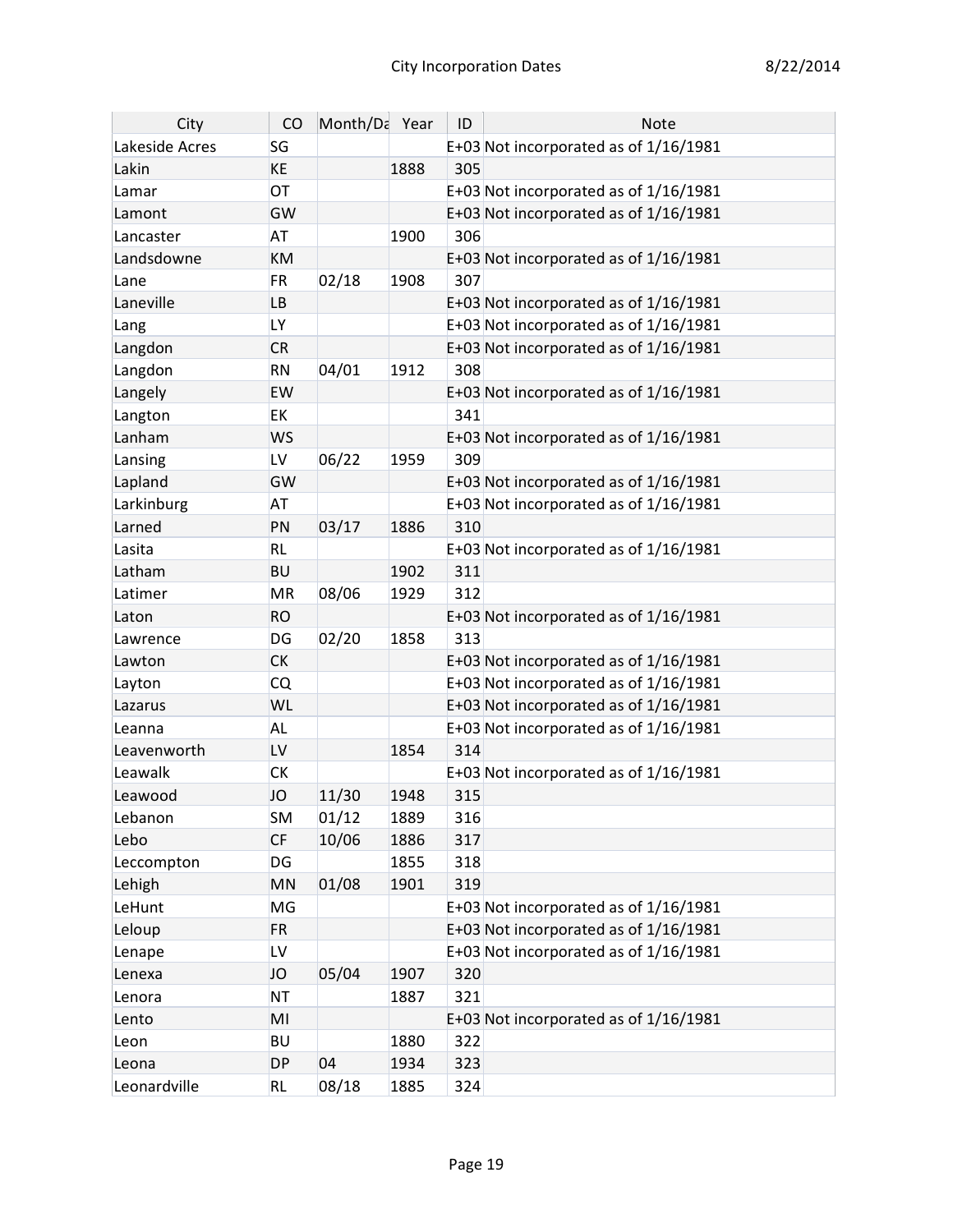| City           | CO        | Month/Da Year |      | ID  | <b>Note</b>                             |
|----------------|-----------|---------------|------|-----|-----------------------------------------|
| Leoti          | WH        | 02            | 1887 | 325 |                                         |
| Leoville       | DC        |               |      |     | E+03 Not incorporated as of 1/16/1981   |
| Lerado         | <b>RN</b> |               |      |     | E+03 Not incorporated as of 1/16/1981   |
| LeRoy          | CF        | 07            | 1900 | 326 |                                         |
| Levant         | TH        |               |      |     | E+03 Not incorporated as of 1/16/1981   |
| Lewis          | <b>ED</b> | 01/05         | 1906 | 327 |                                         |
| Liberal        | <b>SW</b> | 07/30         | 1888 | 328 |                                         |
| Liberty        | MG        | 10/16         | 1884 | 329 |                                         |
| Liebenthal     | <b>RH</b> | 08/05         | 1935 | 330 |                                         |
| Lillis         | <b>MS</b> |               |      |     | E+03 Not incorporated as of $1/16/1981$ |
| Lincoln Center | LC        |               | 1879 | 331 |                                         |
| Lincolnville   | MN        | 04/20         | 1910 | 332 |                                         |
| Lindsborg      | <b>MP</b> | 07            | 1879 | 333 |                                         |
| Lindsey        | OT        |               |      |     | E+03 Not incorporated as of 1/16/1981   |
| Linn           | <b>WS</b> | 10            | 1910 | 334 |                                         |
| Linwood        | LV        |               | 1895 | 335 |                                         |
| Litchfield     | <b>CR</b> |               |      |     | E+03 Not incorporated as of 1/16/1981   |
| Little Kaw     | LV        |               |      |     | E+03 Not incorporated as of 1/16/1981   |
| Little River   | <b>RC</b> | 11/11         | 1886 | 336 |                                         |
| Logan          | PL        | 04/19         | 1880 | 337 |                                         |
| Lomax          | <b>OS</b> |               |      |     | E+03 Not incorporated as of 1/16/1981   |
| Lone Elm       | <b>MS</b> |               |      |     | E+03 Not incorporated as of 1/16/1981   |
| Lone Elm       | AN        | 04/12         | 1924 | 338 |                                         |
| Lone Oak       | <b>CR</b> |               |      |     | E+03 Not incorporated as of 1/16/1981   |
| Lone Star      | DG        |               |      |     | E+03 Not incorporated as of 1/16/1981   |
| Long Island    | PL        | 10/03         | 1904 | 340 |                                         |
| Longford       | <b>CY</b> | 11/07         | 1910 | 339 |                                         |
| Lorena         | <b>BU</b> |               |      |     | E+03 Not incorporated as of 1/16/1981   |
| Loretta        | <b>RH</b> |               |      |     | E+03 Not incorporated as of 1/16/1981   |
| Loring         | <b>WY</b> |               |      |     | E+03 Not incorporated as of 1/16/1981   |
| Lorraine       | EW        | 06/13         | 1923 | 342 |                                         |
| Lost Springs   | MN        | 10/14         | 1904 | 343 |                                         |
| Louisburg      | MI        | 11/03         | 1882 | 344 |                                         |
| Louisville     | <b>PT</b> |               | 1870 | 345 |                                         |
| Lovewell       | JW        |               |      |     | E+03 Not incorporated as of 1/16/1981   |
| Lowe           | FI.       |               |      |     | E+03 Not incorporated as of $1/16/1981$ |
| Lowell         | <b>CK</b> |               |      |     | E+03 Not incorporated as of 1/16/1981   |
| Lowemont       | LV        |               |      |     | E+03 Not incorporated as of $1/16/1981$ |
| Lucas          | <b>RS</b> | 07/31         | 1899 | 346 |                                         |
| Lucerne        | SD        |               |      |     | E+03 Not incorporated as of $1/16/1981$ |
| Ludell         | <b>RA</b> |               |      |     | E+03 Not incorporated as of 1/16/1981   |
| Luray          | <b>RS</b> | 04/05         | 1904 | 347 |                                         |
| Lydia          | WH        |               |      |     | E+03 Not incorporated as of 1/16/1981   |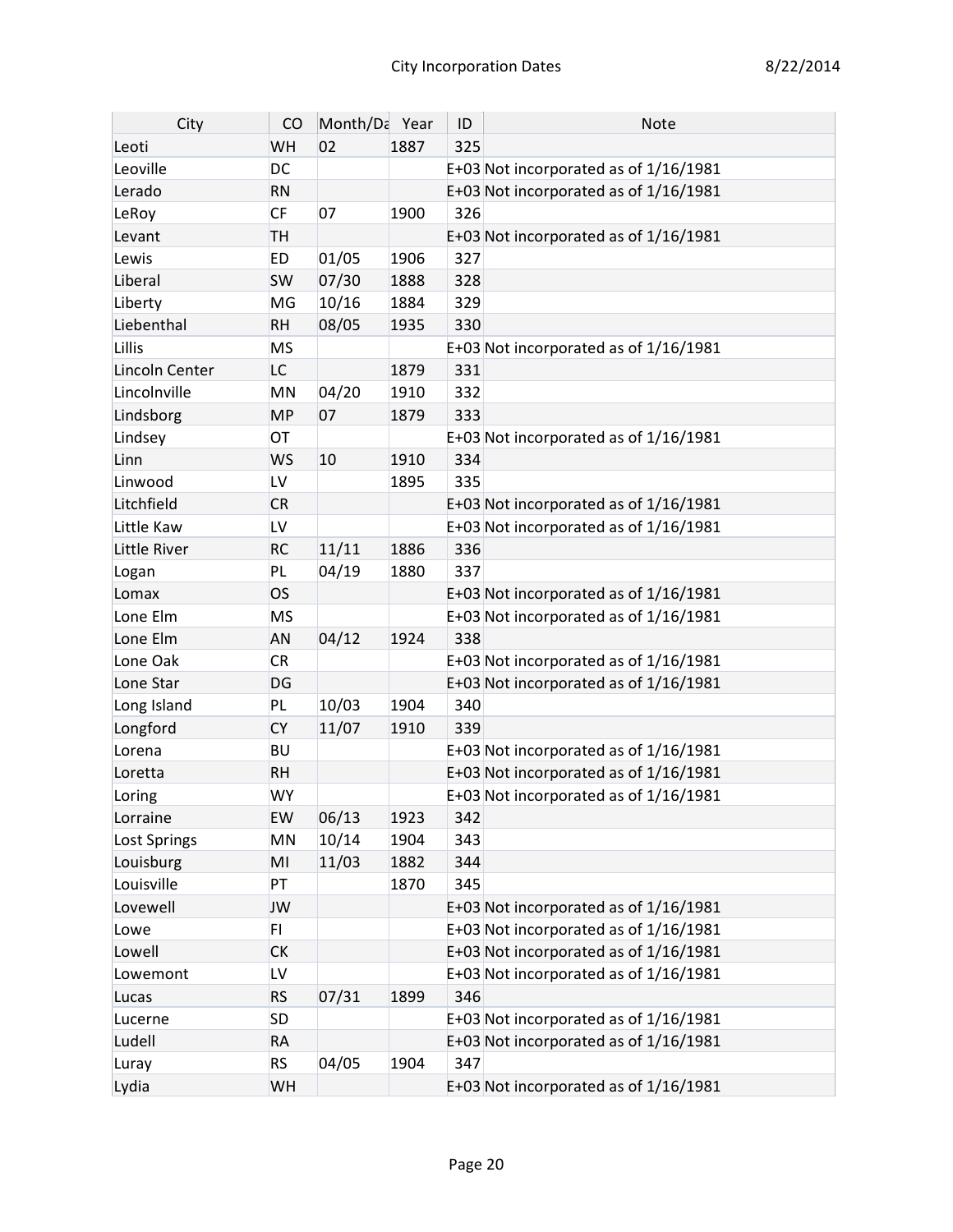| City                  | CO        | Month/Da Year |      | ID  | <b>Note</b>                             |
|-----------------------|-----------|---------------|------|-----|-----------------------------------------|
| lyle                  | DC        |               |      |     | E+03 Not incorporated as of 1/16/1981   |
| Lyndon                | <b>OS</b> |               |      | 348 |                                         |
| <b>Lyndon Station</b> | <b>OS</b> |               |      |     | E+03 Not incorporated as of 1/16/1981   |
| Lyona                 | DK        |               |      |     | E+03 Not incorporated as of 1/16/1981   |
| Lyons                 | <b>RC</b> | 02/28         | 1880 | 349 |                                         |
| Mackie                | <b>MP</b> |               |      |     | E+03 Not incorporated as of 1/16/1981   |
| Mackie                | СK        |               |      |     | E+03 Not incorporated as of 1/16/1981   |
| Macksville            | <b>SF</b> |               | 1886 | 350 |                                         |
| Macyville             | <b>CD</b> |               |      |     | E+03 Not incorporated as of 1/16/1981   |
| Madison               | GW        | 02/16         | 1885 | 351 |                                         |
| Mahaska               | <b>WS</b> | 07/08         | 1909 | 352 |                                         |
| Mahon                 | LV        |               |      |     | E+03 Not incorporated as of 1/16/1981   |
| Maixe                 | SG        | 05/17         | 1915 | 353 |                                         |
| Maltby                | LV        |               |      |     | E+03 Not incorporated as of 1/16/1981   |
| Manchester            | DK        | 01            | 1907 | 354 |                                         |
| Manhattan             | PT        | 02/14         | 1857 | 356 |                                         |
| Manhattan             | <b>RL</b> | 02/14         | 1857 | 355 |                                         |
| Mankato               | <b>JW</b> | 04/22         | 1880 | 357 |                                         |
| Manning               | <b>SC</b> |               |      |     | E+03 Not incorporated as of 1/16/1981   |
| Mansfield             | FI.       |               |      |     | E+03 Not incorporated as of 1/16/1981   |
| Manter                | <b>ST</b> | 02/28         | 1924 | 358 |                                         |
| Mantey                | LN        |               |      |     | E+03 Not incorporated as of 1/16/1981   |
| Maple City            | <b>CL</b> |               |      |     | E+03 Not incorporated as of 1/16/1981   |
| Maple Hill            | <b>WB</b> |               | 1908 | 359 |                                         |
| Mapleton              | BB        | 06/06         | 1905 | 360 |                                         |
| Marienthal            | WH        |               |      |     | E+03 Not incorporated as of 1/16/1981   |
| Marietta              | <b>MS</b> |               |      |     | E+03 Not incorporated as of 1/16/1981   |
| Marion                | MN        | 08/17         | 1875 | 361 |                                         |
| Marmaton              | BB        |               |      |     | E+03 Not incorporated as of 1/16/1981   |
| Marquette             | MP        | 05            | 1874 | 362 |                                         |
| Marydel               | <b>SA</b> |               |      |     | E+03 Not incorporated as of 1/16/1981   |
| Marysville            | <b>MS</b> | 02/02         | 1861 | 363 |                                         |
| Matfield Green        | CS        | 03/04         | 1924 | 364 |                                         |
| Matheson              | RC        |               |      |     | E+03 Not incorporated as of 1/16/1981   |
| May Day               | <b>RL</b> |               |      |     | E+03 Not incorporated as of 1/16/1981   |
| Mayetta               | <b>JA</b> | 10            | 1902 | 365 |                                         |
| Mayfield              | <b>SU</b> | 04/05         | 1927 | 366 |                                         |
| Mayline               | НM        |               |      |     | E+03 Not incorporated as of 1/16/1981   |
| Maywood               | LV        |               |      |     | E+03 Not incorporated as of $1/16/1981$ |
| McAllaster            | LG        |               |      |     | E+03 Not incorporated as of 1/16/1981   |
| McCays Corner         | <b>RN</b> |               |      |     | E+03 Not incorporated as of 1/16/1981   |
| McCracken             | <b>RH</b> |               | 1887 | 367 |                                         |
| McCune                | <b>CR</b> | 10            | 1881 | 368 |                                         |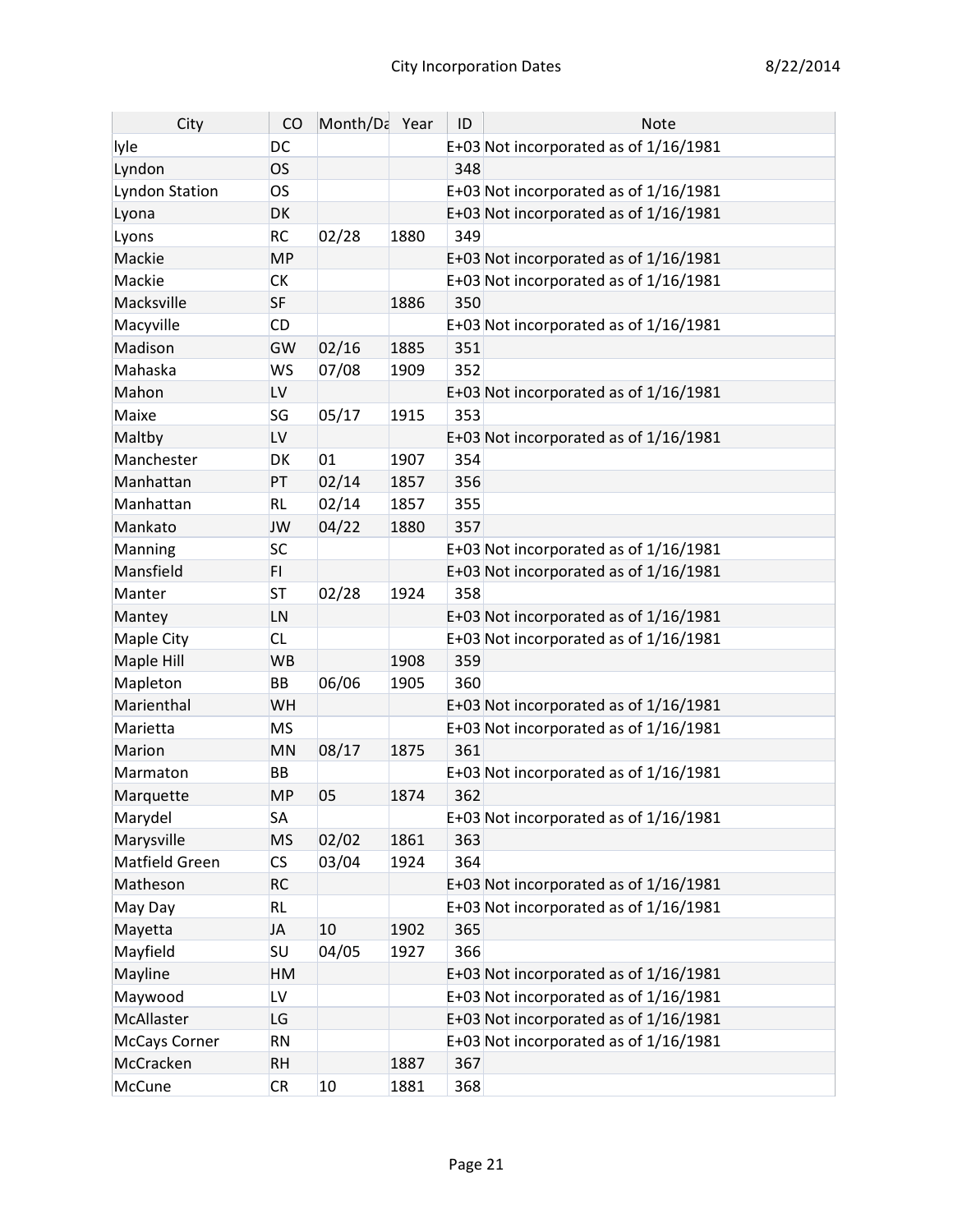| City            | CO        | Month/Da Year |      | ID  | Note                                    |
|-----------------|-----------|---------------|------|-----|-----------------------------------------|
| McDonald        | <b>RA</b> | 10/08         | 1919 | 369 |                                         |
| McFarland       | <b>WB</b> | 04            | 1903 | 370 |                                         |
| <b>McGraw</b>   | HV        |               |      |     | E+03 Not incorporated as of 1/16/1981   |
| <b>McLains</b>  | HV        |               |      |     | E+03 Not incorporated as of 1/16/1981   |
| McLouth         | <b>JF</b> |               |      | 371 |                                         |
| McPherson       | <b>MP</b> | 03/04         | 1874 | 372 |                                         |
| Meade           | <b>ME</b> | 10/21         | 1885 | 373 |                                         |
| Mecca Acres     | SG        |               |      |     | E+03 Not incorporated as of 1/16/1981   |
| Median          | <b>BU</b> |               |      |     | E+03 Not incorporated as of 1/16/1981   |
| Medicine Lodge  | BA        |               | 1879 | 374 |                                         |
| Medina          | <b>JF</b> |               |      |     | E+03 Not incorporated as of 1/16/1981   |
| Medora          | <b>RN</b> |               |      |     | E+03 Not incorporated as of 1/16/1981   |
| Medway          | HM        |               |      |     | E+03 Not incorporated as of 1/16/1981   |
| Melrose         | <b>CK</b> |               |      |     | E+03 Not incorporated as of 1/16/1981   |
| Melvern         | <b>OS</b> |               | 1883 | 375 |                                         |
| Menlo           | <b>TH</b> | 04/25         | 1926 | 376 |                                         |
| Menoken         | SN        |               |      |     | E+03 Not incorporated as of 1/16/1981   |
| Mentor          | <b>SA</b> |               |      |     | E+03 Not incorporated as of 1/16/1981   |
| Mercier         | <b>BR</b> |               |      |     | E+03 Not incorporated as of 1/16/1981   |
| Meridan         | <b>JF</b> | 08/15         | 1891 | 377 |                                         |
| Merriam         | JO        | 10/23         | 1950 | 378 |                                         |
| Merrick         | LY        |               |      |     | E+03 Not incorporated as of 1/16/1981   |
| Mertz           | <b>CR</b> |               |      |     | E+03 Not incorporated as of 1/16/1981   |
| Metcalf         | SU        |               |      |     | E+03 Not incorporated as of 1/16/1981   |
| Michigan Valley | <b>OS</b> |               |      |     | E+03 Not incorporated as of 1/16/1981   |
| Middletown      | WL        |               |      |     | E+03 Not incorporated as of 1/16/1981   |
| Midian          | <b>CK</b> |               |      |     | E+03 Not incorporated as of 1/16/1981   |
| Midland         | DG        |               |      |     | E+03 Not incorporated as of 1/16/1981   |
| Midway          | KM        |               |      |     | E+03 Not incorporated as of 1/16/1981   |
| Midway          | <b>CR</b> |               |      |     | E+03 Not incorporated as of 1/16/1981   |
| Midway          | EW        |               |      |     | E+03 Not incorporated as of 1/16/1981   |
| Midway          | <b>HP</b> |               |      |     | E+03 Not incorporated as of $1/16/1981$ |
| Midway          | SG        |               |      |     | E+03 Not incorporated as of 1/16/1981   |
| Midway          | <b>RA</b> |               |      |     | E+03 Not incorporated as of 1/16/1981   |
| Milan           | SU        |               | 1890 | 379 |                                         |
| Milberger       | <b>RS</b> |               |      |     | E+03 Not incorporated as of 1/16/1981   |
| Mildred         | <b>AL</b> | 05/06         | 1912 | 380 |                                         |
| Milford         | <b>GE</b> | 04/30         | 1920 | 381 |                                         |
| Military        | <b>CK</b> |               |      |     | E+03 Not incorporated as of 1/16/1981   |
| Millard         | <b>BT</b> |               |      |     | E+03 Not incorporated as of 1/16/1981   |
| Miller          | <b>LY</b> |               |      |     | E+03 Not incorporated as of 1/16/1981   |
| Millerton       | <b>SU</b> |               |      |     | E+03 Not incorporated as of 1/16/1981   |
| Millwood        | LV        |               |      |     | E+03 Not incorporated as of 1/16/1981   |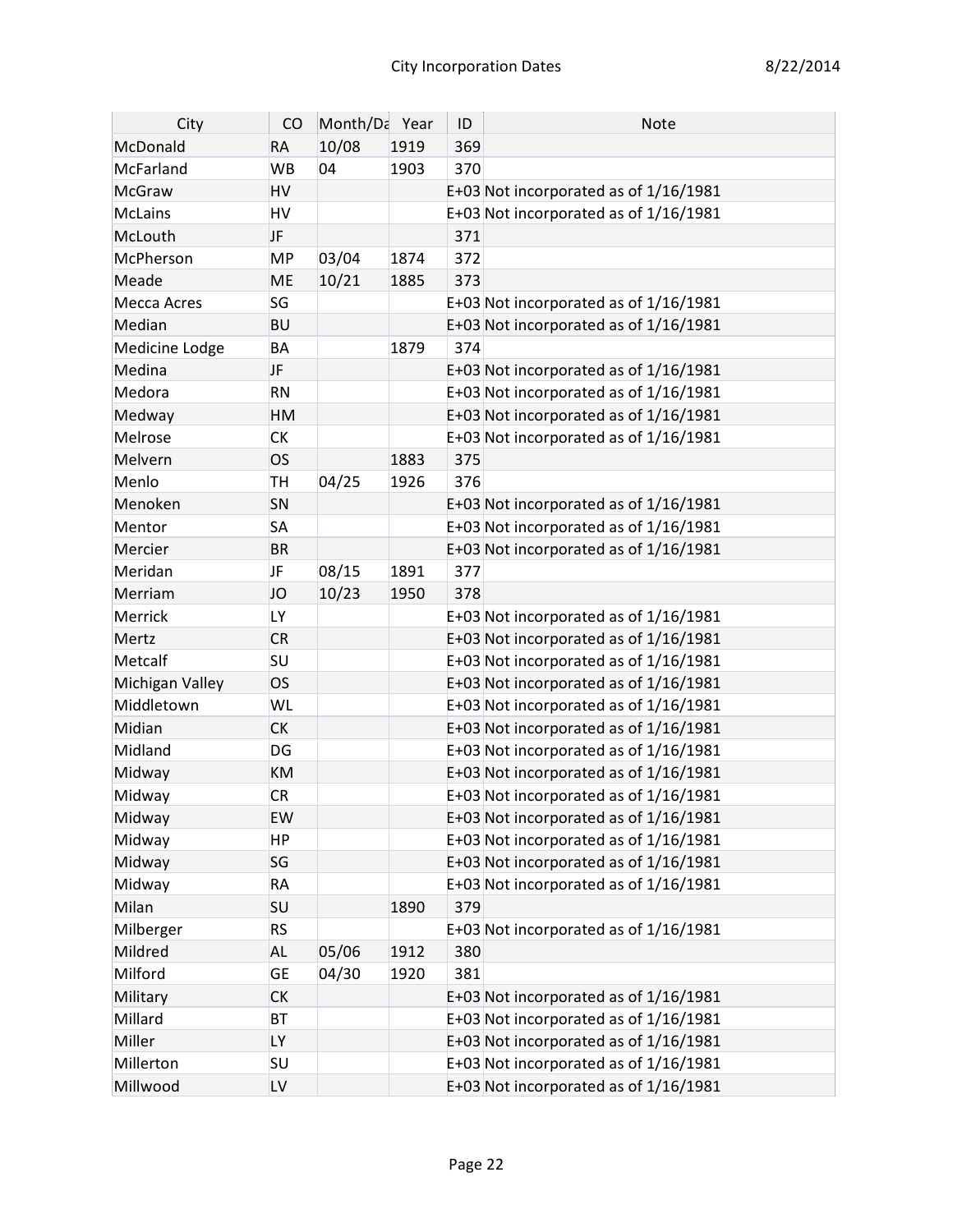| City                 | CO        | Month/Da Year |      | ID  | Note                                    |
|----------------------|-----------|---------------|------|-----|-----------------------------------------|
| Milo                 | LC        |               |      |     | E+03 Not incorporated as of 1/16/1981   |
| Milton               | <b>SU</b> |               |      |     | E+03 Not incorporated as of 1/16/1981   |
| Miltonvale           | <b>CD</b> | 10/24         | 1883 | 382 |                                         |
| Mineral              | <b>CK</b> |               | 1907 | 383 |                                         |
| Mineral Springs      | <b>OS</b> |               |      |     | E+03 Not incorporated as of 1/16/1981   |
| Mingo                | <b>TH</b> |               |      |     | E+03 Not incorporated as of 1/16/1981   |
| Mingona              | BA        |               |      |     | E+03 Not incorporated as of 1/16/1981   |
| Minneha              | SG        |               |      |     | E+03 Not incorporated as of 1/16/1981   |
| Minneola             | CA        |               | 1909 | 385 |                                         |
| Minnneapolis         | OT        |               | 1871 | 384 |                                         |
| Mission              | JO        | 07/02         | 1951 | 386 |                                         |
| <b>Mission Hills</b> | <b>JO</b> | 06/10         | 1949 | 387 |                                         |
| <b>Mission Woods</b> | JO        | 07/22         | 1949 | 388 |                                         |
| Missler              | mw        |               |      |     | E+03 Not incorporated as of 1/16/1981   |
| Mitchell             | <b>RC</b> |               |      |     | E+03 Not incorporated as of $1/16/1981$ |
| Modoc                | <b>SC</b> |               |      |     | E+03 Not incorporated as of 1/16/1981   |
| Moline               | EK        | 10/27         | 1886 | 389 |                                         |
| Monett               | <b>CQ</b> |               |      |     | E+03 Not incorporated as of 1/16/1981   |
| Monmouth             | <b>CR</b> |               |      |     | E+03 Not incorporated as of $1/16/1981$ |
| Monrovia             | <b>AT</b> |               |      |     | E+03 Not incorporated as of 1/16/1981   |
| Montana              | <b>LB</b> |               |      |     | E+03 Not incorporated as of 1/16/1981   |
| Montezuma            | GY        | 01/25         | 1917 | 390 |                                         |
| Monticello           | JO        |               |      |     | E+03 Not incorporated as of 1/16/1981   |
| Montrose             | <b>JW</b> |               |      |     | E+03 Not incorporated as of 1/16/1981   |
| Monument             | LG        |               |      |     | E+03 Not incorporated as of 1/16/1981   |
| Moody Intersection   | <b>CF</b> |               |      |     | E+03 Not incorporated as of 1/16/1981   |
| Moonlight            | DK        |               |      |     | E+03 Not incorporated as of 1/16/1981   |
| Moran                | <b>AL</b> | 08            | 1881 | 391 |                                         |
| Moray                | <b>DP</b> |               |      |     | E+03 Not incorporated as of 1/16/1981   |
| Morehead             | <b>NO</b> |               |      |     | E+03 Not incorporated as of 1/16/1981   |
| Morganville          | <b>CY</b> |               | 1886 | 392 |                                         |
| Morland              | GH        | 07/30         | 1906 | 393 |                                         |
| Morrill              | <b>BR</b> |               | 1886 | 394 |                                         |
| Morris               | <b>WY</b> |               |      |     | E+03 Not incorporated as of 1/16/1981   |
| Morrowville          | <b>WS</b> | 10/08         | 1929 | 395 |                                         |
| Morse                | JO        |               |      |     | E+03 Not incorporated as of 1/16/1981   |
| Moscow               | <b>SV</b> | 05/06         | 1929 | 396 |                                         |
| Mound City           | LN        | 06/20         | 1871 | 397 |                                         |
| <b>Mound Valley</b>  | LB        | 07/10         | 1878 | 399 |                                         |
| Moundridge           | <b>MP</b> | 04/15         | 1887 | 398 |                                         |
| Mount Hope           | SG        |               | 1887 | 400 |                                         |
| Mount Ida            | <b>AN</b> |               |      |     | E+03 Not incorporated as of 1/16/1981   |
| Mount Vernon         | KM        |               |      |     | E+03 Not incorporated as of 1/16/1981   |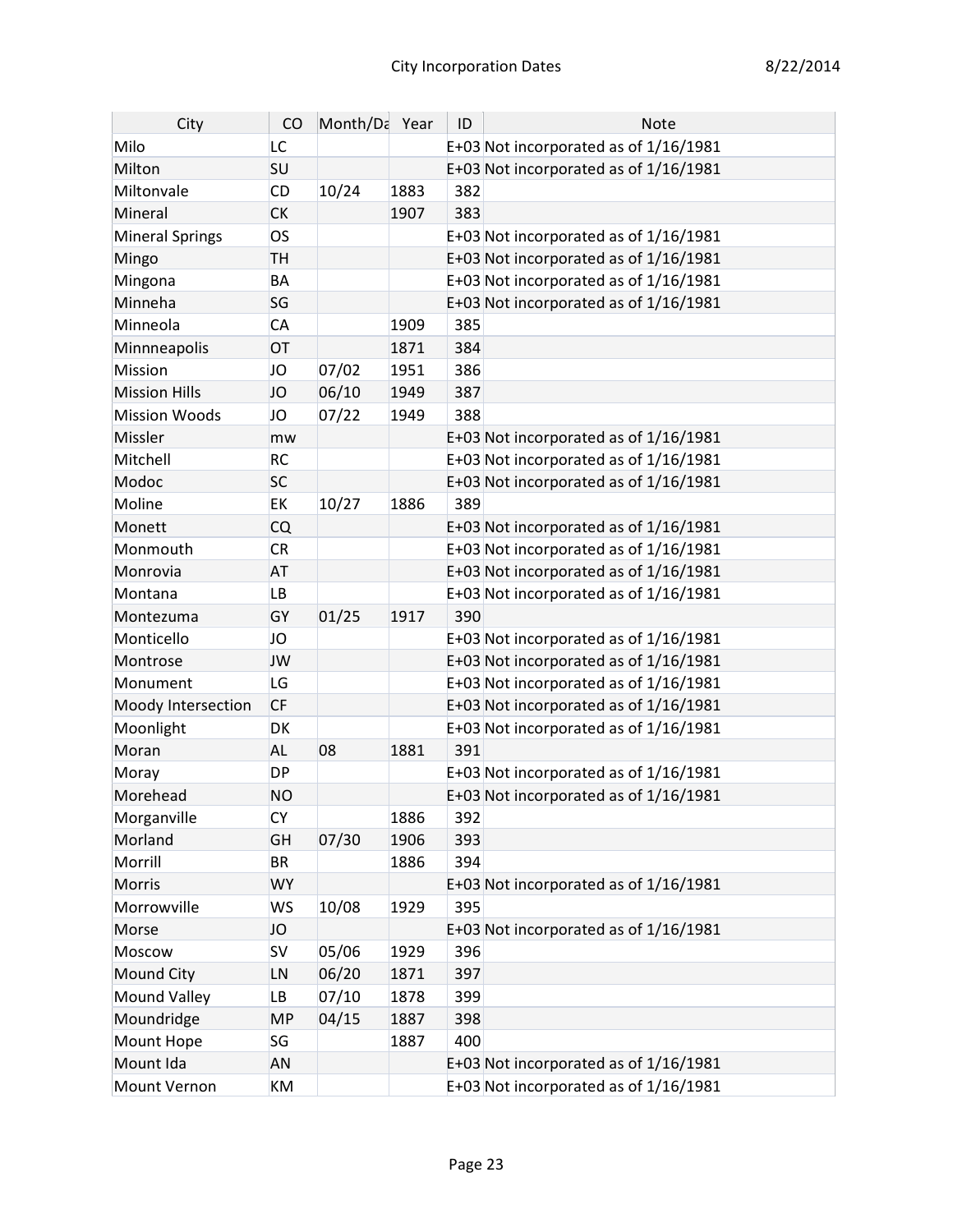| City             | CO        | Month/Da Year |      | ID  | <b>Note</b>                           |
|------------------|-----------|---------------|------|-----|---------------------------------------|
| Moxham           | <b>CL</b> |               |      |     | E+03 Not incorporated as of 1/16/1981 |
| Mulberry         | <b>CR</b> | 08/02         | 1902 | 401 |                                       |
| Mullinville      | <b>KW</b> |               | 1911 | 402 |                                       |
| Mulvane          | SG        | 09/27         | 1883 | 403 |                                       |
| Muncie           | <b>WY</b> |               |      |     | E+03 Not incorporated as of 1/16/1981 |
| Munden           | <b>RP</b> | 07/08         | 1883 | 404 |                                       |
| Munjor           | EL.       |               |      |     | E+03 Not incorporated as of 1/16/1981 |
| Murdock          | <b>KM</b> |               |      |     | E+03 Not incorporated as of 1/16/1981 |
| Murry Gill       | SG        |               |      |     | E+03 Not incorporated as of 1/16/1981 |
| Muscotah         | <b>AN</b> |               | 1880 | 405 |                                       |
| N. N. Siding     | <b>HV</b> |               |      |     | E+03 Not incorporated as of 1/16/1981 |
| Nashille         | <b>KM</b> | 07/03         | 1905 | 407 |                                       |
| Natoma           | OB        | 07/03         | 1905 | 408 |                                       |
| Natrona          | PR        |               |      |     | E+03 Not incorporated as of 1/16/1981 |
| Navarre          | <b>EK</b> |               |      |     | E+03 Not incorporated as of 1/16/1981 |
| Neal             | GW        |               |      |     | E+03 Not incorporated as of 1/16/1981 |
| Nearman          | <b>WY</b> |               |      |     | E+03 Not incorporated as of 1/16/1981 |
| Nekoa            | <b>RH</b> |               |      |     | E+03 Not incorporated as of 1/16/1981 |
| Neodesha         | WL        | 03/01         | 1871 | 409 |                                       |
| Neola            | <b>SF</b> |               |      |     | E+03 Not incorporated as of 1/16/1981 |
| Neosho Falls     | <b>WO</b> |               | 1892 | 410 |                                       |
| Neosho Rapids    | <b>LY</b> | 10            | 1923 | 411 |                                       |
| <b>Ness City</b> | <b>NS</b> | 07/31         | 1886 | 412 |                                       |
| Netawaka         | <b>JA</b> | 07/01         | 1884 | 413 |                                       |
| Nettleton        | <b>ED</b> |               |      |     | E+03 Not incorporated as of 1/16/1981 |
| Neuchatel        | <b>NM</b> |               |      |     | E+03 Not incorporated as of 1/16/1981 |
| Neutral          | <b>CK</b> |               |      |     | E+03 Not incorporated as of 1/16/1981 |
| Neva             | <b>CS</b> |               |      |     | E+03 Not incorporated as of 1/16/1981 |
| New Albany       | WL        |               |      | 414 |                                       |
| New Almelo       | <b>NT</b> |               |      |     | E+03 Not incorporated as of 1/16/1981 |
| New Cambria      | <b>SA</b> | 05/06         | 1913 | 415 |                                       |
| New Gottland     | <b>MP</b> |               |      |     | E+03 Not incorporated as of 1/16/1981 |
| New Lancaster    | MI        |               |      |     | E+03 Not incorporated as of 1/16/1981 |
| New Salem        | <b>CL</b> |               |      |     | E+03 Not incorporated as of 1/16/1981 |
| New Strawn       | <b>CF</b> | 05/18         | 1970 | 416 |                                       |
| Newbury          | WB        |               |      |     | E+03 Not incorporated as of 1/16/1981 |
| Newman           | <b>JF</b> |               |      |     | E+03 Not incorporated as of 1/16/1981 |
| Newton           | <b>HV</b> | 02/22         | 1872 | 417 |                                       |
| Nickerson        | <b>RN</b> | 06/07         | 1879 | 418 |                                       |
| Nicodemus        | GH        |               |      |     | E+03 Not incorporated as of 1/16/1981 |
| <b>Niles</b>     | OT        |               |      |     | E+03 Not incorporated as of 1/16/1981 |
| Niotaze          | <b>CQ</b> | 01/05         | 1910 | 419 |                                       |
| Noble            | <b>RC</b> |               |      |     | E+03 Not incorporated as of 1/16/1981 |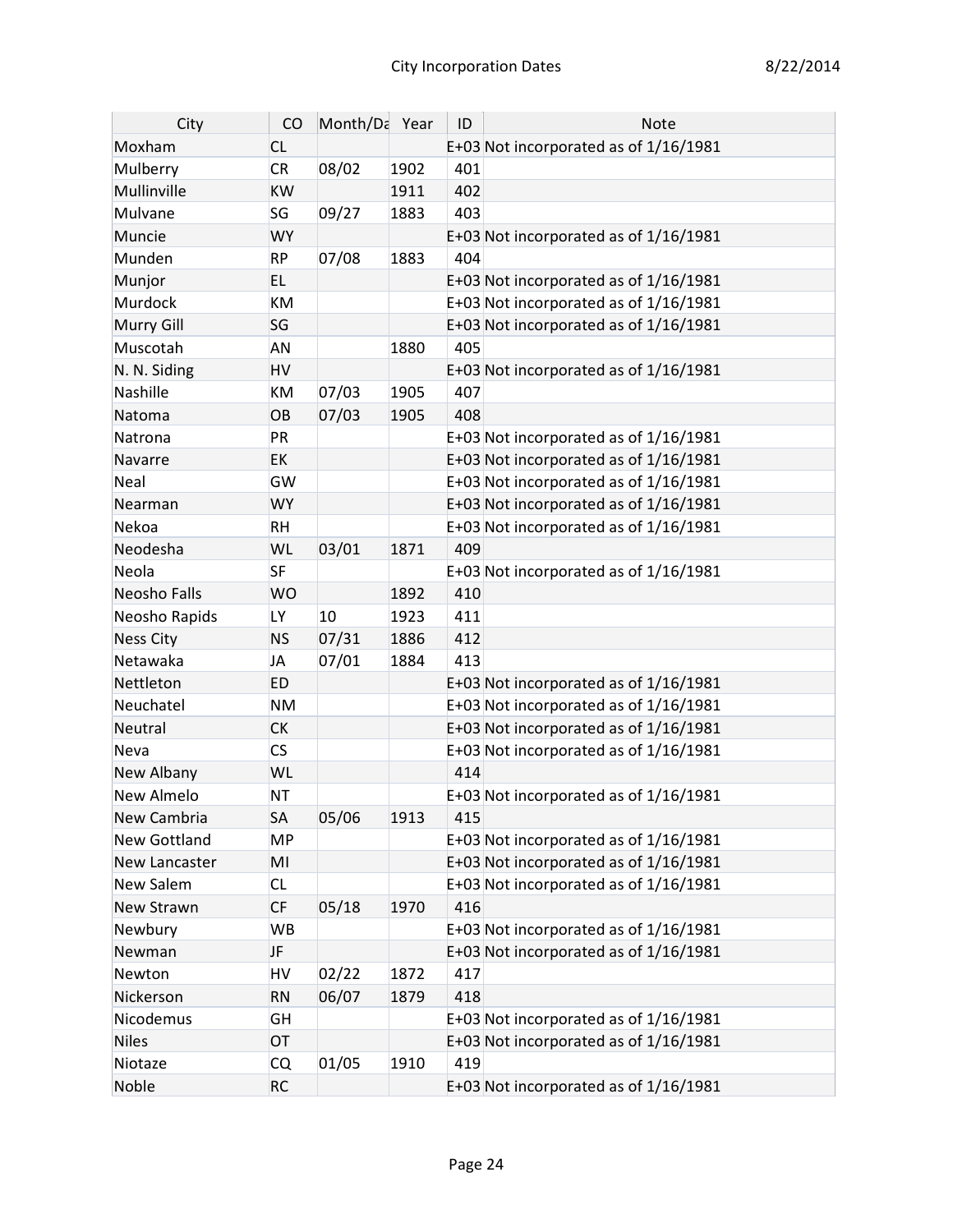| City             | CO        | Month/Da Year |      | ID  | <b>Note</b>                             |
|------------------|-----------|---------------|------|-----|-----------------------------------------|
| Norcatur         | DC        | 10/10         | 1901 | 420 |                                         |
| Noria            | <b>DG</b> |               |      |     | E+03 Not incorporated as of 1/16/1981   |
| Norka            | <b>RP</b> |               | 1900 | 406 |                                         |
| North Branch     | JW        |               |      |     | E+03 Not incorporated as of 1/16/1981   |
| North Newton     | HV        | 09/20         | 1938 | 421 |                                         |
| Norton           | <b>NT</b> | 09/12         | 1885 | 422 |                                         |
| Nortonville      | JF        | 07/12         | 1884 | 423 |                                         |
| Norway           | <b>RP</b> |               |      |     | E+03 Not incorporated as of 1/16/1981   |
| Norwich          | KM        | 10/06         | 1886 | 424 |                                         |
| O"Brien          | <b>CL</b> |               |      |     | E+03 Not incorporated as of 1/16/1981   |
| Oak Hill         | <b>CY</b> | 05/06         | 1925 | 425 |                                         |
| <b>Oak Mills</b> | <b>AT</b> |               |      |     | E+03 Not incorporated as of 1/16/1981   |
| Oak Valley       | <b>EK</b> |               |      |     | E+03 Not incorporated as of 1/16/1981   |
| Oakley           | <b>TH</b> | 10/15         | 1887 | 427 |                                         |
| Oakley           | <b>LG</b> | 10/15         | 1887 | 426 |                                         |
| Oatville         | SG        |               |      |     | E+03 Not incorporated as of 1/16/1981   |
| Obeeville        | <b>RN</b> |               |      |     | E+03 Not incorporated as of 1/16/1981   |
| Oberlin          | <b>DC</b> | 06/15         | 1885 | 428 |                                         |
| Occheltree       | JO        |               |      |     | E+03 Not incorporated as of 1/16/1981   |
| Odense           | <b>NO</b> |               |      |     | E+03 Not incorporated as of 1/16/1981   |
| Odin             | <b>BT</b> |               |      |     | E+03 Not incorporated as of 1/16/1981   |
| Offerle          | <b>ED</b> | 05/01         | 1917 | 429 |                                         |
| Ogallah          | <b>TR</b> |               |      |     | E+03 Not incorporated as of $1/16/1981$ |
| Ogden            | <b>RL</b> |               | 1857 | 430 |                                         |
| Oil Hill         | <b>BU</b> |               |      |     | E+03 Not incorporated as of 1/16/1981   |
| Oketo            | <b>MS</b> | 10/15         | 1887 | 431 |                                         |
| Olathe           | JO        | 04            | 1870 | 432 |                                         |
| Olcott           | <b>RN</b> |               |      |     | E+03 Not incorporated as of 1/16/1981   |
| Olivet           | <b>OS</b> | 02/02         | 1924 | 433 |                                         |
| Olmiitz          | <b>BT</b> | 04/03         | 1920 | 434 |                                         |
| Olpe             | LY        | 01/07         | 1905 | 435 |                                         |
| Olsburg          | PT        | 05/15         | 1926 | 436 |                                         |
| Onaga            | PT        | 05/15         | 1926 | 437 |                                         |
| Oneida           | <b>NM</b> |               |      | 438 |                                         |
| Oneonta          | <b>CD</b> |               |      |     | E+03 Not incorporated as of 1/16/1981   |
| Ontario          | JA        |               |      |     | E+03 Not incorporated as of 1/16/1981   |
| Opolis           | <b>CR</b> |               |      |     | E+03 Not incorporated as of $1/16/1981$ |
| Orion            | GO        |               |      |     | E+03 Not incorporated as of 1/16/1981   |
| Oronque          | <b>NT</b> |               |      |     | E+03 Not incorporated as of 1/16/1981   |
| Orsemus          | <b>KM</b> |               |      |     | E+03 Not incorporated as of 1/16/1981   |
| Orso             | <b>CQ</b> |               |      |     | E+03 Not incorporated as of 1/16/1981   |
| Orwell           | <b>HG</b> |               |      |     | E+03 Not incorporated as of 1/16/1981   |
| Osage City       | <b>OS</b> | 04/05         | 1872 | 439 |                                         |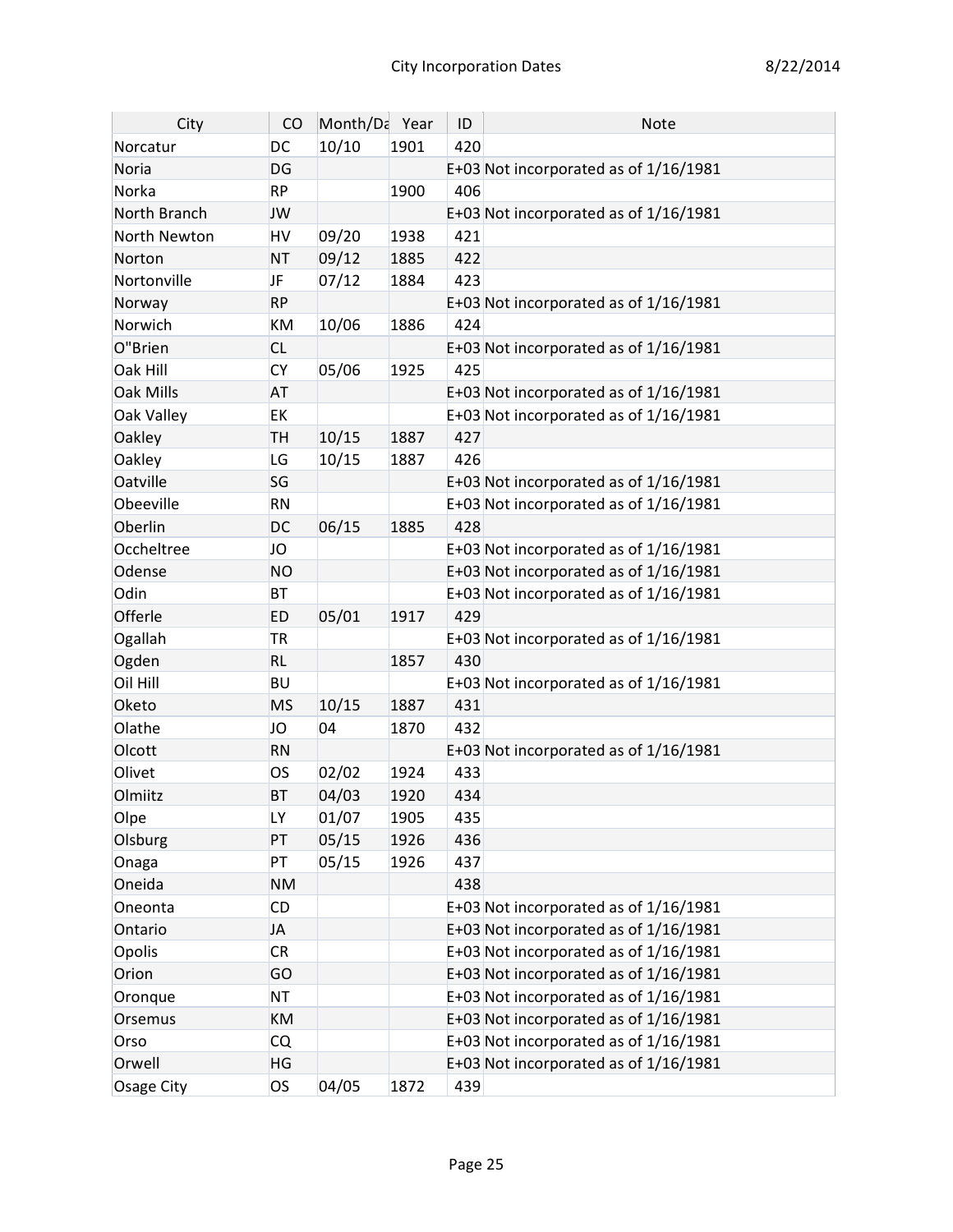| City                 | CO        | Month/Da Year |      | ID  | <b>Note</b>                             |
|----------------------|-----------|---------------|------|-----|-----------------------------------------|
| Osawatomie           | MI        | 10/01         | 1883 | 440 |                                         |
| Osborne              | OB        | 01/03         | 1870 | 441 |                                         |
| Oskaloosa            | JF        | 08/27         | 1869 | 442 |                                         |
| Oswego               | <b>LB</b> | 02/08         | 1870 | 443 |                                         |
| Otego                | JW        |               |      |     | E+03 Not incorporated as of 1/16/1981   |
| Otis                 | <b>RH</b> | 12/15         | 1911 | 444 |                                         |
| Ottawa               | <b>FR</b> | 06/18         | 1866 | 445 |                                         |
| Otto                 | <b>CL</b> |               |      |     | E+03 Not incorporated as of 1/16/1981   |
| Ottumwa              | <b>CF</b> |               |      |     | E+03 Not incorporated as of 1/16/1981   |
| Ousler               | MN        |               |      |     | E+03 Not incorporated as of $1/16/1981$ |
| Overbrook            | <b>OS</b> | 03/08         | 1948 | 446 |                                         |
| <b>Overland Park</b> | JO        | 05/20         | 1960 | 447 |                                         |
| Oxford               | SU        | 10/10         | 1879 | 448 |                                         |
| Ozawkie              | JF        | 09/15         | 1967 | 449 |                                         |
| Padonia              | <b>BR</b> |               |      |     | E+03 Not incorporated as of 1/16/1981   |
| Page City            | LG        |               |      |     | E+03 Not incorporated as of 1/16/1981   |
| Palco                | <b>RO</b> | 07/28         | 1903 | 450 |                                         |
| Palermo              | <b>DP</b> |               |      |     | E+03 Not incorporated as of 1/16/1981   |
| Palmer               | <b>WS</b> | 01/07         | 1911 | 451 |                                         |
| Paola                | MI        | 12/17         | 1859 | 452 |                                         |
| Paradise             | <b>RS</b> | 05/19         | 1924 | 453 |                                         |
| Parallel             | <b>WS</b> |               |      |     | E+03 Not incorporated as of 1/16/1981   |
| Park                 | GO        | 02/13         | 1950 | 454 |                                         |
| Park East            | SG        |               |      |     | E+03 Not incorporated as of 1/16/1981   |
| Parker               | LN        | 07            | 1897 | 455 |                                         |
| Parkerville          |           |               | 1871 | 456 |                                         |
| Parnell              | <b>AT</b> |               |      |     | E+03 Not incorporated as of 1/16/1981   |
| Parsons              | <b>LB</b> | 03/08         | 1871 | 457 |                                         |
| Partridge            | <b>RN</b> | 12/04         | 1906 | 458 |                                         |
| Patterson            | HV        |               |      |     | E+03 Not incorporated as of $1/16/1981$ |
| Pauline              | SN        |               |      |     | E+03 Not incorporated as of 1/16/1981   |
| Pawnee Rock          | BT        | 05/02         | 1887 | 459 |                                         |
| Pawnee Station       | BB        |               |      |     | E+03 Not incorporated as of 1/16/1981   |
| Paxico               | WB        | 04/07         | 1914 | 460 |                                         |
| Paxton               | HV        |               |      |     | E+03 Not incorporated as of 1/16/1981   |
| Peabody              | MN        | 03/15         | 1878 | 461 |                                         |
| Pearl                | DK        |               |      |     | E+03 Not incorporated as of 1/16/1981   |
| Peck                 | SG        |               |      |     | E+03 Not incorporated as of $1/16/1981$ |
| Penalosa             | KM        | 01/01         | 1929 | 462 |                                         |
| Pence                | <b>SC</b> |               |      |     | E+03 Not incorporated as of $1/16/1981$ |
| Pendennis            | LE.       |               |      |     | E+03 Not incorporated as of 1/16/1981   |
| Penfield             | <b>LB</b> |               |      |     | E+03 Not incorporated as of $1/16/1981$ |
| Penokee              | <b>GH</b> |               |      |     | E+03 Not incorporated as of 1/16/1981   |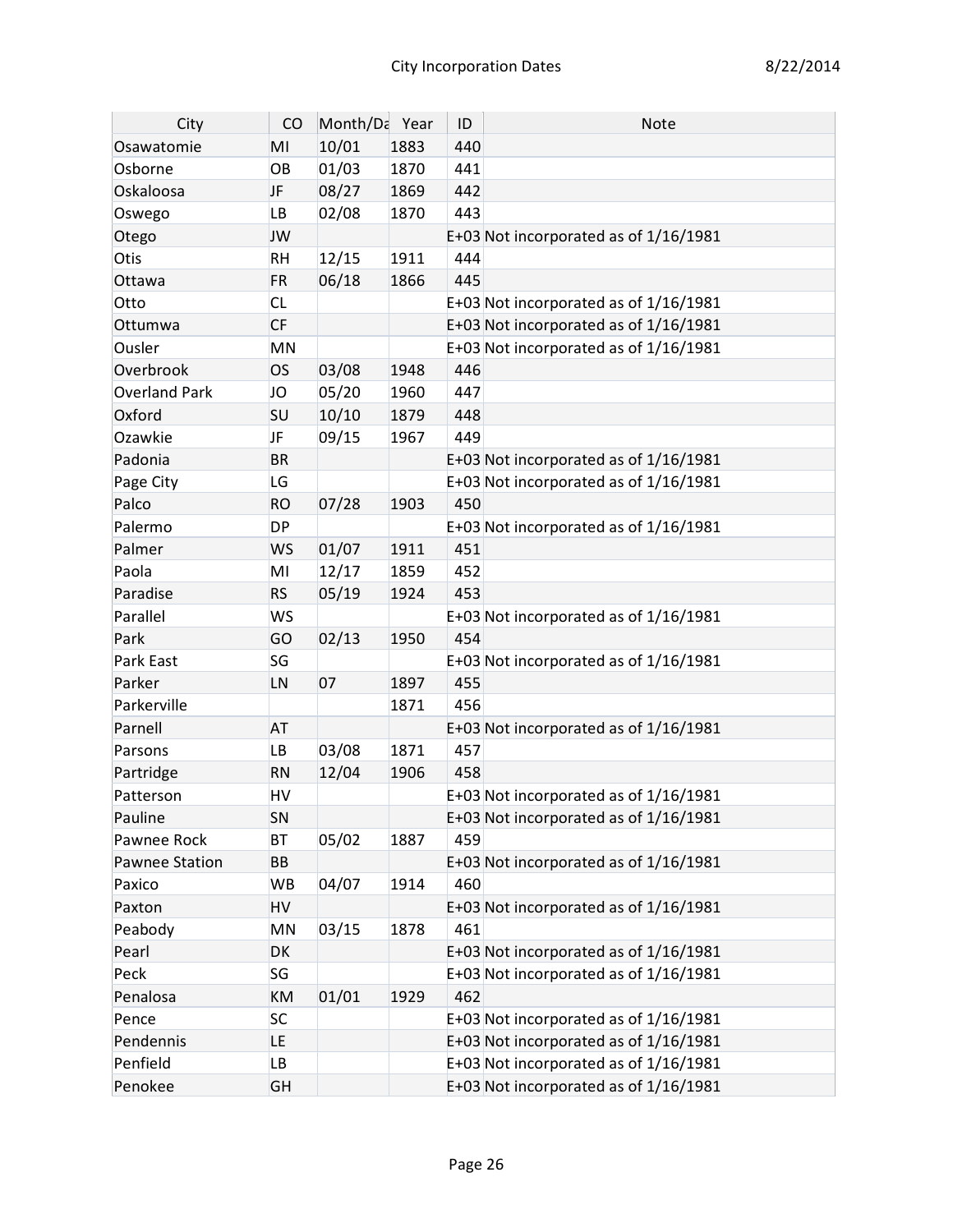| City                    | CO        | Month/Da Year |      | ID  | <b>Note</b>                             |
|-------------------------|-----------|---------------|------|-----|-----------------------------------------|
| Peoria                  | <b>FR</b> |               |      |     | E+03 Not incorporated as of 1/16/1981   |
| Perry                   | <b>JF</b> | 03/03         | 1871 | 463 |                                         |
| Perth                   | SU        |               |      |     | E+03 Not incorporated as of 1/16/1981   |
| Peru                    | <b>CQ</b> |               | 1904 | 464 |                                         |
| Petersburg              | <b>BB</b> |               |      |     | E+03 Not incorporated as of 1/16/1981   |
| Peterson                | FI.       |               |      |     | E+03 Not incorporated as of 1/16/1981   |
| Peterton                | <b>OS</b> |               |      |     | E+03 Not incorporated as of 1/16/1981   |
| Petrolia                | <b>AL</b> |               |      |     | E+03 Not incorporated as of 1/16/1981   |
| Pfeifer                 | <b>EL</b> |               |      |     | E+03 Not incorporated as of $1/16/1981$ |
| <b>Phillips Village</b> | <b>SA</b> |               |      |     | E+03 Not incorporated as of 1/16/1981   |
| Phillipsburg            | PL        |               | 1880 | 465 |                                         |
| <b>Pickrell Corner</b>  | <b>BT</b> |               |      |     | E+03 Not incorporated as of 1/16/1981   |
| Piedmont                | GW        |               |      |     | E+03 Not incorporated as of 1/16/1981   |
| Pierce Junction         | <b>BR</b> |               |      |     | E+03 Not incorporated as of 1/16/1981   |
| Pierceville             | FI.       |               |      |     | E+03 Not incorporated as of 1/16/1981   |
| Pilsen                  | <b>MN</b> |               |      |     | E+03 Not incorporated as of 1/16/1981   |
| Pioneer Co-op Spur      | GT        |               |      |     | E+03 Not incorporated as of 1/16/1981   |
| Piper                   | <b>WY</b> |               |      |     | E+03 Not incorporated as of 1/16/1981   |
| Piqua                   | <b>WO</b> |               |      |     | E+03 Not incorporated as of 1/16/1981   |
| Pittsburg               | <b>CR</b> | 06/01         | 1880 | 466 |                                         |
| Plainville              | <b>RO</b> | 04/11         | 1888 | 467 |                                         |
| <b>Pleasant Grove</b>   | DG        |               |      |     | E+03 Not incorporated as of 1/16/1981   |
| Pleasant Valley         | <b>SW</b> |               |      |     | E+03 Not incorporated as of 1/16/1981   |
| Pleasanton              | LN        | 01/09         | 1869 | 468 |                                         |
| Plevna                  | <b>RN</b> | 06/290        | 1910 | 469 |                                         |
| Plymel                  | <b>LY</b> |               |      |     | E+03 Not incorporated as of 1/16/1981   |
| Plymouth                | LY        |               |      |     | E+03 Not incorporated as of 1/16/1981   |
| Polk                    | <b>CR</b> |               |      |     | E+03 Not incorporated as of 1/16/1981   |
| Pollard                 | <b>RC</b> |               |      |     | E+03 Not incorporated as of 1/16/1981   |
| Pomona                  | <b>FR</b> | 01            | 1885 | 470 |                                         |
| Pomona Station          | FR.       |               |      |     | E+03 Not incorporated as of 1/16/1981   |
| Pontiac                 | <b>BU</b> |               |      |     | E+03 Not incorporated as of 1/16/1981   |
| Port Williams           | <b>AT</b> |               |      |     | E+03 Not incorporated as of $1/16/1981$ |
| Porterville             | <b>BB</b> |               |      |     | E+03 Not incorporated as of 1/16/1981   |
| Portis                  | OB        | 06            | 1904 | 471 |                                         |
| Portland                | SU        |               |      |     | E+03 Not incorporated as of 1/16/1981   |
| Potter                  | AT        |               |      |     | E+03 Not incorporated as of $1/16/1981$ |
| Potwin                  | <b>BU</b> | 01/08         | 1907 | 472 |                                         |
| Powhattan               | <b>BR</b> | 04/13         | 1887 | 473 |                                         |
| Praire Village          | JO        | 02/19         | 1951 | 475 |                                         |
| Praireview              | PL        | 08            | 1905 | 474 |                                         |
| Pratt                   | PR        | 1/09          | 1884 | 476 |                                         |
| Prescott                | LN        |               | 1870 | 477 |                                         |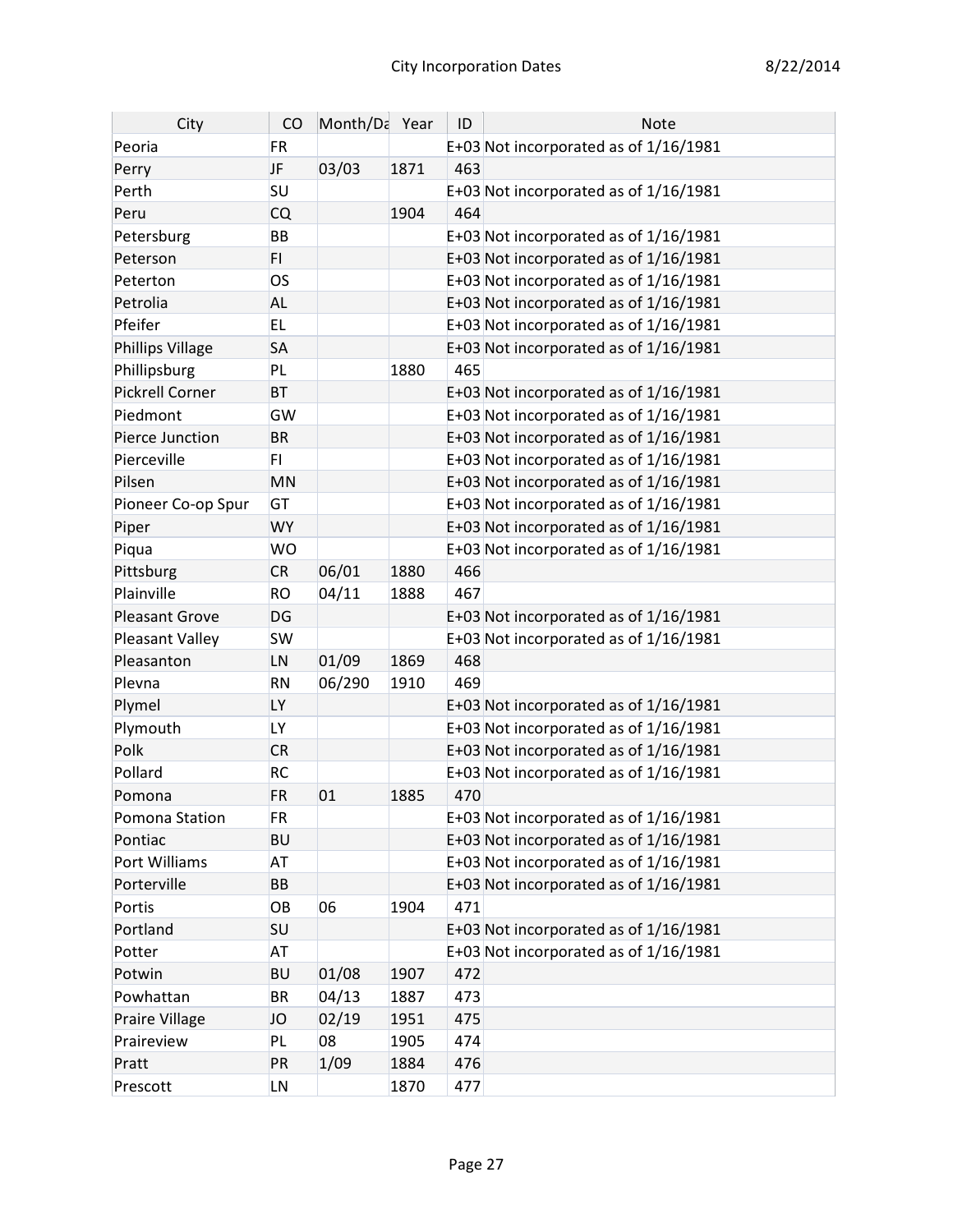| City                 | CO        | Month/Da Year |      | ID  | <b>Note</b>                             |
|----------------------|-----------|---------------|------|-----|-----------------------------------------|
| Preston              | PR        | 04/15         | 1909 | 478 |                                         |
| <b>Pretty Praire</b> | <b>RN</b> | 11            | 1906 | 479 |                                         |
| Princeton            | <b>FR</b> | 04/04         | 1921 | 480 |                                         |
| Prospect             | <b>BT</b> |               |      |     | E+03 Not incorporated as of $1/16/1981$ |
| Prospepct            | SG        |               |      |     | E+03 Not incorporated as of 1/16/1981   |
| Protection           | <b>CM</b> | 01/13         | 1908 | 481 |                                         |
| <b>Punkin Center</b> | <b>RN</b> |               |      |     | E+03 Not incorporated as of 1/16/1981   |
| Purcell              | <b>DP</b> |               |      |     | E+03 Not incorporated as of 1/16/1981   |
| Putnam               | HV        |               |      |     | E+03 Not incorporated as of 1/16/1981   |
| Quaker               | <b>CK</b> |               |      |     | E+03 Not incorporated as of 1/16/1981   |
| Quartzite            | LC        |               |      |     | E+03 Not incorporated as of 1/16/1981   |
| Quenemo              | <b>OS</b> |               | 1885 | 482 |                                         |
| Quinby               | FI.       |               |      |     | E+03 Not incorporated as of 1/16/1981   |
| Quincy               | GW        |               |      |     | E+03 Not incorporated as of $1/16/1981$ |
| Quinter              | GO        | 10/12         | 1909 | 483 |                                         |
| Radium               | <b>SF</b> | 01            | 1934 | 484 |                                         |
| Radley               | <b>CR</b> |               |      |     | E+03 Not incorporated as of 1/16/1981   |
| Rago                 | KM        |               |      |     | E+03 Not incorporated as of 1/16/1981   |
| Rainbow Bend         | <b>CL</b> |               |      |     | E+03 Not incorporated as of 1/16/1981   |
| Ramona               | MN        | 01/11         | 1910 | 485 |                                         |
| Ranch                | <b>SC</b> |               |      |     | E+03 Not incorporated as of 1/16/1981   |
| Randall              | JW        | 04/13         | 1887 | 486 |                                         |
| Randolph             | <b>RL</b> | 07            | 1886 | 487 |                                         |
| Ransom               | <b>NS</b> | 03/08         | 1905 | 488 |                                         |
| Ransonville          | <b>FR</b> |               |      |     | E+03 Not incorporated as of 1/16/1981   |
| Rantoul              | <b>FR</b> | 09/02         | 1913 | 489 |                                         |
| Ravanna              | FI.       |               |      |     | E+03 Not incorporated as of 1/16/1981   |
| Ray                  | PN        |               |      |     | E+03 Not incorporated as of 1/16/1981   |
| Raymond              | <b>RC</b> | 12/06         | 1954 | 490 |                                         |
| Reading              | LY        | 09/01         | 1891 | 491 |                                         |
| Reager               | <b>NT</b> |               |      |     | E+03 Not incorporated as of 1/16/1981   |
| Reamsville           | <b>SM</b> |               |      |     | E+03 Not incorporated as of 1/16/1981   |
| <b>Red Onion</b>     | <b>CR</b> |               |      |     | E+03 Not incorporated as of 1/16/1981   |
| Redel                | JO        |               |      |     | E+03 Not incorporated as of 1/16/1981   |
| Redfield             | ВB        | 06/09         | 1905 | 492 |                                         |
| Redwing              | <b>BT</b> |               |      |     | E+03 Not incorporated as of 1/16/1981   |
| Reece                | GW        |               |      |     | E+03 Not incorporated as of 1/16/1981   |
| Reedsville           | <b>MS</b> |               |      |     | E+03 Not incorporated as of 1/16/1981   |
| Reno                 | LV        |               |      |     | E+03 Not incorporated as of 1/16/1981   |
| Republic             | <b>RP</b> | 04/23         | 1885 | 493 |                                         |
| Reserve              | <b>BR</b> | 04/28         | 1913 | 494 |                                         |
| Rest                 | WL        |               |      |     | E+03 Not incorporated as of 1/16/1981   |
| Rexford              | <b>TH</b> | 04/02         | 1917 | 495 |                                         |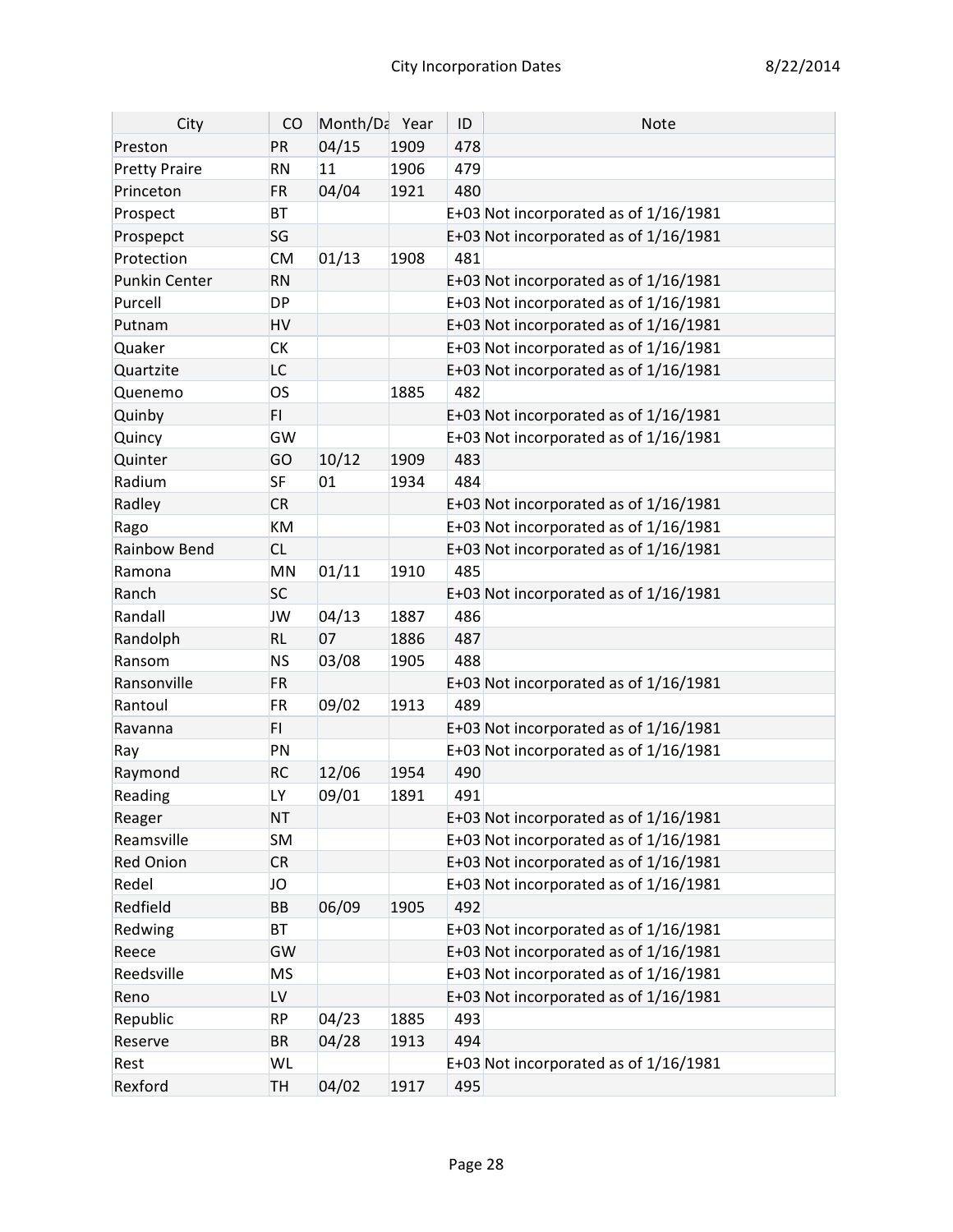| City                    | CO        | Month/Da Year |      | ID  | <b>Note</b>                             |
|-------------------------|-----------|---------------|------|-----|-----------------------------------------|
| Rice                    | <b>CD</b> |               |      |     | E+03 Not incorporated as of 1/16/1981   |
| Richfield               | MT        | 04/11         | 1887 | 496 |                                         |
| <b>Richland Corners</b> | SN        |               |      |     | E+03 Not incorporated as of 1/16/1981   |
| Richmond                | <b>FR</b> | 08/18         | 1910 | 497 |                                         |
| Richter                 | sfr       |               |      |     | E+03 Not incorporated as of 1/16/1981   |
| Ridgeton                | <b>OS</b> |               |      |     | E+03 Not incorporated as of 1/16/1981   |
| Riga                    | <b>TR</b> |               |      |     | E+03 Not incorporated as of 1/16/1981   |
| Riley                   | <b>RL</b> | 03            | 1903 | 498 |                                         |
| Ringer                  | MI        |               |      |     | E+03 Not incorporated as of $1/16/1981$ |
| Ringo                   | <b>CR</b> |               |      |     | E+03 Not incorporated as of 1/16/1981   |
| Rishel                  | <b>DK</b> |               |      |     | E+03 Not incorporated as of 1/16/1981   |
| Ritchal                 | FI.       |               |      |     | E+03 Not incorporated as of 1/16/1981   |
| Riverdale               | SU        |               |      |     | E+03 Not incorporated as of 1/16/1981   |
| Riverton                | <b>CK</b> |               |      |     | E+03 Not incorporated as of 1/16/1981   |
| Robinson                | <b>BR</b> | 04            | 1879 | 499 |                                         |
| Rock                    | <b>CL</b> |               |      |     | E+03 Not incorporated as of 1/16/1981   |
| <b>Rock Creek</b>       | JF        |               |      |     | E+03 Not incorporated as of 1/16/1981   |
| Rockland                | <b>CS</b> |               |      |     | E+03 Not incorporated as of 1/16/1981   |
| Rocky Ford              | <b>RL</b> |               |      |     | E+03 Not incorporated as of 1/16/1981   |
| Rodkey                  | FI.       |               |      |     | E+03 Not incorporated as of 1/16/1981   |
| <b>Roeland Park</b>     | JO        | 07/02         | 1951 | 500 |                                         |
| Rogers                  | <b>CQ</b> |               |      |     | E+03 Not incorporated as of 1/16/1981   |
| Roland                  | <b>SU</b> |               |      |     | E+03 Not incorporated as of 1/16/1981   |
| Rolla                   | MT        | 08/02         | 1921 | 501 |                                         |
| Rollin                  | <b>NO</b> |               |      |     | E+03 Not incorporated as of 1/16/1981   |
| Rome                    | <b>SU</b> |               |      |     | E+03 Not incorporated as of 1/16/1981   |
| Ronald                  | <b>BB</b> |               |      |     | E+03 Not incorporated as of 1/16/1981   |
| Roper                   | <b>WL</b> |               |      |     | E+03 Not incorporated as of 1/16/1981   |
| Rosaco                  | <b>CD</b> |               |      |     | E+03 Not incorporated as of 1/16/1981   |
| Rosalia                 | <b>BU</b> |               |      |     | E+03 Not incorporated as of 1/16/1981   |
| Rose                    | <b>WO</b> |               |      |     | E+03 Not incorporated as of $1/16/1981$ |
| Rose Hill               | <b>BU</b> | 02/07         | 1955 | 502 |                                         |
| Roselanf                | <b>CK</b> | 04/03         | 1906 | 503 |                                         |
| Rossville               | <b>SH</b> | 06/27         | 1881 | 504 |                                         |
| Roxbury                 | <b>MP</b> |               |      |     | E+03 Not incorporated as of $1/16/1981$ |
| Rozel                   | PN        | 11/04         | 1929 | 505 |                                         |
| Ruella                  | <b>HP</b> |               |      |     | E+03 Not incorporated as of $1/16/1981$ |
| Ruleton                 | <b>SH</b> |               |      |     | E+03 Not incorporated as of 1/16/1981   |
| Runnymede               | <b>HP</b> |               |      |     | E+03 Not incorporated as of $1/16/1981$ |
| Rural                   | <b>CS</b> |               |      |     | E+03 Not incorporated as of 1/16/1981   |
| <b>Rush Center</b>      | <b>RH</b> |               | 1959 | 506 |                                         |
| Russell                 | <b>RS</b> | 06/04         | 1872 | 507 |                                         |
| <b>Russell Springs</b>  | LG        |               | 1888 | 508 |                                         |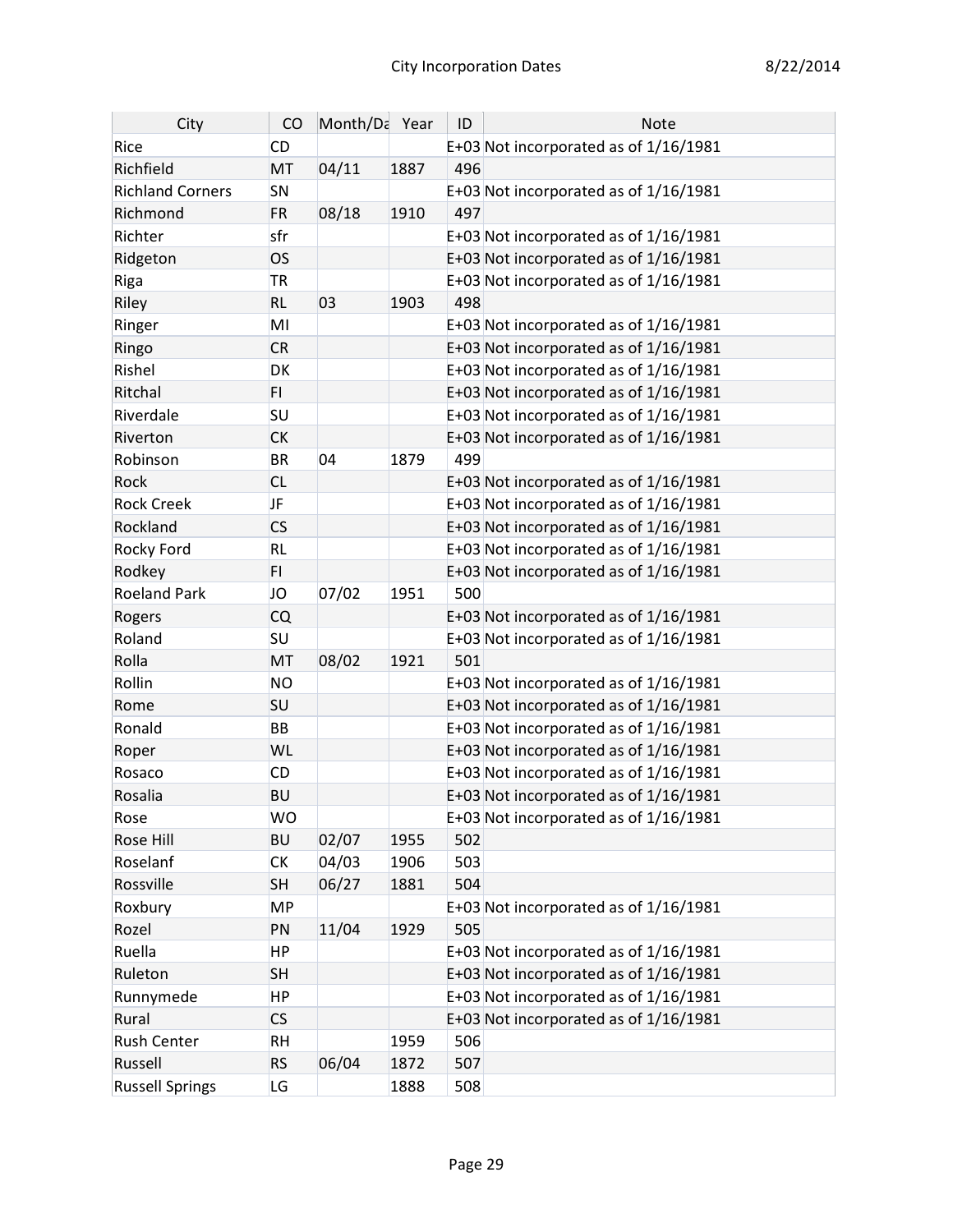| City               | CO        | Month/Da Year |      | ID  | <b>Note</b>                             |
|--------------------|-----------|---------------|------|-----|-----------------------------------------|
| Rydal              | <b>RP</b> |               |      |     | E+03 Not incorporated as of 1/16/1981   |
| Ryus               | <b>GT</b> |               |      |     | E+03 Not incorporated as of 1/16/1981   |
| Sabetha            | <b>NM</b> | 07/28         | 1874 | 509 |                                         |
| Saffordville       | <b>CR</b> |               |      |     | E+03 Not incorporated as of 1/16/1981   |
| Salem              | <b>JW</b> |               |      |     | E+03 Not incorporated as of 1/16/1981   |
| Salemsborg         | <b>SA</b> |               |      |     | E+03 Not incorporated as of 1/16/1981   |
| Salina             | <b>SA</b> | 11/20         | 1870 | 515 |                                         |
| Sallyards          | GW        |               |      |     | E+03 Not incorporated as of $1/16/1981$ |
| Salter             | <b>BU</b> |               |      |     | E+03 Not incorporated as of 1/16/1981   |
| Sand Burr Hill     | SG        |               |      |     | E+03 Not incorporated as of 1/16/1981   |
| Sand Creek         | <b>HV</b> |               |      |     | E+03 Not incorporated as of 1/16/1981   |
| Sand Spring        | <b>DK</b> |               |      |     | E+03 Not incorporated as of 1/16/1981   |
| Sanford            | PN        |               |      |     | E+03 Not incorporated as of 1/16/1981   |
| Satana             | <b>HS</b> | 06/06         | 1929 | 516 |                                         |
| Saunders           | <b>ST</b> |               |      |     | E+03 Not incorporated as of 1/16/1981   |
| Savonburg          | <b>AL</b> | 01/13         | 1902 | 517 |                                         |
| Sawyer             | PR        | 01/07         | 1914 | 518 |                                         |
| Saxman             | <b>RC</b> |               |      |     | E+03 Not incorporated as of $1/16/1981$ |
| Sayman             | <b>RC</b> |               |      |     | E+03 Not incorporated as of 1/16/1981   |
| Sayre              | <b>FO</b> |               |      |     | E+03 Not incorporated as of 1/16/1981   |
| Scammon            | <b>CK</b> | 07/05         | 1888 | 519 |                                         |
| Scandia            | <b>RP</b> | 04/05         | 1879 | 520 |                                         |
| Schoenchen         | EL.       | 09            | 1935 | 521 |                                         |
| Schroyer           | <b>MS</b> |               |      |     | E+03 Not incorporated as of 1/16/1981   |
| Schulte            | SG        |               |      |     | E+03 Not incorporated as of 1/16/1981   |
| Scipio             | <b>AN</b> |               |      |     | E+03 Not incorporated as of 1/16/1981   |
| <b>Scott City</b>  | <b>SC</b> | 10/10         | 1887 | 522 |                                         |
| <b>Scotts Camp</b> | <b>CR</b> |               |      |     | E+03 Not incorporated as of 1/16/1981   |
| Scottsville        | <b>MC</b> | 01/14         | 1907 | 523 |                                         |
| Scranton           | <b>OS</b> |               | 1875 | 524 |                                         |
| Sears              | <b>FO</b> |               |      |     | E+03 Not incorporated as of 1/16/1981   |
| Sedan              | CQ        | 03/16         | 1876 | 525 |                                         |
| Sedgewick          | <b>HV</b> |               | 1872 | 526 |                                         |
| Sedgewick          | <b>SG</b> |               | 1872 | 527 |                                         |
| Selden             | <b>SD</b> |               | 1905 | 528 |                                         |
| Selkirk            | WH        |               |      |     | E+03 Not incorporated as of $1/16/1981$ |
| Selma              | <b>AN</b> |               |      |     | E+03 Not incorporated as of 1/16/1981   |
| Seneca             | <b>NM</b> | 05/17         | 1870 | 529 |                                         |
| Sequin             | <b>SD</b> |               |      |     | E+03 Not incorporated as of 1/16/1981   |
| Serco              | <b>RN</b> |               |      |     | E+03 Not incorporated as of $1/16/1981$ |
| Setab              | <b>SC</b> |               |      |     | E+03 Not incorporated as of 1/16/1981   |
| Severence          | <b>DP</b> | 04            | 1877 | 530 |                                         |
| Severy             | GW        |               | 1883 | 531 |                                         |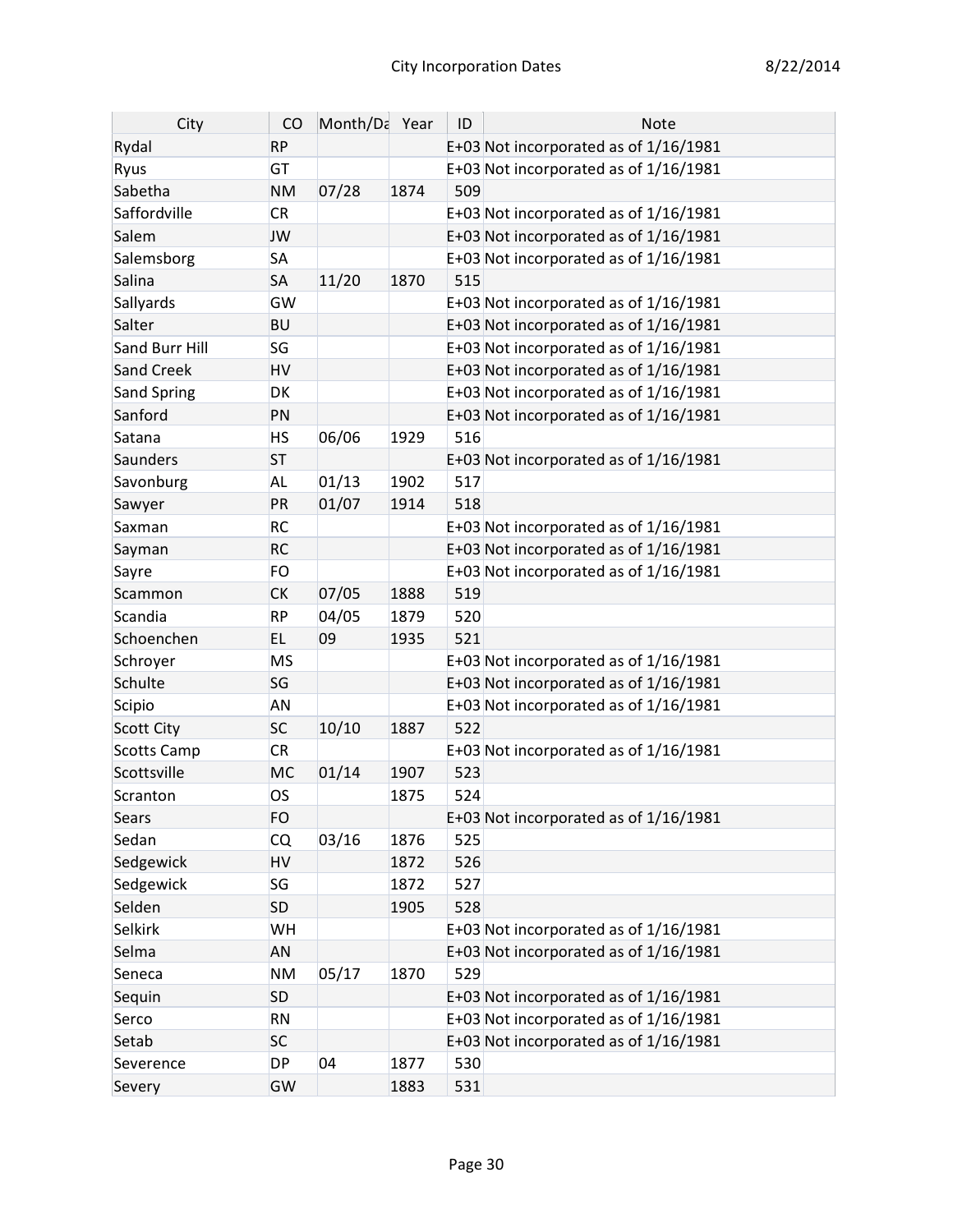| City                  | CO        | Month/Da Year |      | ID  | <b>Note</b>                             |
|-----------------------|-----------|---------------|------|-----|-----------------------------------------|
| Seward                | <b>SF</b> | 09/05         | 1927 | 532 |                                         |
| Sexton                | WL        |               |      |     | E+03 Not incorporated as of 1/16/1981   |
| Shady Bend            | LC        |               |      |     | E+03 Not incorporated as of 1/16/1981   |
| <b>Shady Brook</b>    | DK        |               |      |     | E+03 Not incorporated as of 1/16/1981   |
| Shaffer               | <b>RH</b> |               |      |     | E+03 Not incorporated as of 1/16/1981   |
| <b>Shallow Water</b>  | <b>SC</b> |               |      |     | E+03 Not incorporated as of 1/16/1981   |
| Shannon               | <b>AT</b> |               |      |     | E+03 Not incorporated as of $1/16/1981$ |
| Sharon                | <b>BA</b> | 12/24         | 1885 | 533 |                                         |
| <b>Sharon Springs</b> | <b>WA</b> |               | 1890 | 534 |                                         |
| Sharpe                | <b>CF</b> |               |      |     | E+03 Not incorporated as of 1/16/1981   |
| Shaw                  | <b>NO</b> |               |      |     | E+03 Not incorporated as of 1/16/1981   |
| Shawnee               | JO        | 06/07         | 1922 | 535 |                                         |
| Sherdahl              | <b>RP</b> |               |      |     | E+03 Not incorporated as of 1/16/1981   |
| Sherman               | <b>CK</b> |               |      |     | E+03 Not incorporated as of 1/16/1981   |
| Sherman City          | <b>CK</b> |               |      |     | E+03 Not incorporated as of 1/16/1981   |
| Sherwin               | <b>CK</b> |               |      |     | E+03 Not incorporated as of 1/16/1981   |
| Shields               | LE.       |               |      |     | E+03 Not incorporated as of 1/16/1981   |
| Shipton               | <b>SA</b> |               |      |     | E+03 Not incorporated as of 1/16/1981   |
| Shook                 | <b>HP</b> |               |      |     | E+03 Not incorporated as of 1/16/1981   |
| Shroyer               | <b>MS</b> |               |      |     | E+03 Not incorporated as of 1/16/1981   |
| Sibleyville           | DG        |               |      |     | E+03 Not incorporated as of 1/16/1981   |
| Silica                | <b>RC</b> |               |      |     | E+03 Not incorporated as of 1/16/1981   |
| Silkville             | <b>FR</b> |               |      |     | E+03 Not incorporated as of 1/16/1981   |
| Silver Lake           | SN        | 04/18         | 1870 | 536 |                                         |
| Silverdale            | <b>CL</b> |               |      |     | E+03 Not incorporated as of 1/16/1981   |
| Simpson               | <b>CD</b> | 04/03         | 1907 | 537 |                                         |
| Simpson               | MC        | 04/03         | 1907 | 538 |                                         |
| Sitka                 | CA        |               |      |     | E+03 Not incorporated as of 1/16/1981   |
| Skellyville           | KM        |               |      |     | E+03 Not incorporated as of 1/16/1981   |
| Skiddy                | <b>MR</b> |               |      |     | E+03 Not incorporated as of 1/16/1981   |
| Skidmore              | СK        |               |      |     | E+03 Not incorporated as of 1/16/1981   |
| Smileyville           | <b>BU</b> |               |      |     | E+03 Not incorporated as of 1/16/1981   |
| Smith Center          | <b>SM</b> |               | 1886 | 539 |                                         |
| Smolan                | <b>SA</b> | 04/30         | 1962 | 540 |                                         |
| Soldier               | <b>JA</b> | 04/13         | 1869 | 541 |                                         |
| Solomon               | DK        | 10            | 1871 | 542 |                                         |
| Solomon Rapids        | MC        |               |      |     | E+03 Not incorporated as of $1/16/1981$ |
| Solvay                | <b>RN</b> |               |      |     | E+03 Not incorporated as of 1/16/1981   |
| Somerset              | MI        |               |      |     | E+03 Not incorporated as of 1/16/1981   |
| South Haven           | SU        | 07/06         | 1887 | 543 |                                         |
| South Hutchinson      | <b>RN</b> | 01/06         | 1887 | 544 |                                         |
| South Mound           | <b>NO</b> |               |      |     | E+03 Not incorporated as of 1/16/1981   |
| South Radley          | <b>CR</b> |               |      |     | E+03 Not incorporated as of 1/16/1981   |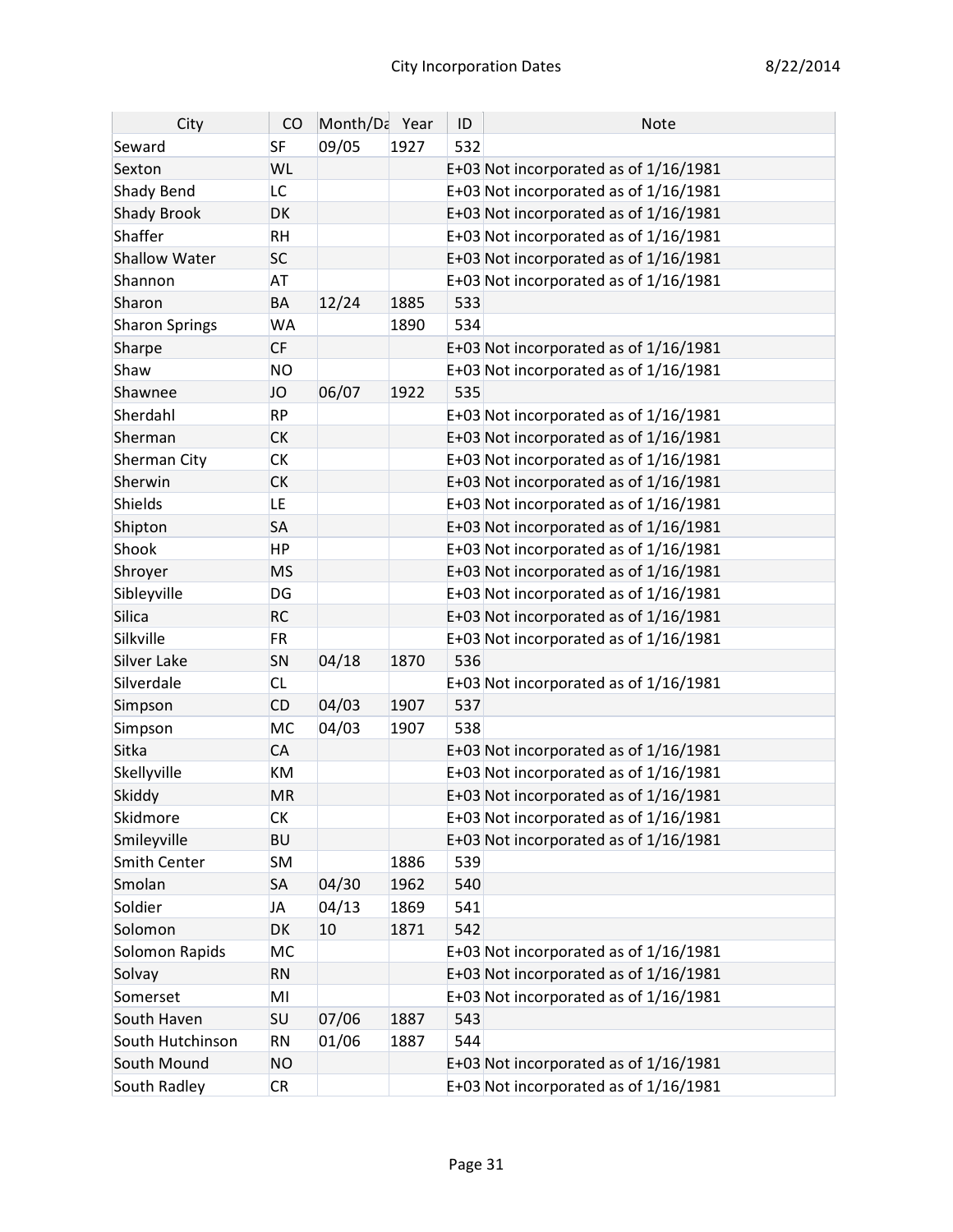| City               | CO        | Month/Da Year |      | ID  | <b>Note</b>                             |
|--------------------|-----------|---------------|------|-----|-----------------------------------------|
| <b>Sparks</b>      | <b>DP</b> |               |      |     | E+03 Not incorporated as of 1/16/1981   |
| Spasticville       | SG        |               |      |     | E+03 Not incorporated as of 1/16/1981   |
| Spearville         | <b>FO</b> | 05            | 1885 | 545 |                                         |
| Speed              | <b>PL</b> | 01/03         | 1928 | 546 |                                         |
| Spence             | <b>WS</b> |               |      |     | E+03 Not incorporated as of 1/16/1981   |
| Spica              | <b>TH</b> |               |      |     | E+03 Not incorporated as of 1/16/1981   |
| Spivey             | <b>KM</b> | 07/08         | 1887 | 547 |                                         |
| Spring             | <b>HP</b> |               |      |     | E+03 Not incorporated as of 1/16/1981   |
| Spring Hill        | JO        |               | 1885 | 548 |                                         |
| Springdale         | SG        |               |      |     | E+03 Not incorporated as of $1/16/1981$ |
| Springdale         | LV        |               |      |     | E+03 Not incorporated as of 1/16/1981   |
| Springvale         | PR        |               |      |     | E+03 Not incorporated as of 1/16/1981   |
| St. Benedict       | <b>NM</b> |               |      |     | E+03 Not incorporated as of 1/16/1981   |
| St. Bridget        | <b>MS</b> |               |      |     | E+03 Not incorporated as of 1/16/1981   |
| St. Clere          | PT        |               |      |     | E+03 Not incorporated as of 1/16/1981   |
| St. Francis        | <b>CN</b> | 05            | 1903 | 510 |                                         |
| St. George         | PT        | 12/17         | 1919 | 511 |                                         |
| St. Joe            | <b>RN</b> |               |      |     | E+03 Not incorporated as of 1/16/1981   |
| St. John           | <b>SF</b> | 09/30         | 1885 | 512 |                                         |
| St. Joseph         | <b>CD</b> |               |      |     | E+03 Not incorporated as of 1/16/1981   |
| St. Leo            | <b>KM</b> |               |      |     | E+03 Not incorporated as of 1/16/1981   |
| St. Marks          | SG        |               |      |     | E+03 Not incorporated as of 1/16/1981   |
| St. Mary Aleppo    | SG        |               |      |     | E+03 Not incorporated as of 1/16/1981   |
| St. Mary's         | PT        | 10/08         | 1869 | 513 |                                         |
| St. Pats           | <b>AT</b> |               |      |     | E+03 Not incorporated as of 1/16/1981   |
| St. Paul           | SG        |               |      |     | E+03 Not incorporated as of 1/16/1981   |
| St. Paul           | <b>NO</b> | 04            | 1869 | 514 |                                         |
| St. Peter          | GH        |               |      |     | E+03 Not incorporated as of 1/16/1981   |
| St. Teresa         | WH        |               |      |     | E+03 Not incorporated as of 1/16/1981   |
| Stafford           | <b>SF</b> | 09/10         | 1885 | 549 |                                         |
| Stanley            | JO        |               |      |     | E+03 Not incorporated as of 1/16/1981   |
| Stano              | <b>GT</b> |               |      |     | E+03 Not incorporated as of $1/16/1981$ |
| Stanton            | MI        |               |      |     | E+03 Not incorporated as of 1/16/1981   |
| <b>Star Valley</b> | <b>CK</b> |               |      |     | E+03 Not incorporated as of 1/16/1981   |
| Sterling           | <b>RC</b> | 05/10         | 1876 | 551 |                                         |
| Stickney           | <b>BT</b> |               |      |     | E+03 Not incorporated as of 1/16/1981   |
| Stillwell          | JO        |               |      |     | E+03 Not incorporated as of 1/16/1981   |
| Stine Spur         | LB        |               |      |     | E+03 Not incorporated as of 1/16/1981   |
| Stippville         | <b>CK</b> |               |      |     | E+03 Not incorporated as of 1/16/1981   |
| Stockton           | <b>RO</b> | 04/21         | 1880 | 552 |                                         |
| Stone              | <b>LV</b> |               |      |     | E+03 Not incorporated as of 1/16/1981   |
| <b>Stony Point</b> | <b>WY</b> |               |      |     | E+03 Not incorporated as of 1/16/1981   |
| <b>Stork</b>       | <b>NO</b> | 01/11         | 1910 | 550 |                                         |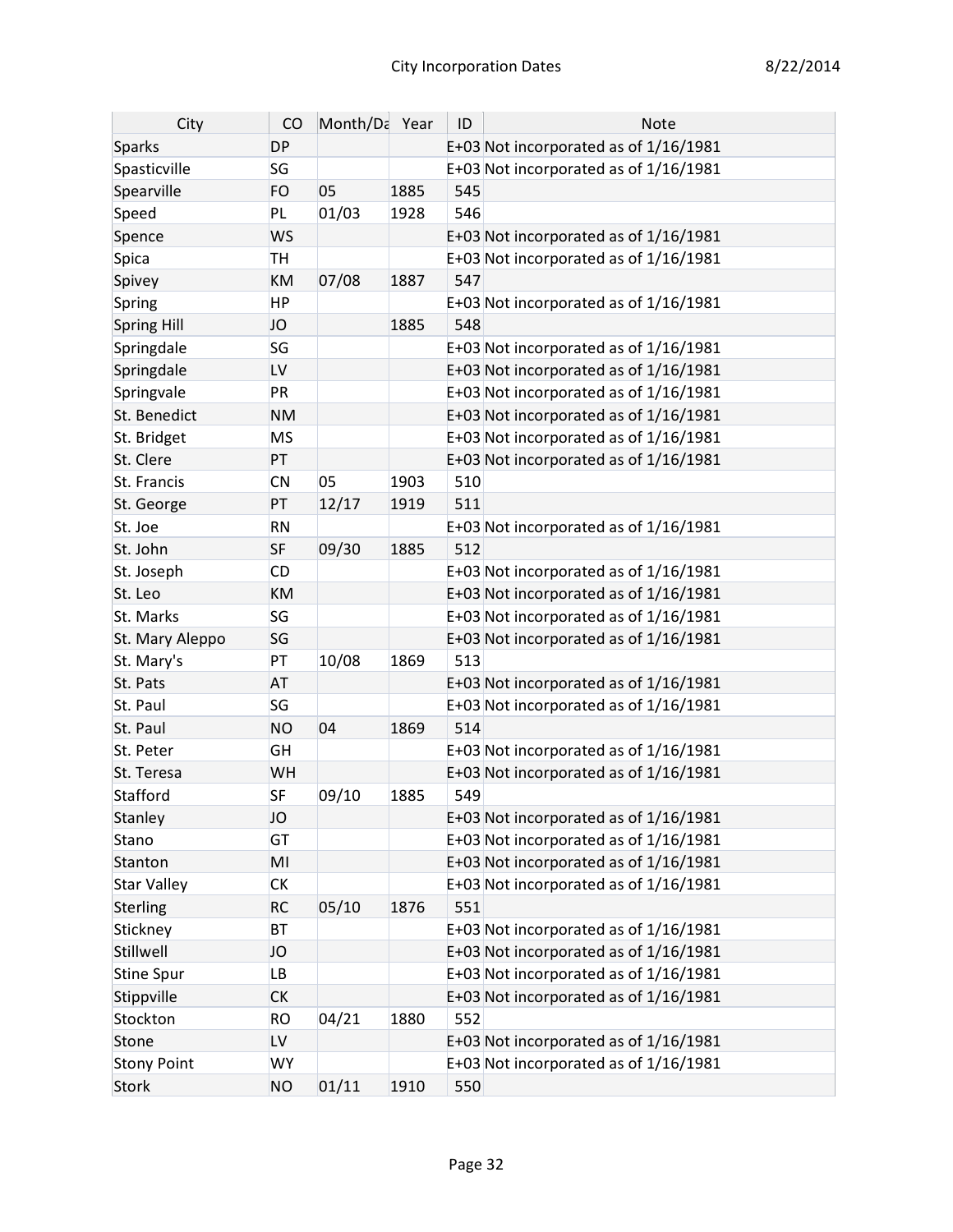| City               | CO        | Month/Da Year |      | ID  | Note                                    |
|--------------------|-----------|---------------|------|-----|-----------------------------------------|
| Stover             | <b>LB</b> |               |      |     | E+03 Not incorporated as of 1/16/1981   |
| <b>Strauss</b>     | <b>LB</b> |               |      |     | E+03 Not incorporated as of 1/16/1981   |
| Strawberry         | <b>WS</b> |               |      |     | E+03 Not incorporated as of 1/16/1981   |
| <b>Strong City</b> | CS        | 02/05         | 1880 | 553 |                                         |
| <b>Stubbs</b>      | BA        |               |      |     | E+03 Not incorporated as of 1/16/1981   |
| Studley            | <b>SD</b> |               |      |     | E+03 Not incorporated as of 1/16/1981   |
| Stull              | <b>NO</b> |               |      |     | E+03 Not incorporated as of 1/16/1981   |
| Stuttgart          | PL        |               |      |     | E+03 Not incorporated as of 1/16/1981   |
| Sublette           | <b>HS</b> | 04/02         | 1923 | 554 |                                         |
| Sullivan           | <b>MS</b> |               |      |     | E+03 Not incorporated as of 1/16/1981   |
| Sullivan Track     | GT        |               |      |     | E+03 Not incorporated as of 1/16/1981   |
| Summerfield        | <b>MS</b> | 10/18         | 1889 | 555 |                                         |
| Summerville        | OT        |               |      |     | E+03 Not incorporated as of 1/16/1981   |
| Summt              | <b>MS</b> |               |      |     | E+03 Not incorporated as of 1/16/1981   |
| Sun City           | BA        | 12/10         | 1919 | 556 |                                         |
| Sun Springs        | <b>BR</b> |               |      |     | E+03 Not incorporated as of 1/16/1981   |
| Sunflower          | <b>WY</b> |               |      |     | E+03 Not incorporated as of 1/16/1981   |
| Sunland            | <b>WA</b> |               |      |     | E+03 Not incorporated as of 1/16/1981   |
| Sunnydale          | SG        |               |      |     | E+03 Not incorporated as of 1/16/1981   |
| Suppesville        | SU        |               |      |     | E+03 Not incorporated as of 1/16/1981   |
| Susank             | <b>BT</b> | 05/07         | 1940 | 557 |                                         |
| Sutphen            | DK        |               |      |     | E+03 Not incorporated as of 1/16/1981   |
| Sutton             | KE        |               |      |     | E+03 Not incorporated as of 1/16/1981   |
| <b>Swamp Angel</b> | PT        |               |      |     | E+03 Not incorporated as of 1/16/1981   |
| <b>Swiss Vale</b>  | <b>OS</b> |               |      |     | E+03 Not incorporated as of 1/16/1981   |
| Sycamore           | MG        |               |      |     | E+03 Not incorporated as of 1/16/1981   |
| Sylvan Groove      | LC        | 10/05         | 1899 | 558 |                                         |
| Sylvia             | <b>RN</b> | 01/27         | 1887 | 559 |                                         |
| Syracuse           | HM        | 01/25         | 1887 | 560 |                                         |
| Tabor              | <b>RP</b> |               |      |     | E+03 Not incorporated as of 1/16/1981   |
| Talmage            | DK        |               |      |     | E+03 Not incorporated as of 1/16/1981   |
| Talmo              | <b>RP</b> |               |      |     | E+03 Not incorporated as of 1/16/1981   |
| Tampa              | MN        | 07/06         | 1908 | 561 |                                         |
| Tasco              | <b>SD</b> |               |      |     | E+03 Not incorporated as of 1/16/1981   |
| Tauissig           | <b>CL</b> |               |      |     | E+03 Not incorporated as of $1/16/1981$ |
| Tecumseh           | SN        |               |      |     | E+03 Not incorporated as of 1/16/1981   |
| <b>Tennis</b>      | FI.       |               |      |     | E+03 Not incorporated as of 1/16/1981   |
| Terra Cotta        | EW        |               |      |     | E+03 Not incorporated as of 1/16/1981   |
| <b>Tescott</b>     | OT        | 07/12         | 1905 | 562 |                                         |
| Teterville         | GW        |               |      |     | E+03 Not incorporated as of 1/16/1981   |
| Thayer             | <b>NO</b> | 01/03         | 1871 | 563 |                                         |
| Thompsonville      | JF        |               |      |     | E+03 Not incorporated as of 1/16/1981   |
| Thornburg          | <b>SM</b> |               |      |     | E+03 Not incorporated as of 1/16/1981   |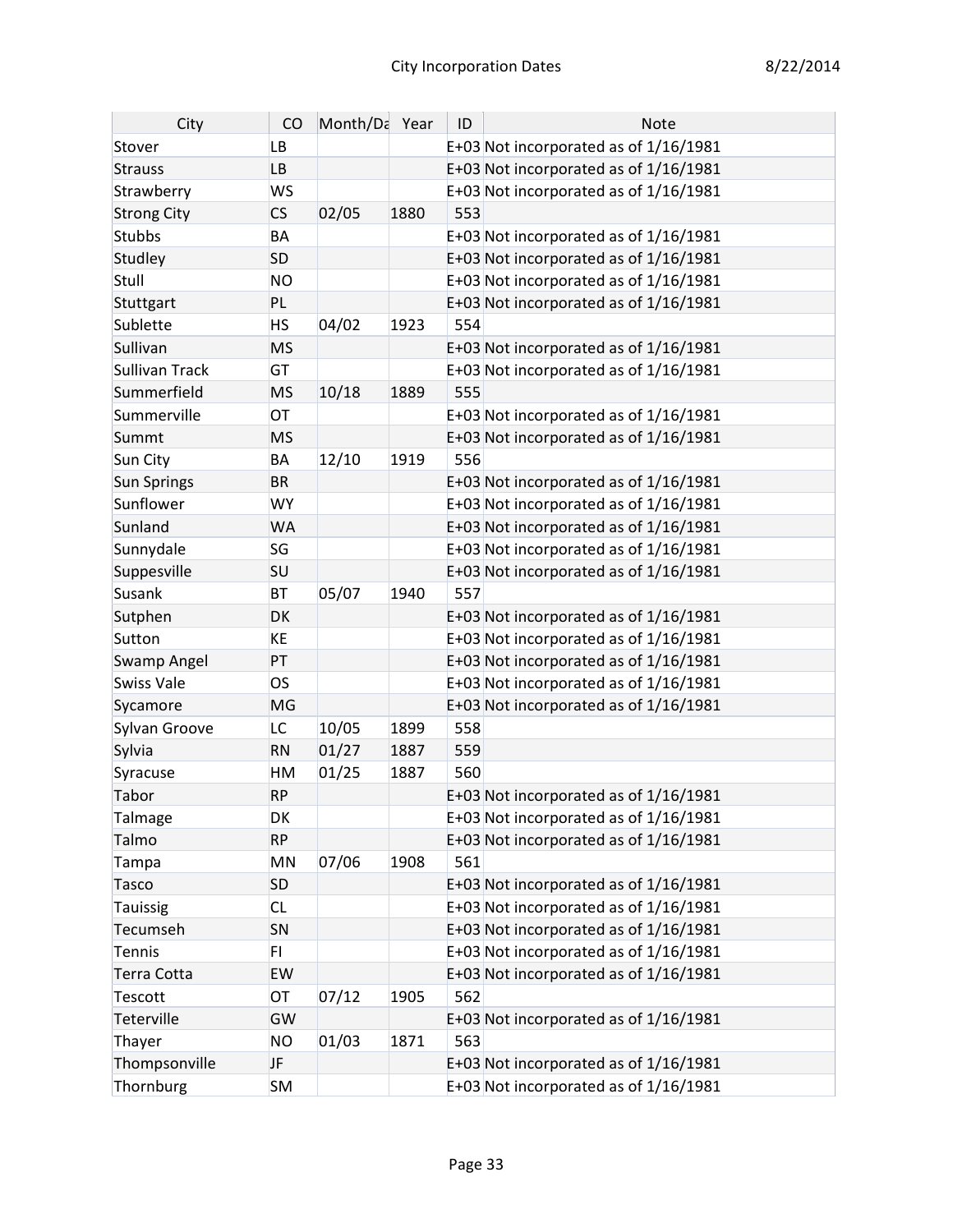| City                 | CO                       | Month/Da Year |      | ID  | Note                                    |
|----------------------|--------------------------|---------------|------|-----|-----------------------------------------|
| Thrall               | GW                       |               |      |     | E+03 Not incorporated as of 1/16/1981   |
| Throop               | <b>WS</b>                |               |      |     | E+03 Not incorporated as of $1/16/1981$ |
| <b>Tice</b>          | <b>HS</b>                |               |      |     | E+03 Not incorporated as of 1/16/1981   |
| Timken               | <b>RH</b>                | 06/16         | 1930 | 564 |                                         |
| Tipton               | <b>MC</b>                | 07/15         | 1916 | 565 |                                         |
| <b>Tisdale</b>       | <b>CL</b>                |               |      |     | E+03 Not incorporated as of 1/16/1981   |
| Togo                 | GH                       |               |      |     | E+03 Not incorporated as of 1/16/1981   |
| Toledo               | $\mathsf{CS}\phantom{0}$ |               |      |     | E+03 Not incorporated as of 1/16/1981   |
| Tollerville          | SG                       |               |      |     | E+03 Not incorporated as of 1/16/1981   |
| Tonganoxie           | LV                       |               | 1871 | 566 |                                         |
| Tonovay              | GW                       |               |      |     | E+03 Not incorporated as of 1/16/1981   |
| Topeka               | SN                       | 02/14         | 1857 | 567 |                                         |
| Toronto              | <b>WO</b>                | 01/13         | 1885 | 568 |                                         |
| Toulon               | <b>EL</b>                |               |      |     | E+03 Not incorporated as of $1/16/1981$ |
| Towanda              | <b>BU</b>                |               | 1905 | 569 |                                         |
| Tractor              | <b>SC</b>                |               |      |     | E+03 Not incorporated as of 1/16/1981   |
| <b>Trading Post</b>  | LN                       |               |      |     | E+03 Not incorporated as of 1/16/1981   |
| Traer                | DC                       |               |      |     | E+03 Not incorporated as of $1/16/1981$ |
| Treece               | <b>CK</b>                |               | 1918 | 570 |                                         |
| <b>Trego Center</b>  | <b>TR</b>                |               |      |     | E+03 Not incorporated as of 1/16/1981   |
| Trenton              | <b>SA</b>                |               |      |     | E+03 Not incorporated as of 1/16/1981   |
| Tresham              | <b>CL</b>                |               |      |     | E+03 Not incorporated as of 1/16/1981   |
| Tribune              | GL                       | 02/08         | 1888 | 571 |                                         |
| Trousdale            | <b>ED</b>                |               |      |     | E+03 Not incorporated as of 1/16/1981   |
| Troy                 | <b>DP</b>                |               | 1860 | 572 |                                         |
| Turck                | <b>CK</b>                |               |      |     | E+03 Not incorporated as of 1/16/1981   |
| Turkville            | EL.                      |               |      |     | E+03 Not incorporated as of 1/16/1981   |
| Turon                | <b>RN</b>                | 06/15         | 1905 | 573 |                                         |
| <b>Twin Mounds</b>   | DG                       |               |      |     | E+03 Not incorporated as of 1/16/1981   |
| Tyra                 | MG                       | 04/24         | 1906 | 574 |                                         |
| Udell                | <b>CL</b>                |               |      | 575 |                                         |
| <b>Ulysses</b>       | GT                       | 01/24         | 1921 | 576 |                                         |
| Uniontown            | BB                       | 07            | 1895 | 577 |                                         |
| Upland               | DK                       |               |      |     | E+03 Not incorporated as of $1/16/1981$ |
| Upland               | MS                       |               |      |     | E+03 Not incorporated as of 1/16/1981   |
| Upola                | EK                       |               |      |     | E+03 Not incorporated as of 1/16/1981   |
| Urbana               | <b>NO</b>                |               |      |     | E+03 Not incorporated as of 1/16/1981   |
| Utica                | <b>NS</b>                | 07/06         | 1911 | 578 |                                         |
| Utopia               | GW                       |               |      |     | E+03 Not incorporated as of 1/16/1981   |
| Valeda               | LB                       |               |      |     | E+03 Not incorporated as of 1/16/1981   |
| <b>Valley Center</b> | SG                       |               | 1885 | 579 |                                         |
| <b>Valley Falls</b>  | JF                       | 05/17         | 1869 | 580 |                                         |
| Van Arsdale          | HV                       |               |      |     | E+03 Not incorporated as of 1/16/1981   |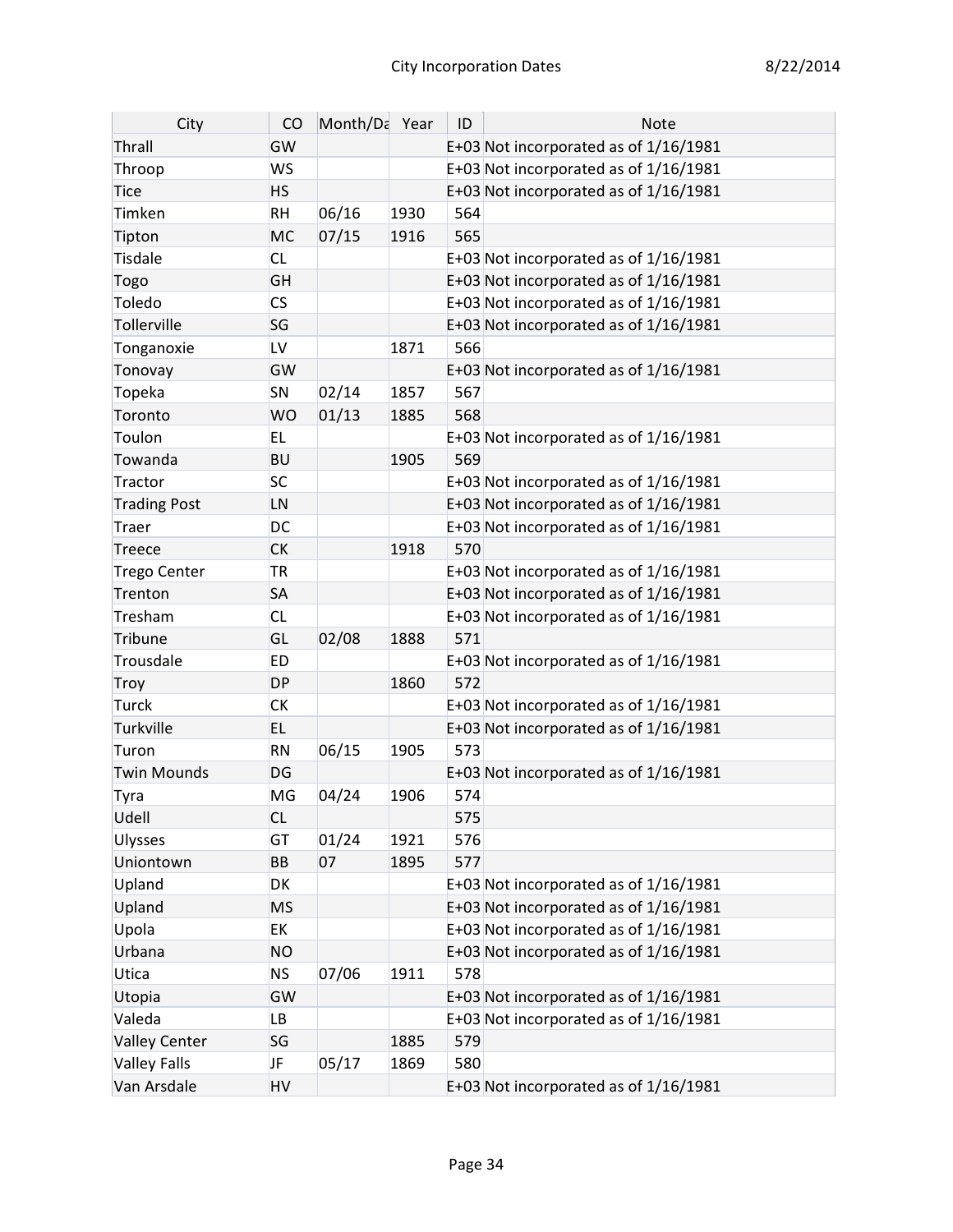| City                   | CO        | Month/Da Year |      | ID  | <b>Note</b>                             |
|------------------------|-----------|---------------|------|-----|-----------------------------------------|
| Vance                  | LN        |               |      |     | E+03 Not incorporated as of 1/16/1981   |
| Vanora                 | <b>BU</b> |               |      |     | E+03 Not incorporated as of 1/16/1981   |
| Varner                 | KM        |               |      |     | E+03 Not incorporated as of 1/16/1981   |
| Vassar                 | <b>OS</b> |               |      |     | E+03 Not incorporated as of 1/16/1981   |
| Vaughn                 | PN        |               |      |     | E+03 Not incorporated as of 1/16/1981   |
| Venango                | EW        |               |      |     | E+03 Not incorporated as of 1/16/1981   |
| Vera                   | WB        |               |      |     | E+03 Not incorporated as of $1/16/1981$ |
| Verdi                  | OT        |               |      |     | E+03 Not incorporated as of 1/16/1981   |
| Vermillion             | <b>MS</b> | 04/11         | 1899 | 581 |                                         |
| Vernon                 | <b>WO</b> |               |      |     | E+03 Not incorporated as of 1/16/1981   |
| Vesper                 | <b>LC</b> |               |      |     | E+03 Not incorporated as of 1/16/1981   |
| Victor                 | <b>MC</b> |               |      |     | E+03 Not incorporated as of 1/16/1981   |
| Victoria               | EL.       | 04/12         | 1913 | 582 |                                         |
| Victory Junction       | <b>WY</b> |               |      |     | E+03 Not incorporated as of 1/16/1981   |
| Videtta Spur           | MG        |               |      |     | E+03 Not incorporated as of 1/16/1981   |
| <b>Vilas</b>           | WL        |               |      |     | E+03 Not incorporated as of 1/16/1981   |
| Vincent                | OB        |               |      |     | E+03 Not incorporated as of 1/16/1981   |
| <b>Vine Creek</b>      | OT        |               |      |     | E+03 Not incorporated as of 1/16/1981   |
| Vining                 | <b>WS</b> | 02/09         | 1885 | 584 |                                         |
| Vining                 | <b>CY</b> | 02/09         | 1885 | 583 |                                         |
| Vinland                | DG        |               |      |     | E+03 Not incorporated as of 1/16/1981   |
| Vinton                 | <b>CL</b> |               |      |     | E+03 Not incorporated as of 1/16/1981   |
| Viola                  | SG        | 04/29         | 1909 | 585 |                                         |
| Virgil                 | GW        | 02/06         | 1922 | 586 |                                         |
| Vliets                 | <b>MS</b> |               |      |     | E+03 Not incorporated as of 1/16/1981   |
| Voda                   | <b>TR</b> |               |      |     | E+03 Not incorporated as of 1/16/1981   |
| Volland                | <b>WB</b> |               |      |     | E+03 Not incorporated as of 1/16/1981   |
| Wabaunsee              | <b>WB</b> |               |      |     | E+03 Not incorporated as of 1/16/1981   |
| Waco                   | SG        |               |      |     | E+03 Not incorporated as of 1/16/1981   |
| Waco Wego              | SG        |               |      |     | E+03 Not incorporated as of 1/16/1981   |
| <b>Waconda Springs</b> | MC        |               |      |     | E+03 Not incorporated as of 1/16/1981   |
| Wagstaff               | MI        |               |      |     | E+03 Not incorporated as of 1/16/1981   |
| Wakarusa               | SN        |               |      |     | E+03 Not incorporated as of 1/16/1981   |
| Wakeeney               | <b>TR</b> | 03/29         | 1880 | 587 |                                         |
| Wakefield              | <b>CY</b> | 06/14         | 1887 | 588 |                                         |
| Waldeck                | MN        |               |      |     | E+03 Not incorporated as of 1/16/1981   |
| Waldo                  | <b>RS</b> | 03            | 1911 | 589 |                                         |
| Waldron                | НP        | 09            | 1908 | 590 |                                         |
| Walker                 | EL        |               |      |     | E+03 Not incorporated as of 1/16/1981   |
| <b>Walking hood</b>    | GL        |               |      |     | E+03 Not incorporated as of 1/16/1981   |
| Wallace                | WA        | 07            | 1887 | 591 |                                         |
| Wallula                | <b>WY</b> |               |      |     | E+03 Not incorporated as of 1/16/1981   |
| Walnut                 | CR        | 03/10         | 1874 | 592 |                                         |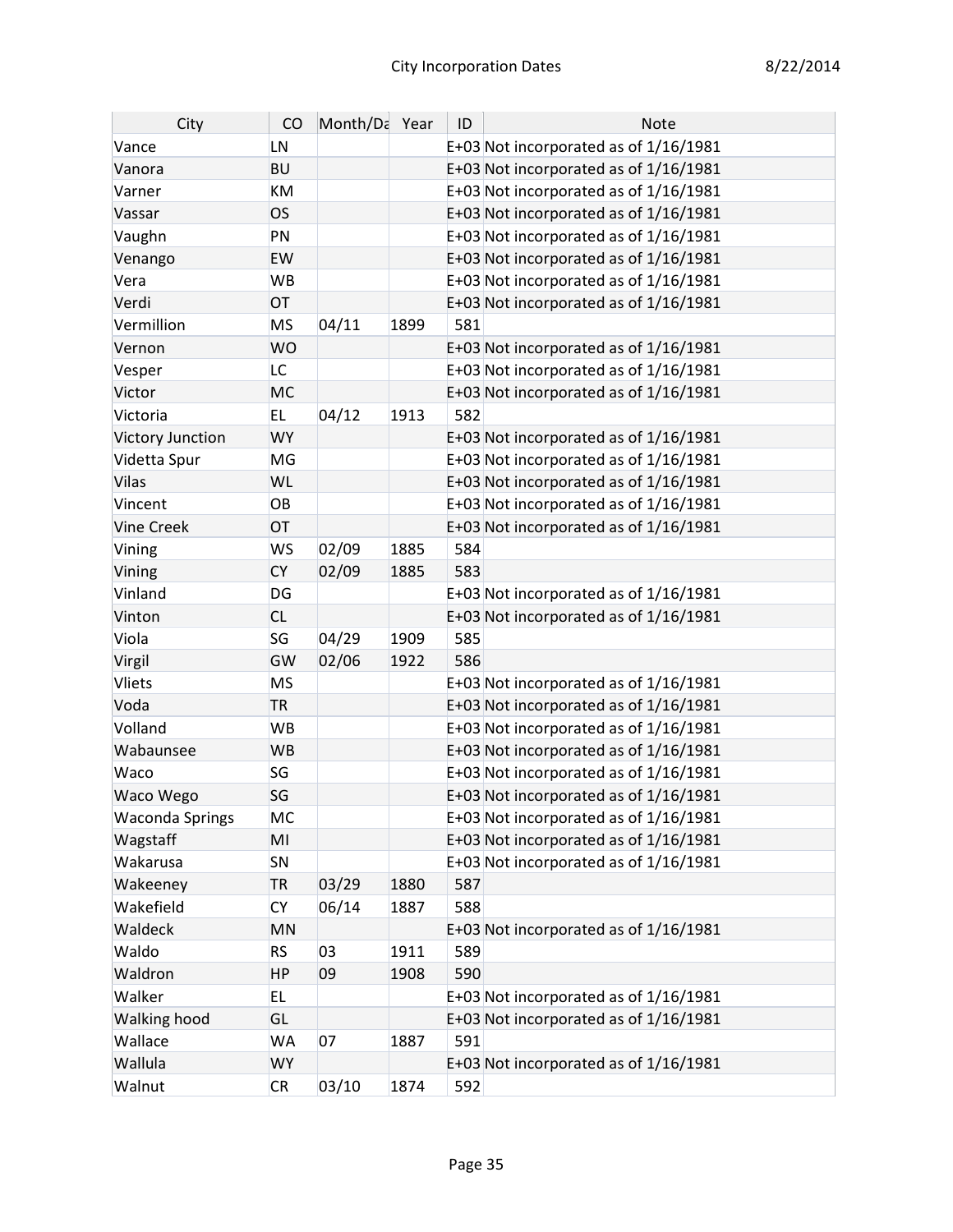| City                 | CO        | Month/Da Year |      | ID  | <b>Note</b>                             |
|----------------------|-----------|---------------|------|-----|-----------------------------------------|
| Walsburg             | <b>RL</b> |               |      |     | E+03 Not incorporated as of 1/16/1981   |
| Walton               | HV        | 04/12         | 1886 | 593 |                                         |
| Wamego               | PT        |               | 1869 | 594 |                                         |
| Warwick              | <b>RP</b> |               |      |     | E+03 Not incorporated as of $1/16/1981$ |
| Washington           | <b>WS</b> | 04/19         | 1875 | 595 |                                         |
| Waterloo             | KM        |               |      |     | E+03 Not incorporated as of 1/16/1981   |
| Waterville           | <b>MS</b> | 07/30         | 1870 | 596 |                                         |
| Wathena              | <b>DP</b> |               | 1874 | 597 |                                         |
| Watson               | SN        |               |      |     | E+03 Not incorporated as of 1/16/1981   |
| Wauneta              | <b>CQ</b> |               |      |     | E+03 Not incorporated as of 1/16/1981   |
| Waverly              | <b>CF</b> |               | 1886 | 598 |                                         |
| Way                  | <b>RN</b> |               |      |     | E+03 Not incorporated as of $1/16/1981$ |
| Wayne                | <b>RP</b> |               |      |     | E+03 Not incorporated as of 1/16/1981   |
| Wayside              | MG        |               |      |     | E+03 Not incorporated as of 1/16/1981   |
| Weaver               | DG        |               |      |     | E+03 Not incorporated as of 1/16/1981   |
| Webber               | <b>JW</b> | 02/27         | 1925 | 599 |                                         |
| Webster              | <b>RO</b> |               |      |     | E+03 Not incorporated as of 1/16/1981   |
| Weir                 | <b>CK</b> | 09/18         | 1875 | 600 |                                         |
| Welda                | AN        |               |      |     | E+03 Not incorporated as of 1/16/1981   |
| Wellford             | KW        |               |      |     | E+03 Not incorporated as of 1/16/1981   |
| Wellington           | <b>SU</b> | 11/13         | 1872 | 601 |                                         |
| Wells                | OT        |               |      |     | E+03 Not incorporated as of 1/16/1981   |
| Wellsville           | <b>FR</b> | 06/19         | 1884 | 602 |                                         |
| Weskan               | <b>WA</b> |               |      |     | E+03 Not incorporated as of 1/16/1981   |
| <b>Wesley Center</b> | <b>JW</b> |               |      |     | E+03 Not incorporated as of 1/16/1981   |
| <b>West Point</b>    | ME        | 01            | 1908 | 603 |                                         |
| Westfall             | LC        |               |      |     | E+03 Not incorporated as of 1/16/1981   |
| Westmoreland         | PT        |               | 1884 | 604 |                                         |
| Westphalia           | <b>AN</b> | 04            | 1920 | 605 |                                         |
| Westwood             | JO        | 06/07         | 1949 | 606 |                                         |
| Wetmore              | <b>NM</b> | 10/04         | 1882 | 607 |                                         |
| Wettick              | GY        |               |      |     | E+03 Not incorporated as of 1/16/1981   |
| Wheaton              | PT        | 07            | 1926 | 608 |                                         |
| Wheeler              | <b>CN</b> |               |      |     | E+03 Not incorporated as of $1/16/1981$ |
| Wherry               | <b>RC</b> |               |      |     | E+03 Not incorporated as of 1/16/1981   |
| White City           | MR        | 10/19         | 1885 | 609 |                                         |
| <b>White Cloud</b>   | <b>DP</b> | 03/05         | 1862 | 610 |                                         |
| White Rock           | <b>RP</b> |               |      |     | E+03 Not incorporated as of $1/16/1981$ |
| White Water          | <b>BU</b> | 04/09         | 1890 | 611 |                                         |
| Whitelaw             | GL        |               |      |     | E+03 Not incorporated as of 1/16/1981   |
| Whiteside            | <b>RN</b> |               |      |     | E+03 Not incorporated as of 1/16/1981   |
| Whiting              | JA        | 04/27         | 1888 | 612 |                                         |
| Whitman              | <b>SU</b> |               |      |     | E+03 Not incorporated as of 1/16/1981   |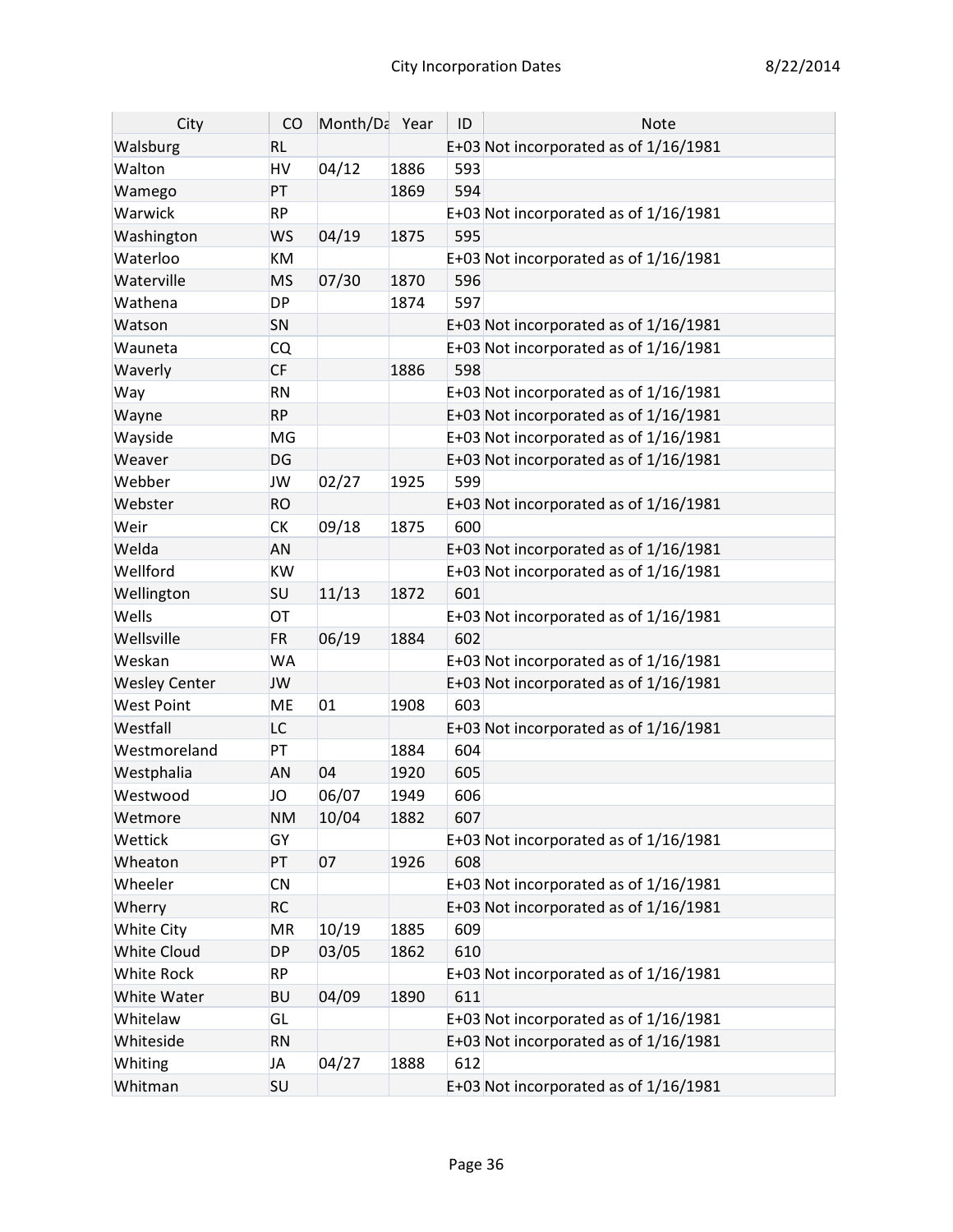| City                | CO        | Month/Da Year |      | ID  | <b>Note</b>                             |
|---------------------|-----------|---------------|------|-----|-----------------------------------------|
| Wichita             | SG        | 04/05         | 1871 | 613 |                                         |
| Wilburton           | MT        |               |      |     | E+03 Not incorporated as of 1/16/1981   |
| Wilder              | JO        |               |      |     | E+03 Not incorporated as of 1/16/1981   |
| Willard             | SN        | 10/22         | 1912 | 614 |                                         |
| Williamsburg        | <b>FR</b> |               |      | 615 |                                         |
| Williamstown        | <b>JF</b> |               |      |     | E+03 Not incorporated as of 1/16/1981   |
| Willis              | <b>BR</b> | 03            | 1893 | 616 |                                         |
| Willowbrook         | <b>RN</b> | 07/10         | 1952 | 617 |                                         |
| Willowdale          | KM        |               |      |     | E+03 Not incorporated as of $1/16/1981$ |
| Wilmington          | we        |               |      |     | E+03 Not incorporated as of 1/16/1981   |
| Wilmore             | <b>CM</b> | 04/05         | 1920 | 618 |                                         |
| Wilmot              | <b>CL</b> |               |      |     | E+03 Not incorporated as of 1/16/1981   |
| Wilroads            | <b>FO</b> |               |      |     | E+03 Not incorporated as of $1/16/1981$ |
| Wilroads Garden     | FO        |               |      |     | E+03 Not incorporated as of 1/16/1981   |
| Wilsey              | MR        |               |      | 619 |                                         |
| Wilson              | EW        | 03/03         | 1883 | 620 |                                         |
| Winchester          | <b>JF</b> | 03            | 1903 | 621 |                                         |
| Windhorst           | FO        |               |      |     | E+03 Not incorporated as of 1/16/1981   |
| Windom              | <b>MP</b> | 05/18         | 1885 | 622 |                                         |
| Winfield            | <b>CL</b> |               | 1872 | 623 |                                         |
| Wingate             | <b>BU</b> |               |      |     | E+03 Not incorporated as of 1/16/1981   |
| Winifred            | <b>MS</b> |               |      |     | E+03 Not incorporated as of 1/16/1981   |
| Winkler             | <b>RL</b> |               |      |     | E+03 Not incorporated as of 1/16/1981   |
| Winona              | LG        | 07/15         | 1920 | 624 |                                         |
| Wolcott             | <b>WY</b> |               |      |     | E+03 Not incorporated as of 1/16/1981   |
| Wolf                | FI.       |               |      |     | E+03 Not incorporated as of 1/16/1981   |
| <b>Wolf Creek</b>   | LC        |               |      |     | E+03 Not incorporated as of 1/16/1981   |
| Womer               | <b>SM</b> |               |      |     | E+03 Not incorporated as of 1/16/1981   |
| Wonsevu             | <b>CS</b> |               |      |     | E+03 Not incorporated as of 1/16/1981   |
| Woodlawn            | <b>NM</b> |               |      |     | E+03 Not incorporated as of 1/16/1981   |
| Woodruff            | PL        |               |      |     | E+03 Not incorporated as of $1/16/1981$ |
| Woods               | SV        |               |      |     | E+03 Not incorporated as of 1/16/1981   |
| Woodston            | <b>RO</b> | 08/05         | 1905 | 626 |                                         |
| Wooodbine           | DK        | 04/12         | 1909 | 625 |                                         |
| Worden              | DG        |               |      |     | E+03 Not incorporated as of 1/16/1981   |
| Wreford             | <b>GE</b> |               |      |     | E+03 Not incorporated as of 1/16/1981   |
| Wright              | FO        |               |      |     | E+03 Not incorporated as of 1/16/1981   |
| Xeandale            | <b>RL</b> |               |      |     | E+03 Not incorporated as of 1/16/1981   |
| Xenia               | BB        |               |      |     | E+03 Not incorporated as of 1/16/1981   |
| Yaggy               | <b>RN</b> |               |      |     | E+03 Not incorporated as of 1/16/1981   |
| Yale                | <b>CR</b> |               |      |     | E+03 Not incorporated as of 1/16/1981   |
| Yankee Run          | EW        |               |      |     | E+03 Not incorporated as of 1/16/1981   |
| <b>Yates Center</b> | <b>WO</b> | 03/08         | 1884 | 627 |                                         |